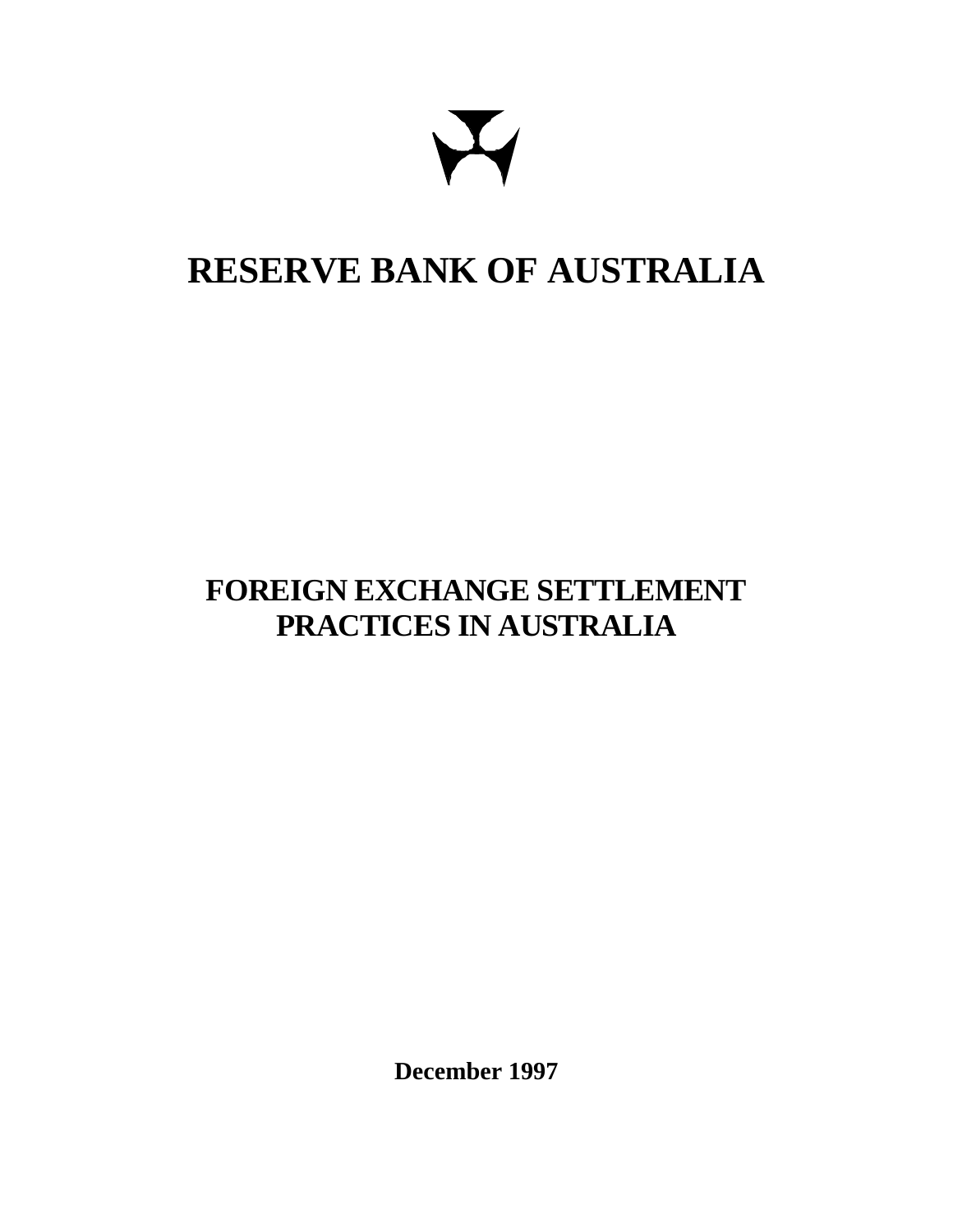The research for this report was undertaken by Bernie Egan, Jeff Grow, Nathan Hale and Karen Cole from the Bank's Financial System Department.

The contents of this publication shall not be reproduced, sold or distributed without the prior consent of the Reserve Bank of Australia.

ISBN 0 642 28397 4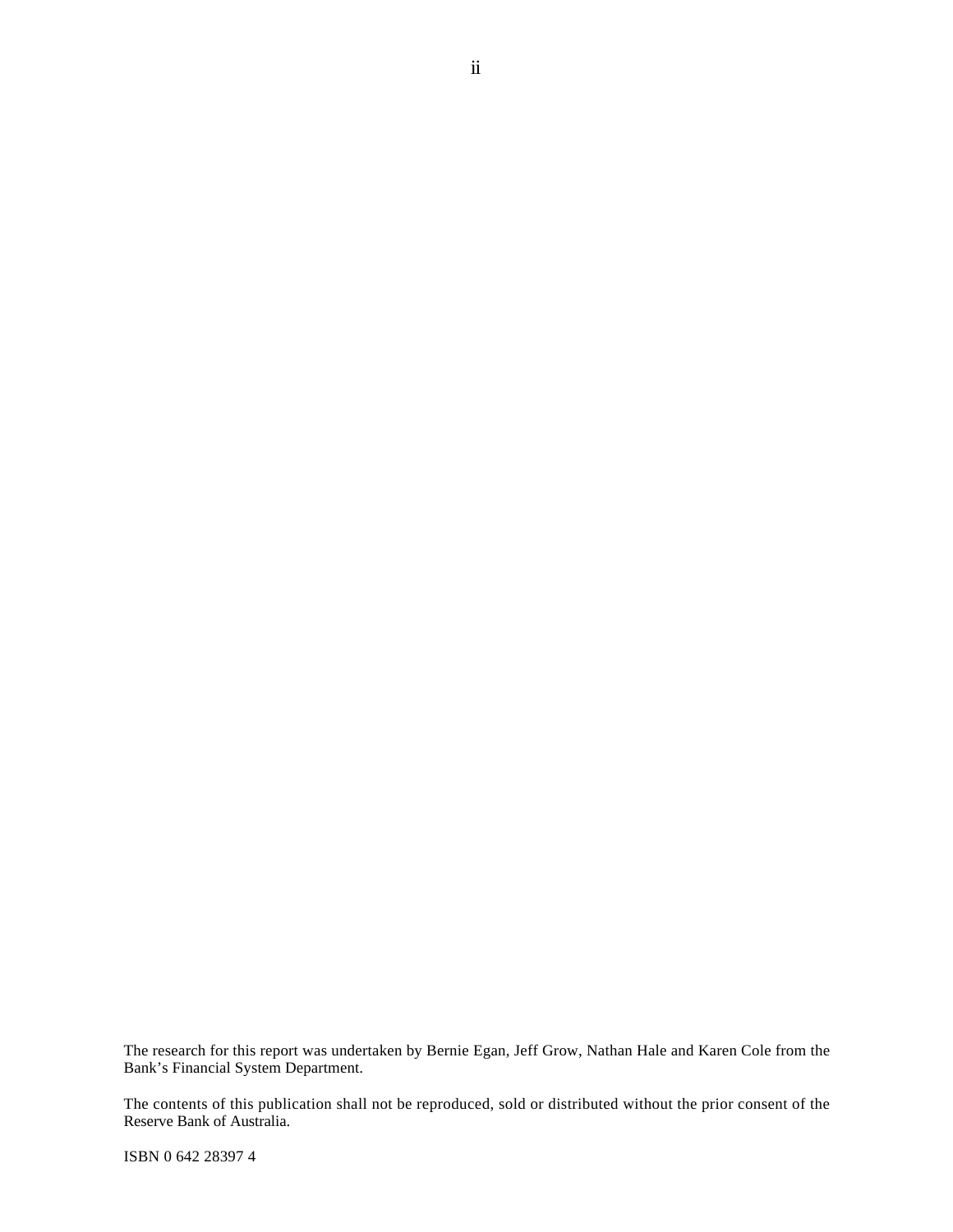#### **TABLE OF CONTENTS**

| 3. SETTLEMENT PRACTICES IN THE AUSTRALIAN FOREIGN EXCHANGE MARKET9 |  |
|--------------------------------------------------------------------|--|
|                                                                    |  |
|                                                                    |  |
|                                                                    |  |
|                                                                    |  |
|                                                                    |  |
|                                                                    |  |
|                                                                    |  |
|                                                                    |  |
|                                                                    |  |
|                                                                    |  |
|                                                                    |  |
|                                                                    |  |
|                                                                    |  |
|                                                                    |  |
|                                                                    |  |
|                                                                    |  |
|                                                                    |  |
|                                                                    |  |
|                                                                    |  |
|                                                                    |  |
|                                                                    |  |
|                                                                    |  |
|                                                                    |  |
|                                                                    |  |
|                                                                    |  |
|                                                                    |  |
|                                                                    |  |
|                                                                    |  |
|                                                                    |  |
|                                                                    |  |
|                                                                    |  |
|                                                                    |  |
|                                                                    |  |
|                                                                    |  |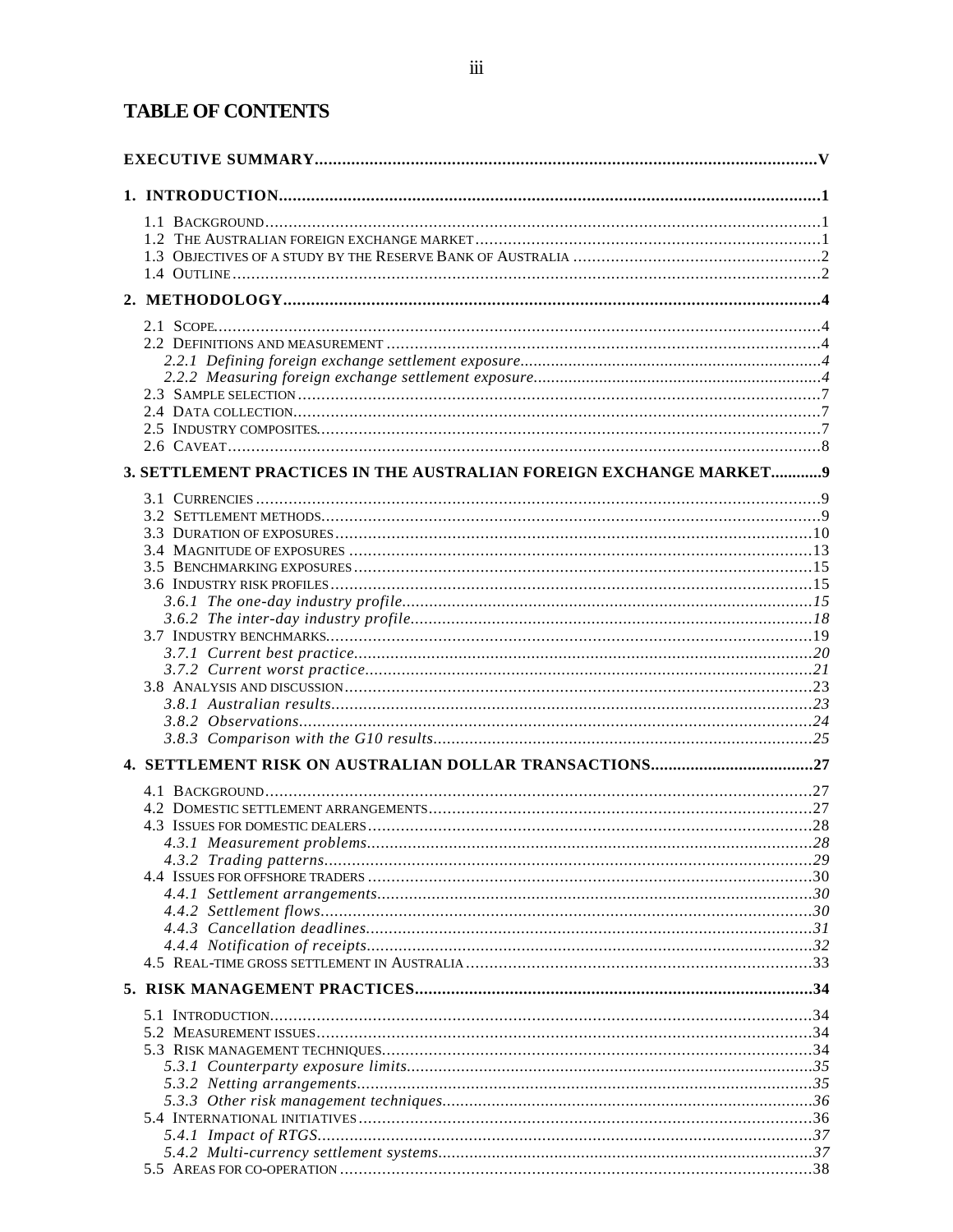#### **ANNEXES**

ANNEX A - LIST OF SURVEY RESPONDENTS

ANNEX B - SAMPLE QUESTIONNAIRE

ANNEX C - CURRENCY DATA

ANNEX D - HOURS AT RISK PER CURRENCY PAIRING

**ANNEX E - GLOSSARY**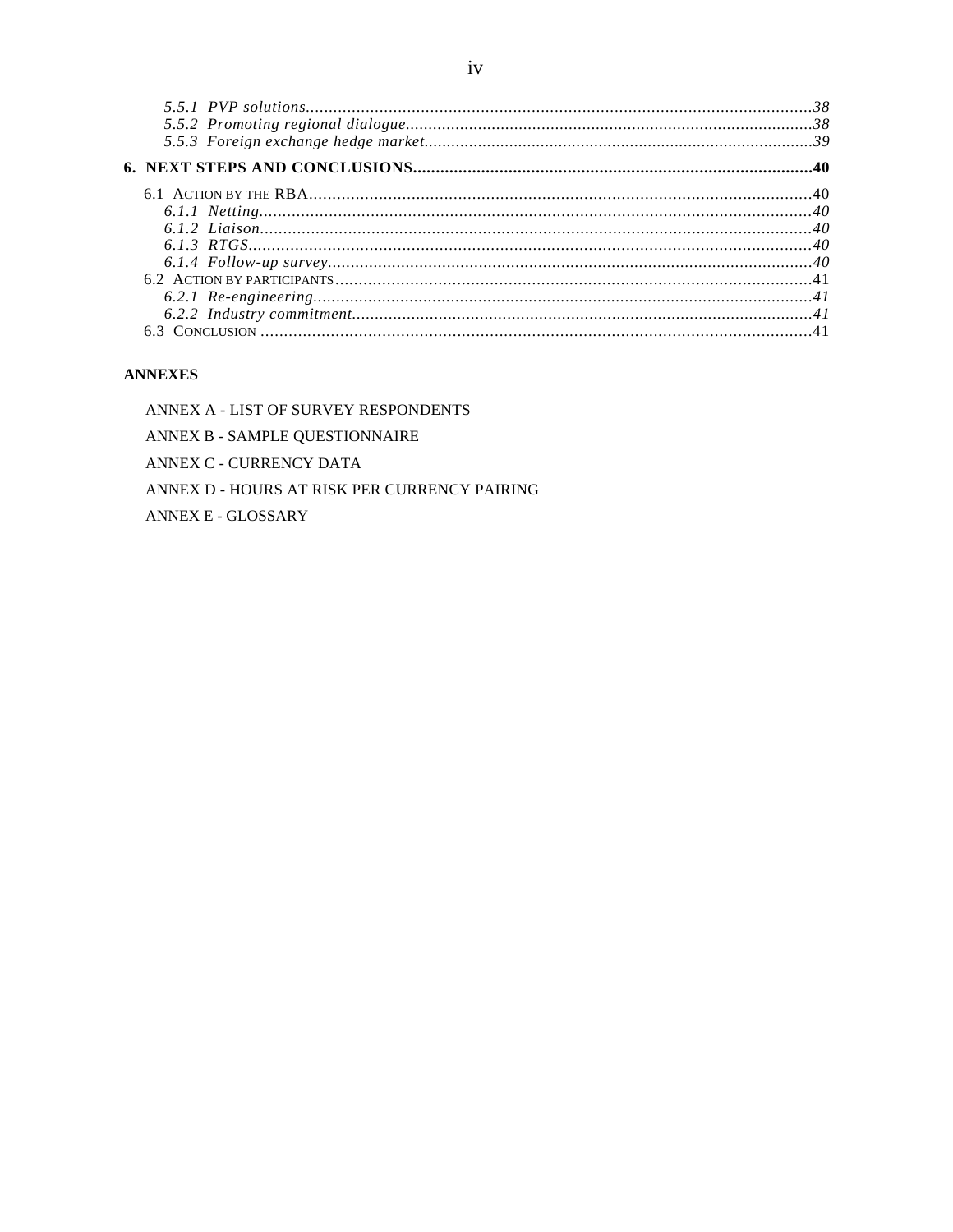#### **EXECUTIVE SUMMARY**

Trading in foreign exchange markets involves the management of many risks, including liquidity risk, exchange rate (market) risk and operational risk. One of the largest risks facing foreign exchange dealers is settlement risk. This is a credit risk, whereby a party to a foreign exchange deal may deliver funds in the currency that was sold, but not receive the corresponding funds in the currency that was purchased.

Settlement risk arises because the two legs of a foreign exchange transaction are delivered in different countries, often in different time zones. However, while time zone differences are an important determinant, studies by the Bank for International Settlements and others have revealed that foreign exchange settlement risk is more than just an intra-day phenomenon. The exposure lasts from the time that a payment instruction for the currency sold can no longer be cancelled unilaterally until the time that the currency purchased is confirmed as having been received with finality.

This report presents the results of an investigation by the Reserve Bank of Australia (RBA) into the settlement practices of the Australian foreign exchange market. It reveals that dealers in Australia are exposing themselves to large potential risks as a result of the settlement process for foreign exchange transactions. Based on the survey results presented in this report, the settlement exposure of the Australian industry, at any point in time, represents a multiple of its capital base.

While the values at risk are a natural consequence of trading in the world's ninth largest foreign exchange market, it is the length of time that Australian dealers are exposed to risk that is of particular concern. Exposures lasting in excess of 24 hours are the norm; for many currency pairs, the period of exposure lasts for over three business days and can extend out to a month for some of the more thinly traded currencies. The reconciliation practices adopted by many of the dealers surveyed fall far short of meeting international best practice.

Recognising the importance of the Australian dollar on global foreign exchange markets, the report specifically examines the settlement risk profile for transactions that involve an Australian dollar leg. In addition, it also examines the techniques applied by Australian dealers to limit or manage their exposures. Most dealers set limits on their accumulated counterparty exposures, although none measures its exposure in accordance with the methodology proposed by the Bank for International Settlements and adopted in this report.

The results of this survey are of some concern, as were the results of the overseas studies. Overall, though, Australian practice does not appear to vary significantly from that reported for the G10 banks in 1995. While several of the institutions surveyed in Australia are acutely aware of their exposure to foreign exchange settlement risk and are seeking ways of reducing and better managing it, many more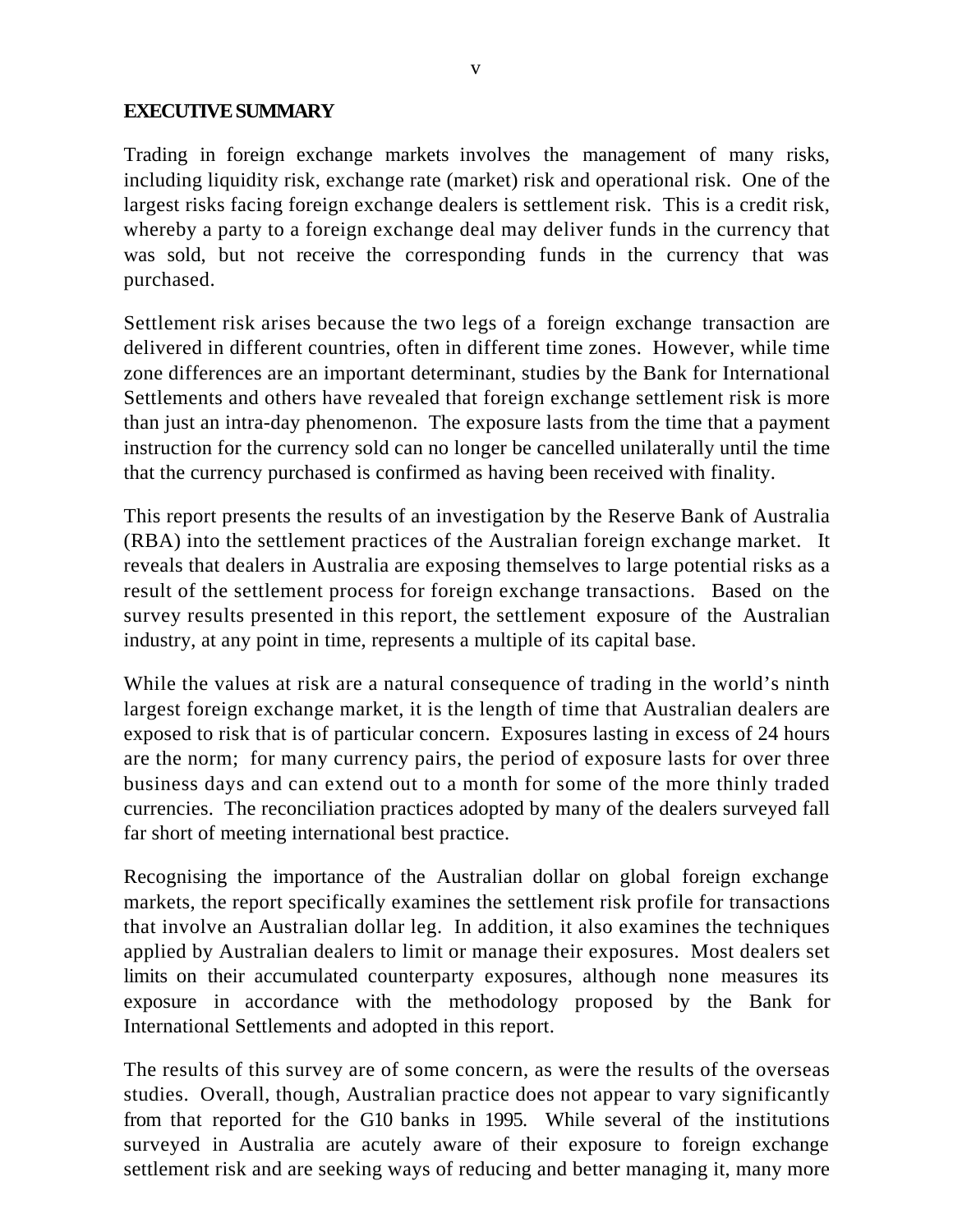are still struggling with the issue. There is a general sense that Australian institutions are not addressing foreign exchange settlement risk with the same urgency as some of their G10 counterparts. The RBA will be looking for a demonstrable improvement when it undertakes a further study of the Australian foreign exchange market in 1998.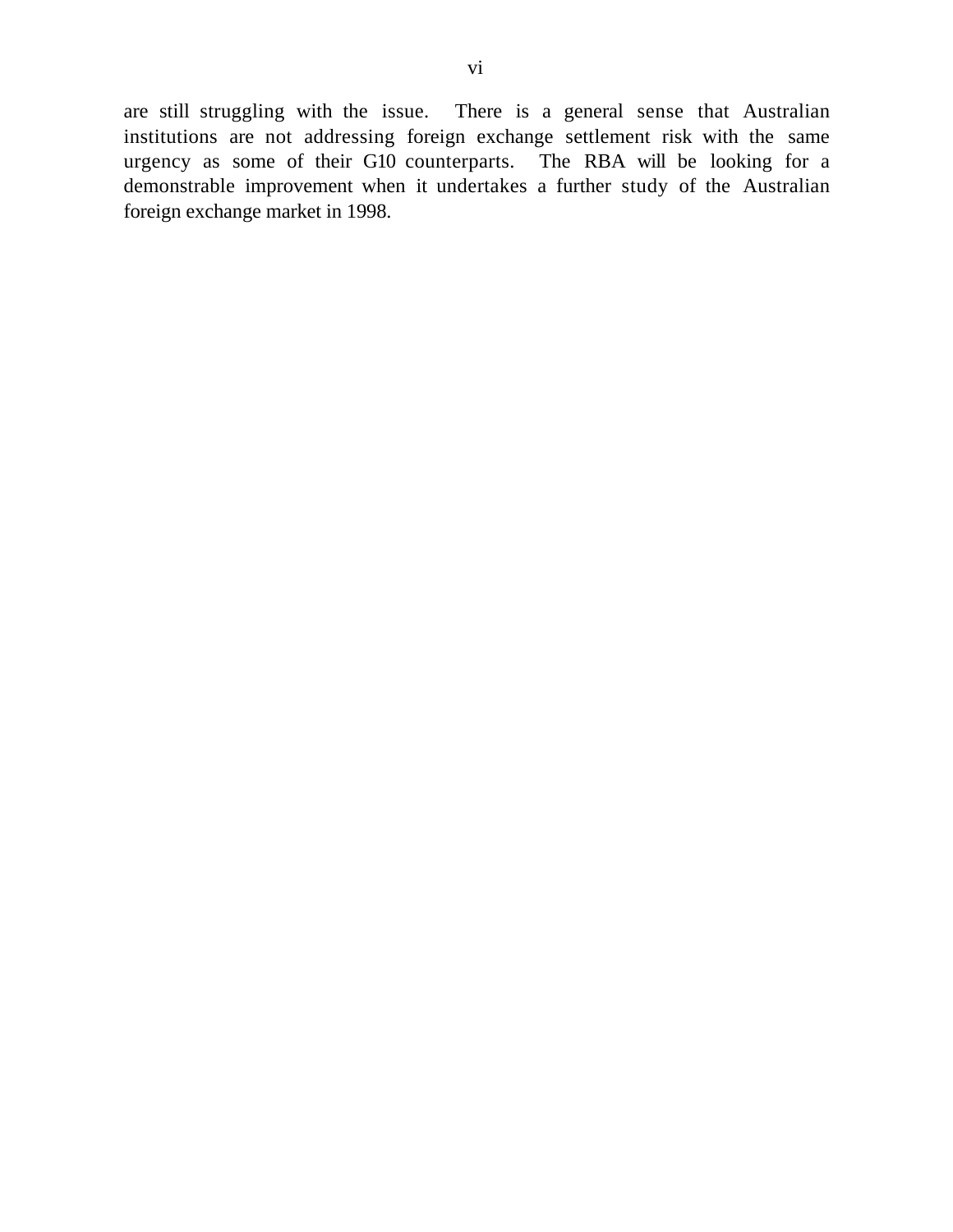#### **1. INTRODUCTION**

#### **1.1 Background**

In 1995, the central banks of the Group of Ten  $(G10)$  countries<sup>1</sup> surveyed approximately eighty major banks in their respective local markets in order to document the practices used for settling foreign exchange transactions and to identify the associated risks. The G10 surveys were collated by the Committee on Payment and Settlement Systems (CPSS) of the Bank for International Settlements (BIS) and the findings were published in a report issued by the CPSS in March 1996.

That report, *Settlement Risk in Foreign Exchange Transactions*, did much to improve understanding of the problem and highlighted its scale. It showed that foreign exchange settlement risk is more than just an intra-day phenomenon: existing settlement practices create interbank exposures which can last anywhere from one to three or more business days. The CPSS also found that a bank's maximum foreign exchange settlement exposure could equal or even surpass the amount receivable for three days' worth of foreign exchange trades. With global turnover in excess of US\$1.2 trillion each day, the accumulated amount at risk at any point in time, to even a single counterparty, could easily exceed a bank's total capital resources.

In addition to revealing the size of the problem, the CPSS also showed how banks could take measures to reduce their exposures to foreign exchange settlement risk. These measures include improving back office processes, revisiting correspondent banking arrangements, examining the scope for bilateral or multilateral netting of foreign exchange settlements and the use of other risk management techniques.

The CPSS favoured a private sector solution, with inducements given to individual banks and industry groups. However, the G10 central banks, through the CPSS, also undertook to closely monitor progress over the ensuing two-year period to mid 1998 and to assess the need for further action at that time.

#### **1.2 The Australian foreign exchange market**

 $\overline{\phantom{0}}$ 

As noted above, the CPSS study covered the G10 countries and currencies and therefore did not include Australia or the Australian dollar (AUD). According to the last BIS survey of activity in global foreign exchange markets, which was conducted in April 1995, the Australian market ranked ninth in terms of global turnover, while the AUD was the eighth most actively traded currency. Given this relative importance, apart from the prudential issues, it is also critical to the competitive

<sup>1</sup> The Group of Ten countries are Belgium, Canada, France, Germany, Italy, Japan, the Netherlands, Sweden, Switzerland, the United Kingdom and the United States.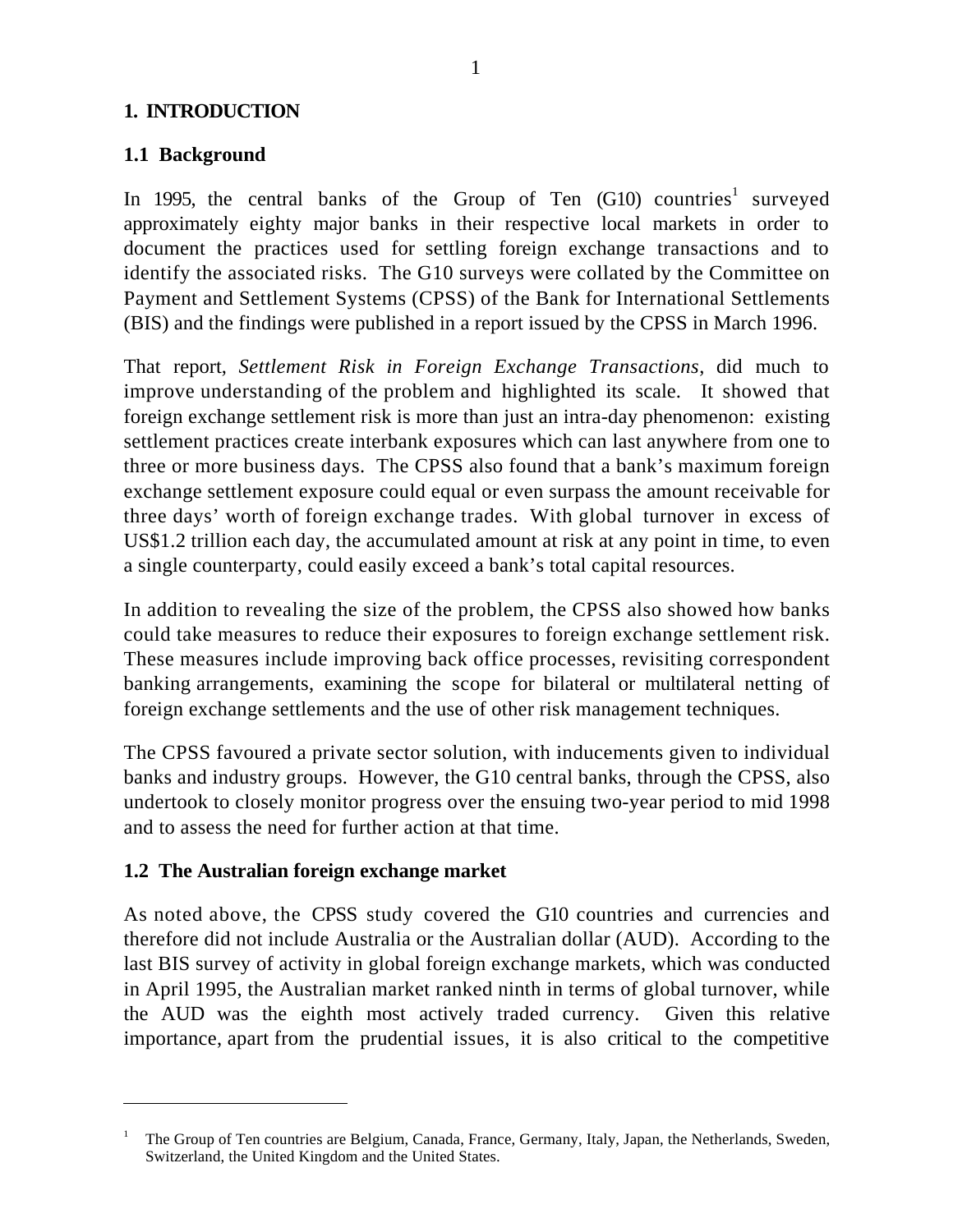position of both the Australian foreign exchange market and the AUD that Australian settlement and risk management practices are not out of line with world best practice.

#### **1.3 Objectives of a study by the Reserve Bank of Australia**

Both the AUD and the Australian market play an important role in the global foreign exchange market place; this is reflected by their respective turnover volumes. Furthermore, the Australian market is the first major world market to open each day and has a 14 to 16 hour time zone difference with that of the United States, whose currency is the one against which most foreign exchange transactions are conducted. Time zone differences are one major factor that determine exposure to foreign exchange settlement risk.

However, as noted above, neither the AUD nor the Australian market have been included in any of the major studies of foreign exchange settlement risk to date. Accordingly, the Reserve Bank of Australia (RBA) undertook its own study, based on the work of the CPSS.

The RBA study aimed to address the following issues:

- whether there are any special features of the Australian market which would invalidate any of the general findings or methodology of the March 1996 CPSS report;
- whether participants in the Australian market are operating at world best practice in managing their exposures to foreign exchange settlement risk;
- what are the implications of settlement practices in Australia for domestic and offshore traders of the AUD; and
- how best to ensure that the AUD and the Australian market are part of any global solution to foreign exchange settlement risk.

#### **1.4 Outline**

This report has six main chapters:

- This first chapter describes the background and objectives of the RBA survey.
- Chapter 2 outlines the methodology of the study and provides information on the definitions used and the measurements applied.
- Chapter 3 presents the major findings of the study, including the duration and magnitude of foreign exchange settlement exposure.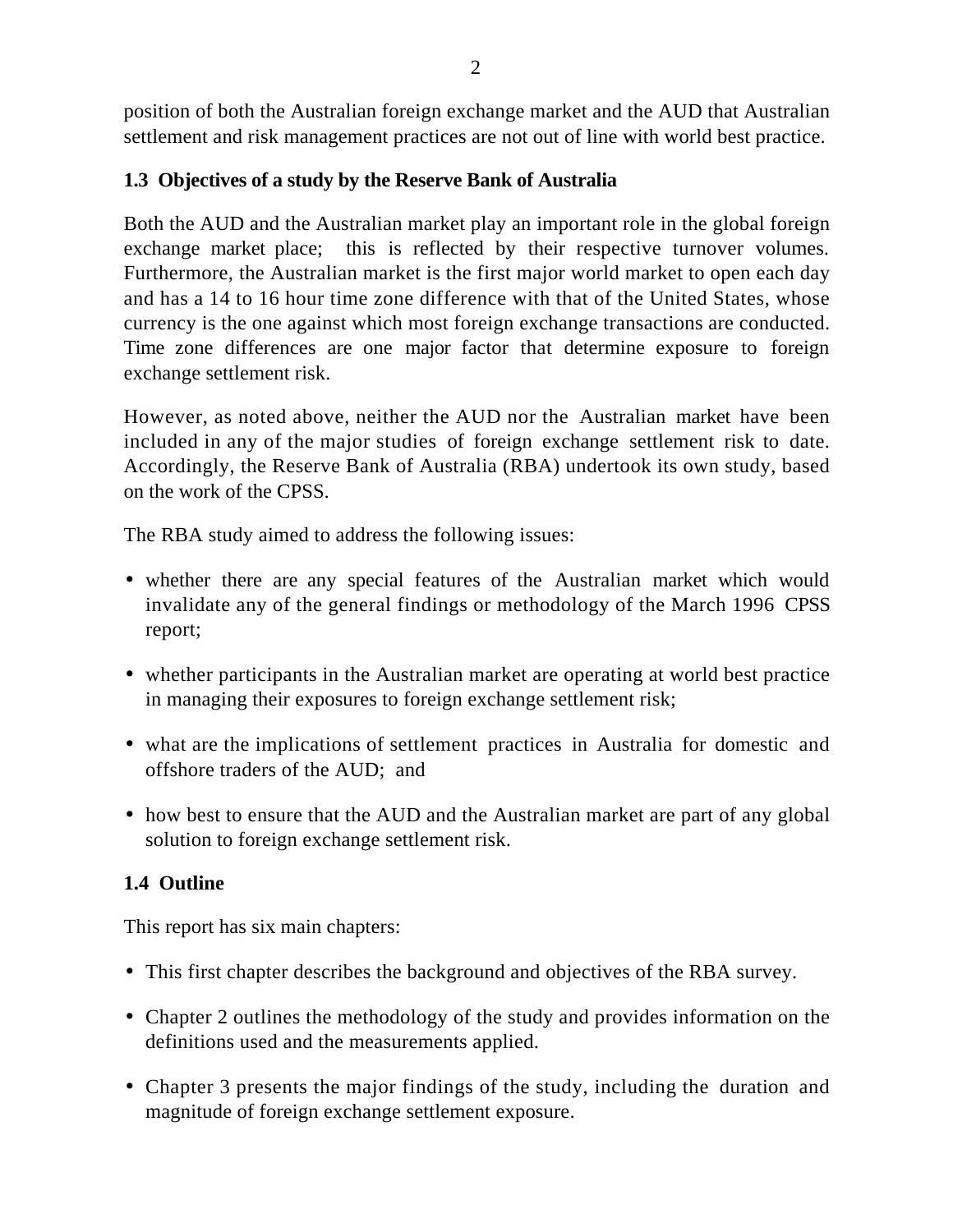- Chapter 4 provides analysis of the settlement risk profile for foreign exchange transactions that involve the AUD.
- Chapter 5 examines qualitative aspects of the study, with an emphasis on the techniques that are being applied to manage foreign exchange settlement risk.
- Chapter 6 discusses the next steps and conclusions.

There are five annexes, which provide supplementary information.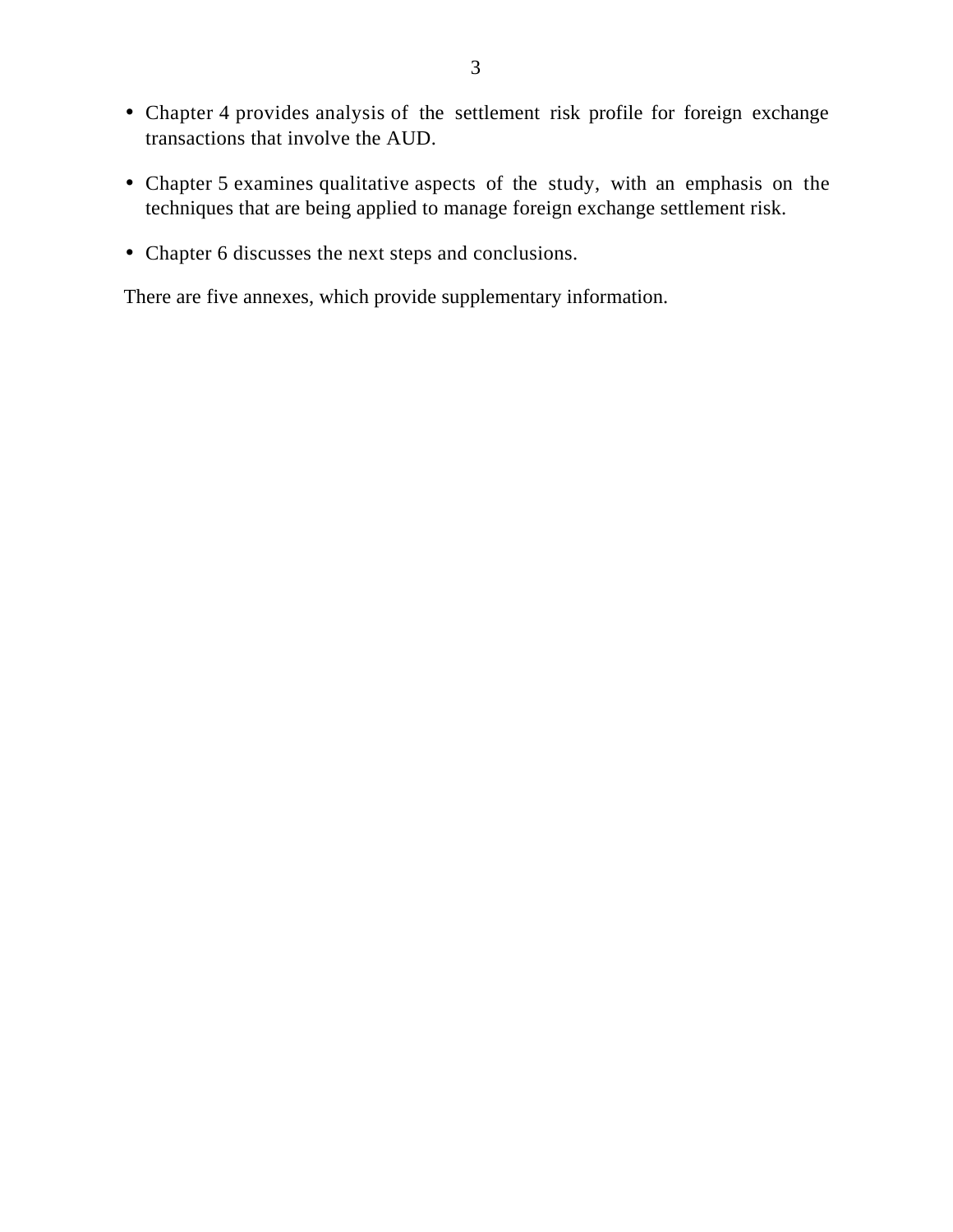#### **2. METHODOLOGY**

#### **2.1 Scope**

While the RBA's basic intention was to replicate the work of the CPSS in an Australian context, the coverage of its survey was more comprehensive and ambitious than those of the G10 central banks in 1995. In large part, that reflected a desire by the RBA to incorporate, in one survey, what the G10 had addressed in both initial and follow-up surveys.

As discussed above in Section 1.3, an objective of the Australian study was to ascertain whether there were any special features of the Australian foreign exchange market which would invalidate any of the general findings or the methodology of the March 1996 CPSS report. This aspect of the study was to ensure completeness only - there was no expectation that there would be any special features of the Australian market which would invalidate the general findings of the CPSS report.

#### **2.2 Definitions and measurement**

To ensure consistency of the Australian study with the G10 surveys, the RBA adopted the same definition of foreign exchange settlement exposure as the CPSS. The following explains the definitions and measurements used by the RBA, drawing heavily on sections of the CPSS report.

#### **2.2.1 Defining foreign exchange settlement exposure**

*"A bank's actual exposure - the amount at risk - when settling a foreign exchange trade equals the full amount of the currency purchased and lasts from the time a payment instruction for the currency sold can no longer be cancelled unilaterally until the time the currency purchased is received with finality."*<sup>2</sup>

It is important to note that this definition is designed to address the *size* and *duration* of the credit exposure that can arise during the foreign exchange settlement process. It says nothing about the *probability* of an actual loss.

#### **2.2.2 Measuring foreign exchange settlement exposure**

The definition also does not specifically address the *ability* of a foreign exchange dealer to measure and control its settlement exposure at a particular moment. To develop a practical methodology for measuring current and future settlement exposures in a manner consistent with the above definition, a foreign exchange dealer

 $\overline{a}$ 

2

BIS (1996), *Settlement Risk in Foreign Exchange Transactions*, p.8.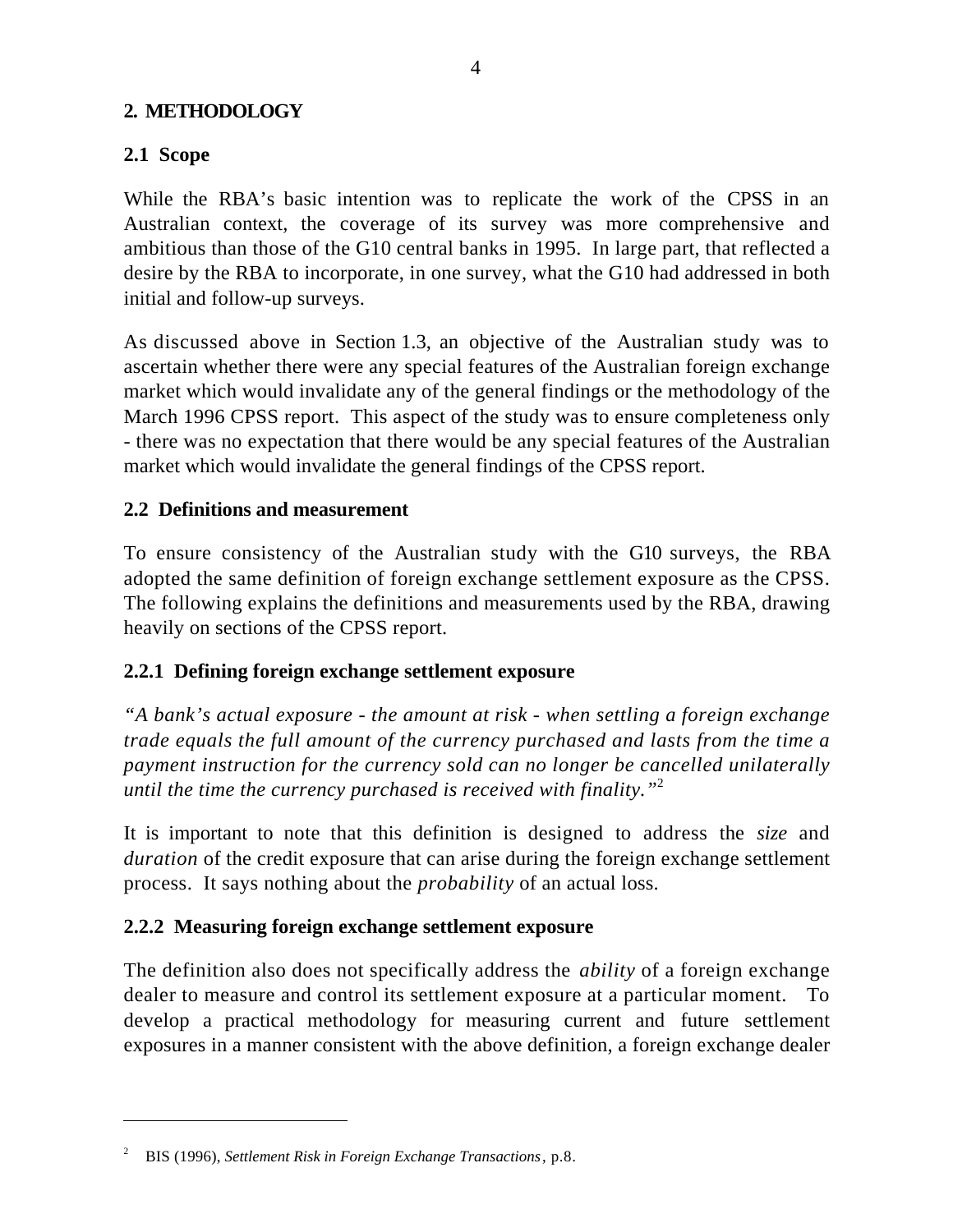would need to recognise the changing status - and, hence, the changing potential settlement exposure - of each of its trades during the settlement process.

Although settling a trade involves numerous steps, from a settlement risk perspective a trade's status can be classified according to five broad categories:

- *Status R: Revocable.* The payment instruction for the sold currency either has not been issued or may be unilaterally cancelled without the consent of the counterparty or any other intermediary. No settlement exposure exists for this trade.
- *Status I: Irrevocable.* The payment instruction for the sold currency can no longer be cancelled unilaterally either because it has been finally processed by the relevant payments system or because some other factor (eg internal procedures, correspondent banking arrangements, local payments system rules, laws) makes cancellation dependent upon the consent of the counterparty or another intermediary; the final receipt of the bought currency is not yet due. In this case, the bought amount is clearly at risk.
- *Status U: Uncertain.* The payment instruction for the sold currency can no longer be cancelled unilaterally; receipt of the bought currency is due, but the dealer does not yet know whether it has received these funds with finality. In normal circumstances, it expects to have received the funds on time. However, since it is possible that the bought currency was not received when due (eg owing to an error or to a technical or financial failure of the counterparty or some other intermediary), the bought amount might, in fact, still be at risk.
- *Status F: Fail.* The dealer has established that it did not receive the bought currency from its counterparty. In this case the bought amount is overdue and remains clearly at risk.
- *Status S: Settled.* The dealer knows that it has received the bought currency with finality. From a settlement risk perspective, the trade is considered settled and the bought amount is no longer at risk.

Diagram 1 illustrates this simplified description of the foreign exchange settlement process. To classify trades according to the categories indicated, foreign exchange dealers need to know the following three critical times for each currency that they trade:

(i) the unilateral payment cancellation deadline;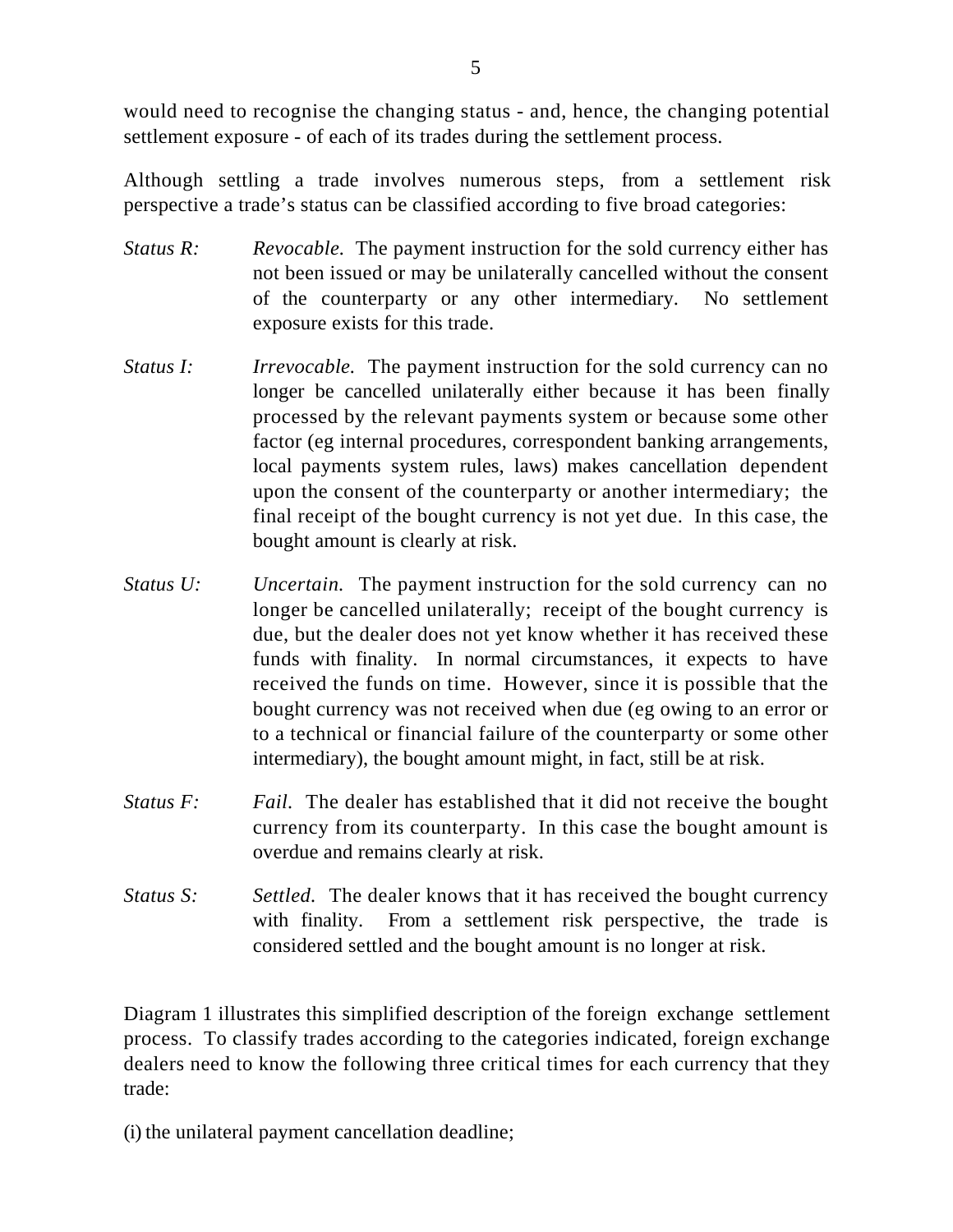(ii) when the currency purchased is due to be received with finality; and

(iii) when final and failed receipts are identified.

| <b>Status R</b> | <b>Status I</b> | <b>Status U</b> | <b>Status S</b>       |
|-----------------|-----------------|-----------------|-----------------------|
|                 |                 |                 | or                    |
|                 |                 |                 | <b>Status F</b>       |
| <b>Trade</b>    | Unilateral      | Final           | <b>Identify final</b> |
|                 | cancellation    | receipt of      | and failed            |
|                 | deadline        | bought          | receipts of           |
|                 | for sold        | currency        | bought                |
|                 | currency        | due             | currency              |

#### **Diagram 1 The changing status of a transaction**

These times depend on the characteristics of the relevant payments systems as well as on individual dealers' internal settlement practices and correspondent banking arrangements. Nevertheless, once these times are determined and the status of each trade appropriately classified, it is a relatively straightforward calculation to measure foreign exchange settlement exposure, even in the absence of real-time information.

Dealers that always identify their final and failed receipts of bought currencies as soon as they are due can determine their exposures exactly. For these institutions, current exposure equals the sum of their *Status I* and *F* trades. In contrast, those that do not immediately identify their final and failed receipts cannot pinpoint the exact size of their foreign exchange settlement exposures. The uncertainty they face reflects their inability to know which of their *Status U* trades have or have not actually settled (ie they do not know the amount of bought currencies that should but might not - have been received on time).

Faced with this uncertainty, dealers should be aware of both their minimum and maximum foreign exchange settlement exposures. The following general guidelines can be used to measure these two extremes.

- *Minimum exposure:* **Sum of** *Status I* **and** *F* **trades.** This is the value of the trades for which a dealer can no longer unilaterally stop payment of the sold currency but has not yet received the bought currency.
- *Maximum exposure:* **Sum of** *Status I, F* **and** *U* **trades.** This equals the minimum exposure plus the amount of bought currencies that should but might not - have been received.

In compiling this report, the RBA has assessed the industry's risk profile by using maximum exposure as the benchmark. The industry's actual exposure will usually fall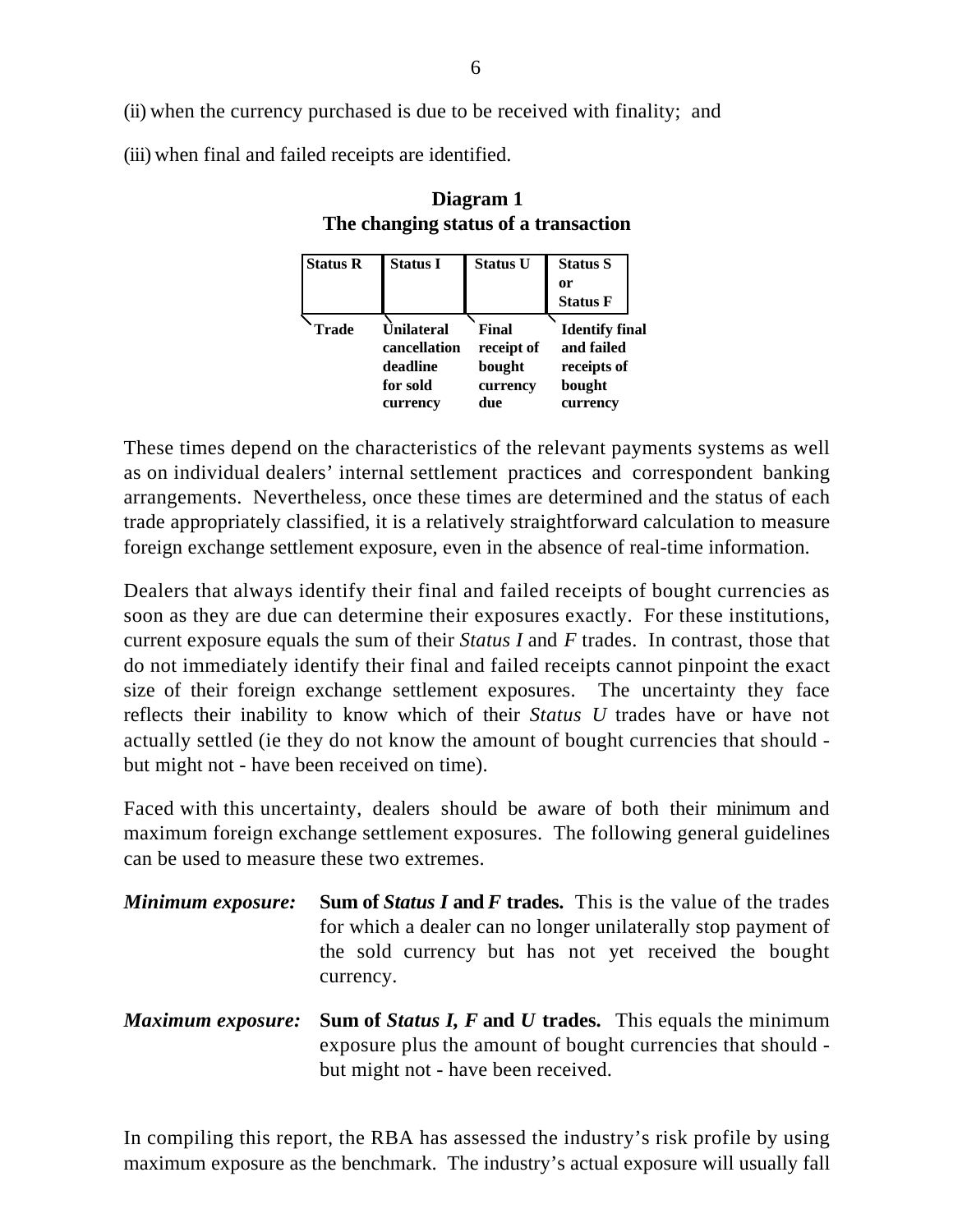well short of this amount, but it is instructive for participants to know the magnitude of a potential 'worst-case scenario'.<sup>3</sup>

#### **2.3 Sample selection**

In March 1997, the RBA wrote to the chief executive officers of 24 authorised foreign exchange dealers, inviting their institutions to participate in the survey. The institutions surveyed accounted for over 90 per cent of local market turnover and included both banks and non-banks. A complete list of respondents can be found in *Annex A* of this report.

The top fifteen dealers, by reported turnover, were included in the sample as a matter of course. Other dealers with lower turnover volumes were selected because of their unique characteristics, such as currency trading patterns, ownership and physical location.

#### **2.4 Data collection**

Prior to writing to the chief executives, the RBA prepared a draft questionnaire and circulated this to several prospective respondents, inviting their comments. Quantitative and qualitative aspects were covered in a single survey and in this sense, as noted above, it was a more comprehensive exercise than that undertaken by the G10 central banks in 1995. The institutions consulted all offered constructive comments on the design of the survey and their assistance was very much appreciated. A copy of the final questionnaire forms *Annex B* of this report.

Despite this preparation, many respondents - including those that had been consulted about the design of the questionnaire - experienced considerable difficulties in completing the survey. The RBA held follow-up discussions with most respondents in order to correct obvious errors or omissions and to clarify some responses. That process, which had not been anticipated, delayed the study and the release of this report.

#### **2.5 Industry composites**

 $\overline{a}$ 

Once the obvious errors were corrected and the RBA was substantially satisfied with the quality of the data overall, it aggregated the individual responses to construct an industry composite of the risk profile of the Australian foreign exchange market. As noted above, this was done using the 'maximum exposure' benchmark.

<sup>3</sup> The amounts at risk presented later in this report explicitly assume that there were no failures to settle in any currency on an average day. No information was sought from survey respondents on failed transactions and, thus, the exposures presented in Chapter 3 only measure the sum of *Status I* and *U* transactions.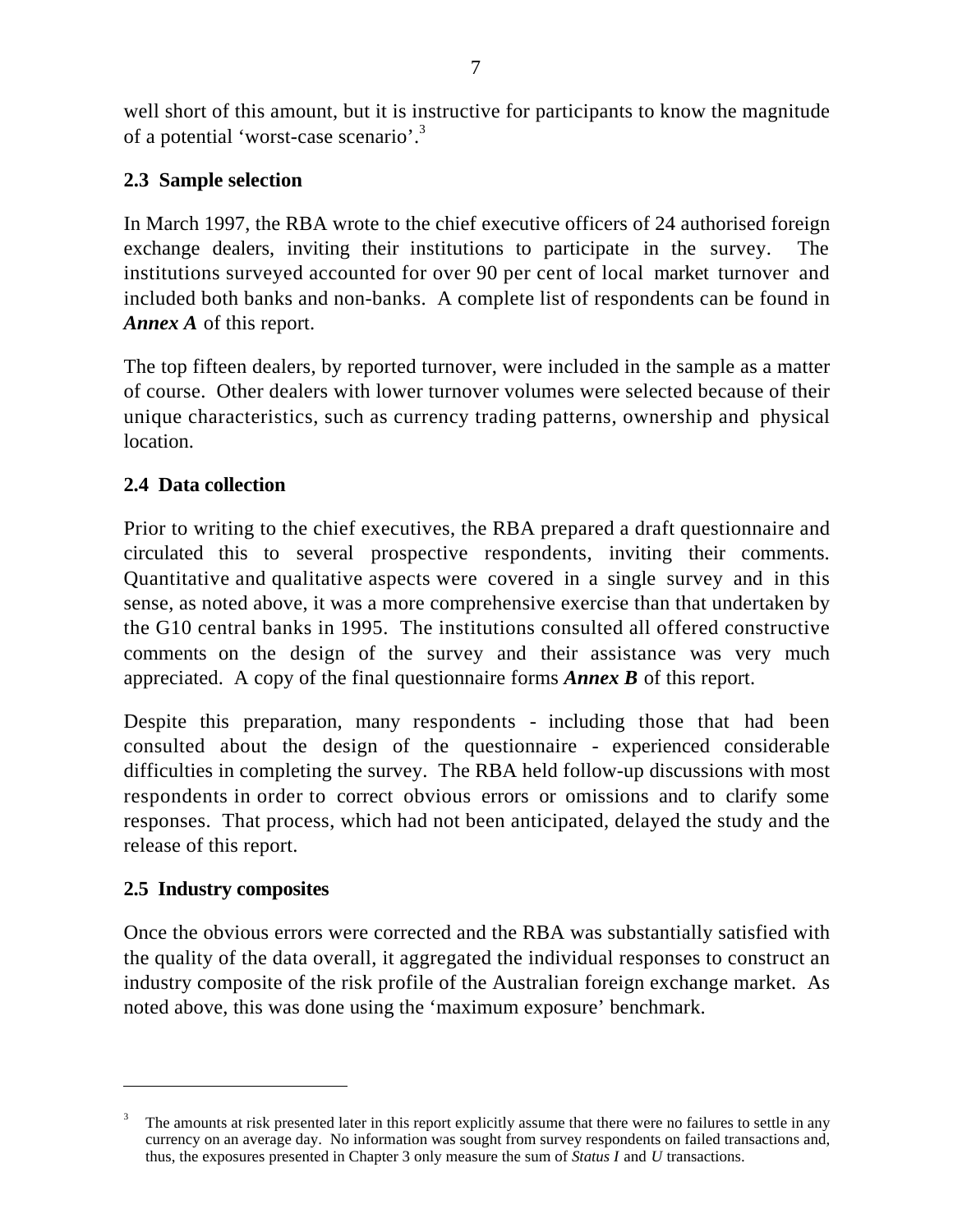In order to ensure consistency of the Australian results with those of the CPSS study, reliance was placed on weighted average measurements when compiling much of the quantitative data. For the qualitative data, however, the RBA looked for commonality in the individual responses, seeking to discern if respondents took similar approaches towards particular issues.

#### **2.6 Caveat**

Despite its best efforts, and those of the respondents, the RBA remains sceptical about certain elements of the data supplied by some institutions. However, it believes that the information detailed in this report is a fairly accurate representation, in aggregate, of the settlement practices of the broader Australian market.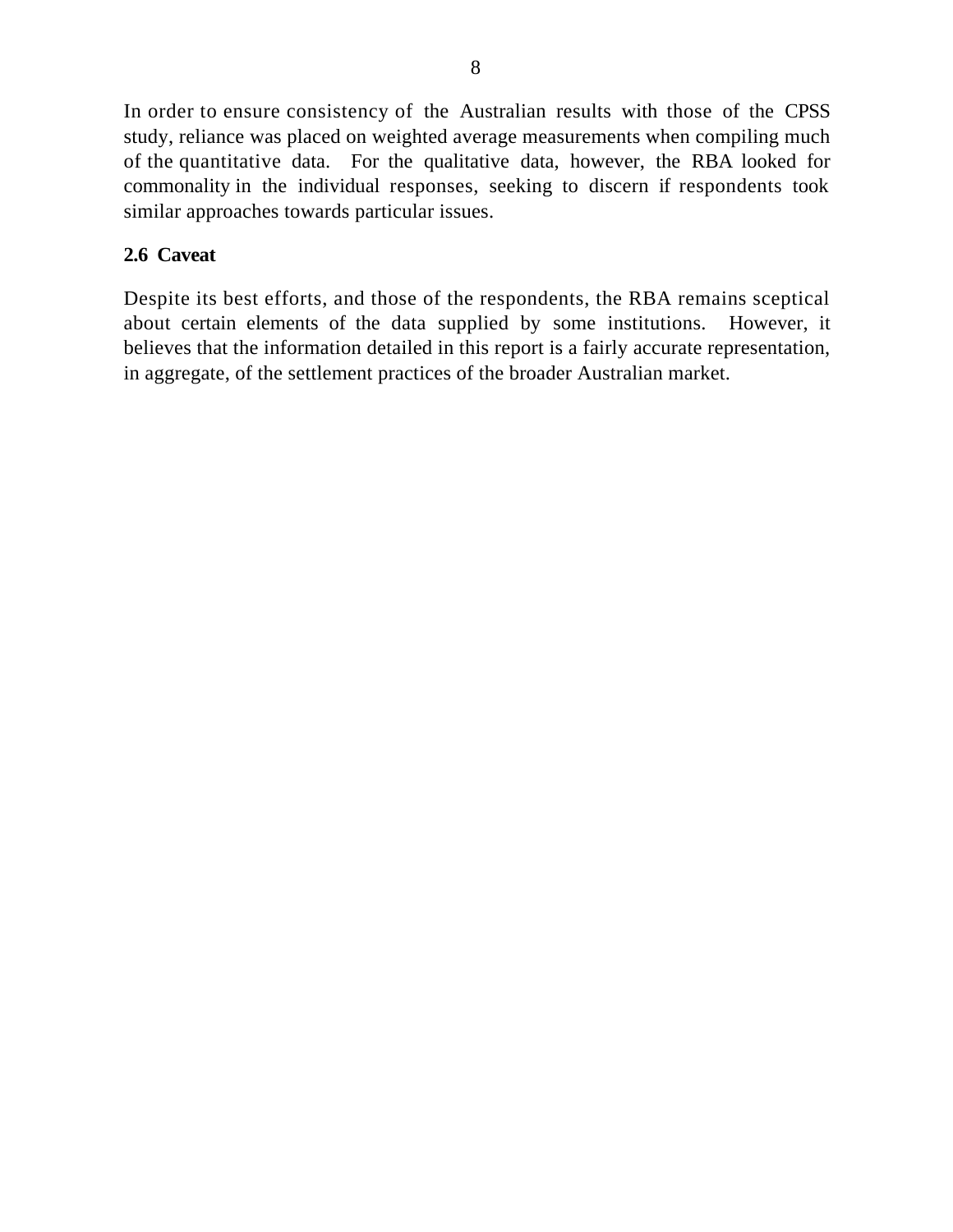#### **3. SETTLEMENT PRACTICES IN THE AUSTRALIAN FOREIGN EXCHANGE MARKET**

#### **3.1 Currencies**

During April 1997, dealers participating in the survey reported foreign exchange settlements in 51 currencies. A complete list of currencies, together with the number of traders per currency, can be found in *Annex C* of this report. All respondents indicated that they had settled transactions in AUD, USD, JPY and NZD, while only one or two respondents had not settled transactions in DEM, GBP, CHF or CAD. Other currencies settled by many respondents included the FRF, ITL, HKD and SGD.

When measured in terms of value, USD and AUD settlements dominated, accounting for roughly three quarters of all foreign exchange activity in Australia.<sup>4</sup> The USD represented almost half of total payments and receipts, indicating that it is on one side of virtually all foreign exchange transactions in the Australian market. When settlements in DEM, JPY, NZD and GBP are added to those in AUD and USD, these six currencies accounted for approximately 95 per cent of the value of all foreign exchange transactions for the month.

The average daily values of transactions in all other currencies were much smaller than those recorded for the six most actively traded currencies. However, the value of an individual transaction in one of these currencies, on any given day, could be large, and it should not be assumed that foreign exchange settlement risk is only an issue for the six most actively traded currencies.

#### **3.2 Settlement methods**

 $\overline{a}$ 

For most currencies, foreign exchange payments and receipts were made principally through the use of a nostro account held with another (correspondent) bank. As shown in Annex C to this report, the use of an unrelated correspondent bank was the most common method of settling foreign exchange transactions in most of the major currencies. The GBP and AUD were the two exceptions to this rule. Settlements in GBP were made almost equally by: unrelated correspondent banks; related corporate entities (ie parent banks or subsidiaries); or through branches in the United Kingdom. In contrast, the majority of survey respondents were directly responsible for the settlement of AUD transactions. However, the use of local correspondent

<sup>4</sup> The survey asked for all foreign exchange settlements to be reported in terms of the original contracted currency. In order to aggregate these amounts, they were converted into a base currency, the AUD, at the average exchange rate prevailing for the month of April. Strictly, such conversions should have been made at the exchange rate applying at the time each individual transaction was entered into, but that would have been a very onerous task for the respondents. Given the relative stability of most currencies during the survey period, the RBA does not believe that the methodology used would lead to a material difference in the analysis.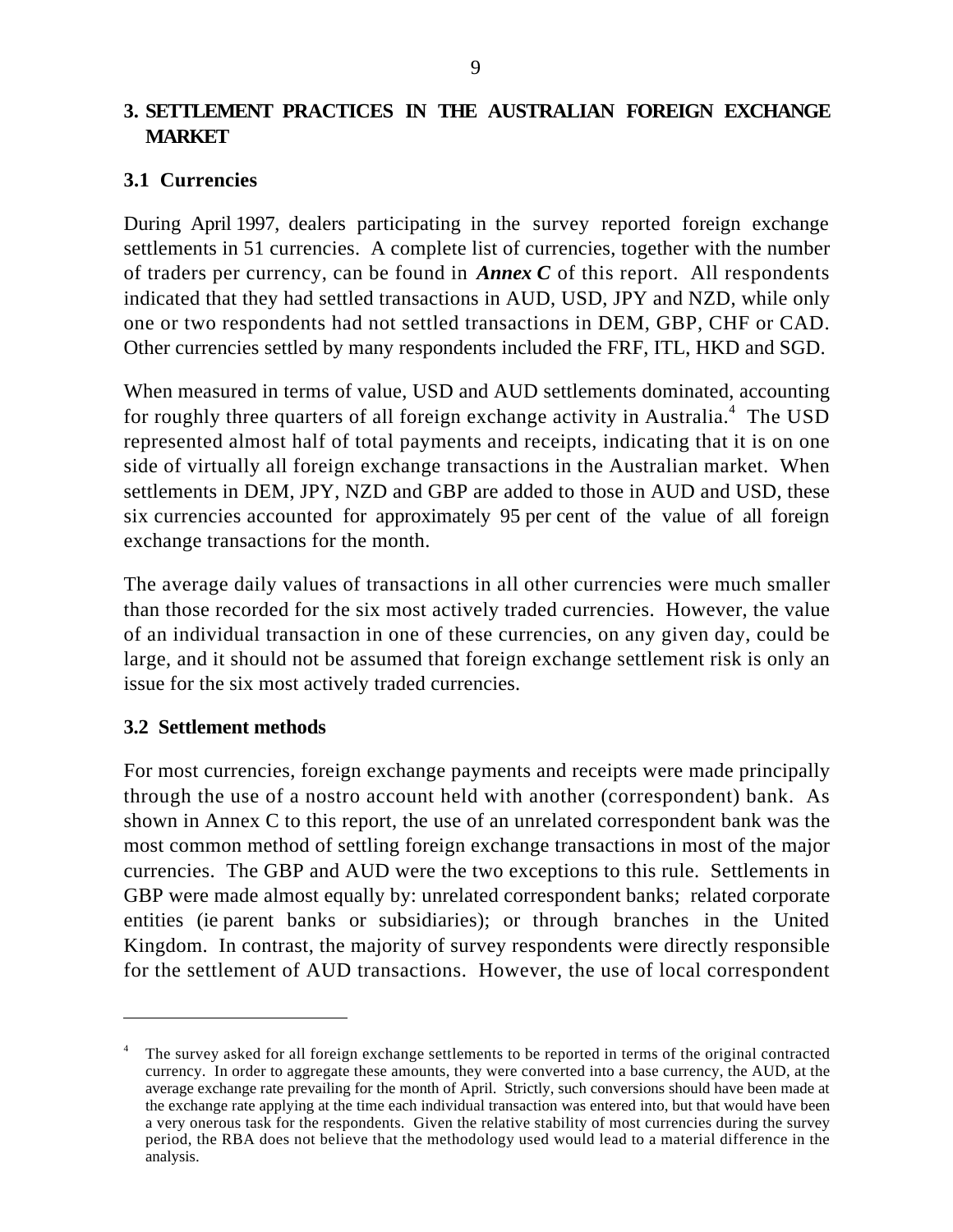banking services, by both bank and non-bank dealers, was also evident. Interestingly, not all institutions using a domestic correspondent for settling AUD transactions used a correspondent that was itself a direct clearer; that is, the correspondent in turn sometimes used a correspondent to settle on its behalf.

Not surprisingly, the choice of a correspondent often appears related to ownership. When the use of a related correspondent bank (ie parent or subsidiary) was combined with direct participation in the relevant payments systems, the relative use of 'external' agents to make and receive foreign exchange payments declined appreciably. For most of the major traded currencies, there was a near-equal split in the proportion of foreign exchange business being settled 'internally' (ie either directly or by related corporate entities) and that which was handled 'externally' (ie by a correspondent that did not have a common ownership). The principal exceptions were the NZD, CHF, FRF and MYR, where the use of an unrelated correspondent bank far exceeded 'internal' settlements. One reason for this may be the relatively high levels of banking sector concentration - and therefore correspondent banking facilities - in these countries.

#### **3.3 Duration of exposures**

As noted above, the USD is on one side of most foreign exchange transactions in the Australian market; the only other currency pairings of note involve trading against the AUD and DEM. The duration of foreign exchange settlement risk for all currencies against the USD is presented in the tables forming *Annex D* of this report.

The times presented in Annex D represent the difference, in hours, between the weighted average time when a payment instruction in the sold currency can no longer be cancelled *unilaterally* and the weighted average time when a receipt in the bought currency is confirmed *with finality* (or has been identified as failed). The weights applied were derived from the value of payments and receipts supplied by survey respondents for each currency. As will be discussed later in this report, there were some very large deviations from these averages; the duration of foreign exchange settlement risk varied greatly between the institutions surveyed.

The results for the more significant currency pairs traded in the Australian market are reproduced in Table 1. This shows that there are significant variations in the duration of foreign exchange settlement risk, depending on whether a dealer is on the bid (buy) or offer (sell) side of the transaction.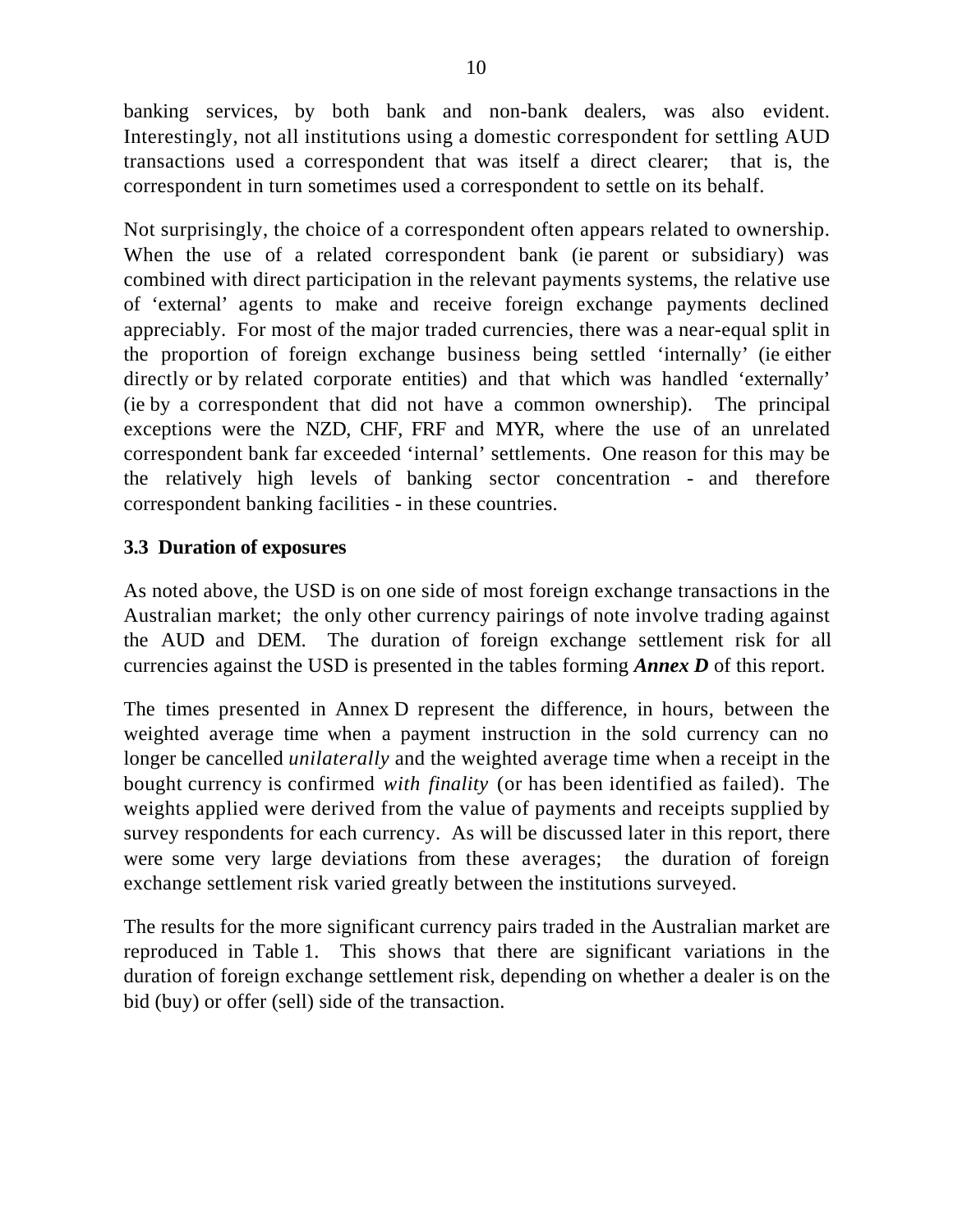| <b>Currency pair</b> | <b>USD</b> bought | <b>USD</b> sold |
|----------------------|-------------------|-----------------|
| <b>AUD/USD</b>       | 33                | 12              |
| <b>USD/DEM</b>       | 31                | 22              |
| <b>USD/JPY</b>       | 37                | 17              |
| NZD/USD              | 37                | 18              |
| <b>GBP/USD</b>       | 29                | 24              |
| <b>USD/CHF</b>       | 32                | 30              |
| <b>USD/FRF</b>       | 32                | 20              |
| <b>USD/MYR</b>       | 35                | 27              |
| USD/SGD              | 36                | 24              |
| <b>USD/HKD</b>       | 35                | 18              |

**Table 1 Industry weighted average exposure (hours)**

The length of foreign exchange settlement risk is generally shorter for transactions where the USD was sold, rather than where the USD was bought. The differences in the time at risk can be substantial - for example, on an AUD/USD transaction, it was over 21 hours. The weighted average exposures generated by each of the five major pairs traded in the Australian market are illustrated below in Diagrams 2 and 3.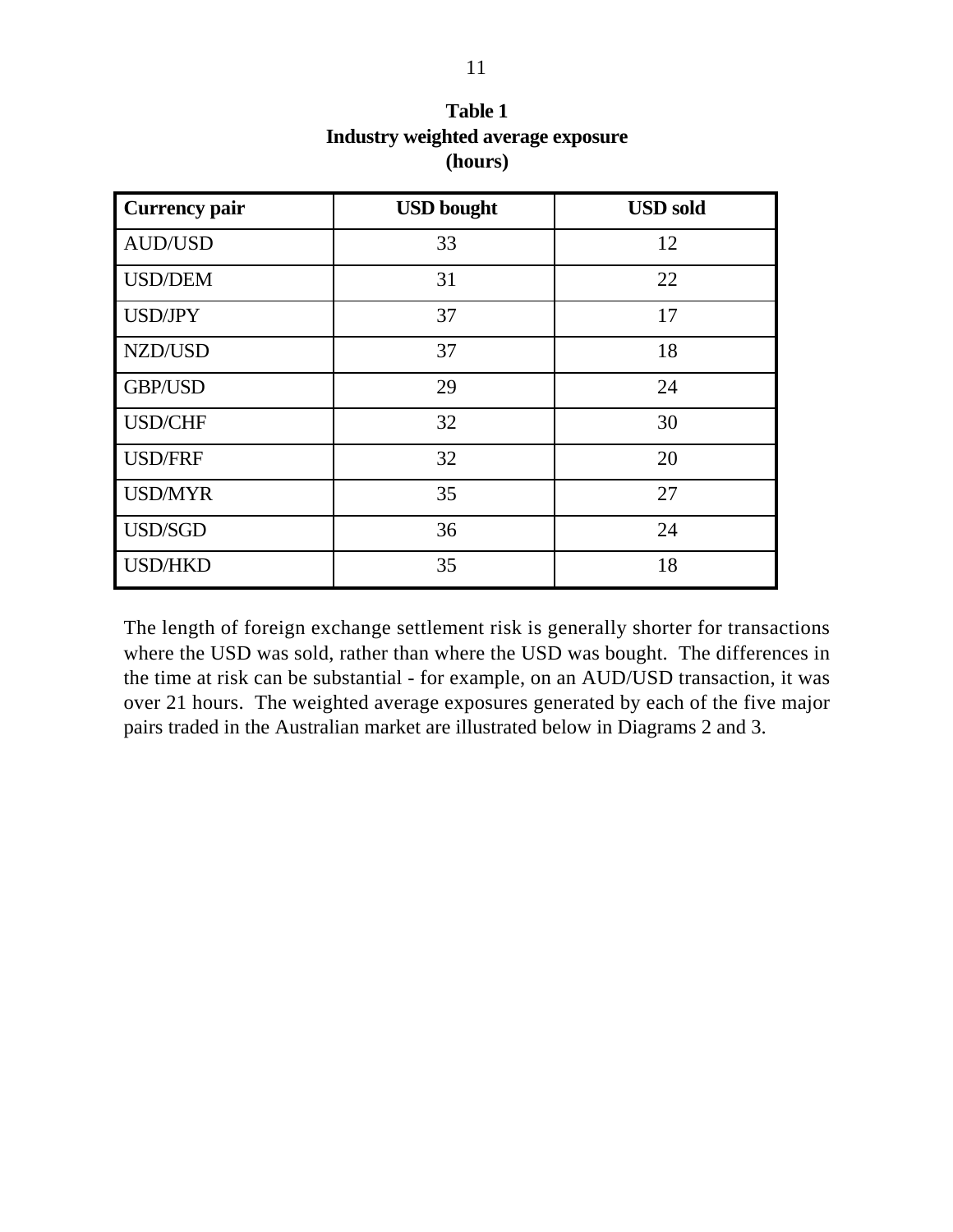

**Diagram 2 Settlement risk on USD purchases**

**Diagram 3 Settlement risk on USD sales**



Time zone differences play a major part in explaining these differences. Where currencies have been sold for USD, payment is generally required before the US payments system opens for the corresponding receipts. Where USD have been sold, the payment instruction can generally be cancelled later in the Australian day than can those for Asian or European currencies. Conversely, receipts in most currencies can generally be confirmed earlier than those in USD.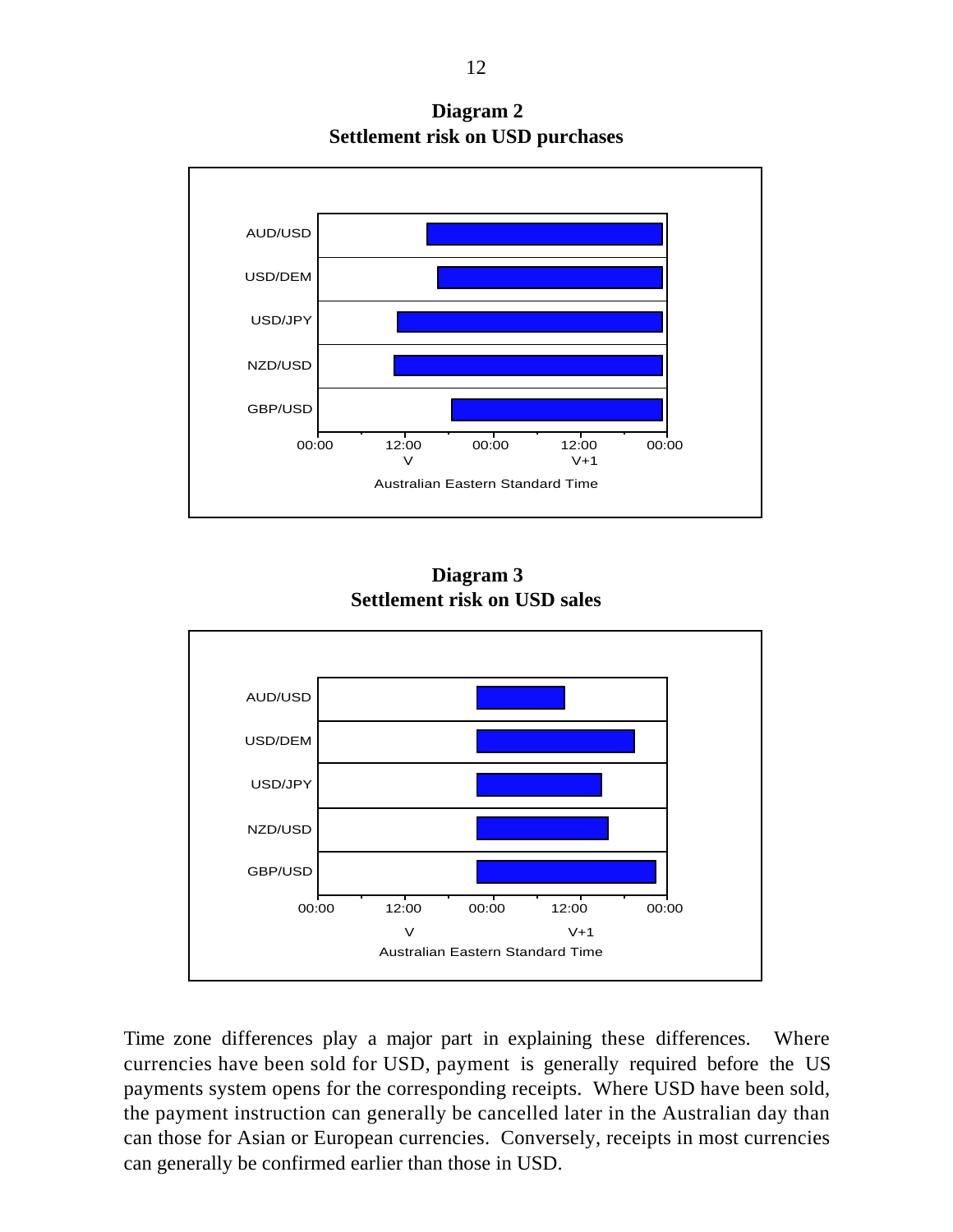For some currencies with deferred net settlement arrangements - most notably the AUD and NZD - many respondents indicated that they reconcile receipts *before* interbank settlement has been completed across the accounts of the respective central banks. While early reconciliation assists in the detection of payments that have definitely not been received (ie those with *Status F*), it under-estimates the length of time that a dealer has an exposure to foreign exchange settlement risk.

Dealers are exposed to the risk of not receiving final value from a payment instruction until settlement occurs at the central bank. In the absence of a real-time gross settlement (RTGS) system, that may be many hours, or even days, after the settling bank has issued the payment. All such payments have a *Status U*. Without RTGS, a failure to settle by any direct member of a clearing system, regardless of whether they were involved in the settlement of the transaction in question, could precipitate an unwinding of the clearings and jeopardise the final receipt of the currency bought, leading to the risk of a full loss of principal on the transaction (ie the amount already delivered).

#### **3.4 Magnitude of exposures**

During the month of April, the 24 survey respondents collectively made foreign exchange payments for their own account worth, on average, \$A122 billion each day. This figure represents the sum total of *one side* of all foreign exchange transactions; consequently, the respondents also received, on average, approximately \$A122 billion per day from the settlement of foreign exchange related transactions.

It should be noted that the survey sought information on gross, not netted, amounts. As discussed later in Section 5.3.2 of this report, most respondents indicated that they engage in some form of netting for foreign exchange settlements, despite the current legal uncertainty surrounding this practice. While the recording of gross amounts may overstate the amount at risk, this would not invalidate the broad magnitudes, particularly in the absence of legal certainty for netting.

As noted previously, the bulk of foreign exchange settlements in the Australian market is concentrated in just six currencies; this is shown clearly by Diagram 4.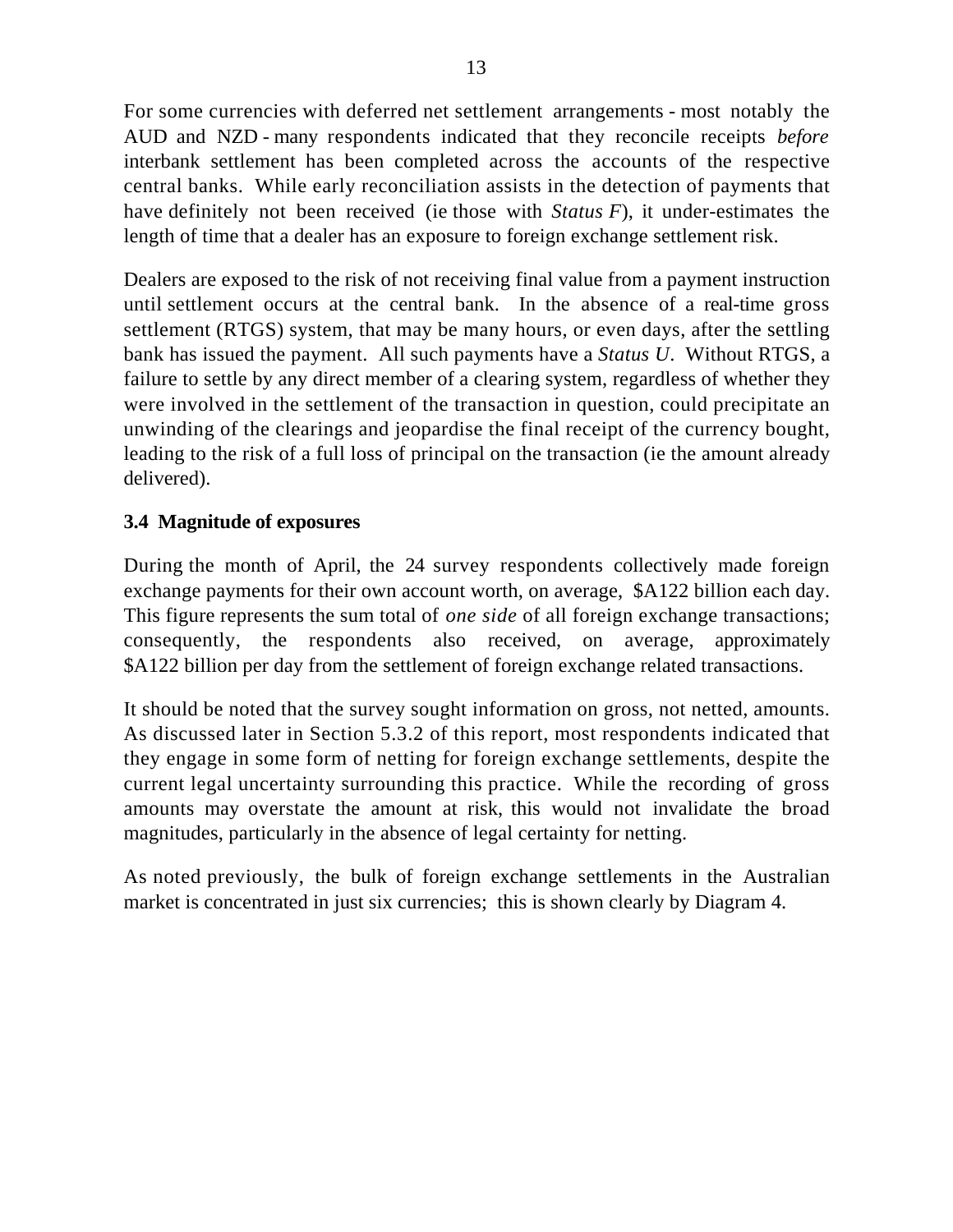

**Diagram 4 Average daily settlements per currency**

The USD is by far the major currency traded in the Australian market, accounting for \$A60 billion in foreign exchange payments each day and another \$A60 billion in receipts. As noted earlier, this represents roughly half of total reported settlements, implying that no significant cross-rate trading occurs in the Australian market.

The AUD ranked second, accounting for one quarter of total foreign exchange payments, or approximately \$A31 billion per day. This amount represents foreign exchange settlements from AUD trading by the survey respondents for their own account; it does not include any settlement activity originating from vostro accounts operated by Australian banks for their offshore correspondents.<sup>5</sup> To include AUD vostro payments in this analysis is not appropriate because Australian banks do not face foreign exchange settlement risk on these transactions - they are only acting as an agent for their customers in making and receiving payments in AUD. Generally, they have no commercial interest in the final settlement of the foreign currency leg.

Of the four other most actively traded currencies, average payments per day were \$A9.5 billion for DEM, \$A5.7 billion for JPY, \$A5.6 billion for NZD and \$A4.2 billion for GBP. In addition, there were a further six currencies where average daily settlements in each currency ranged from \$A500 million to just under \$A1 billion.

 $\overline{a}$ 

<sup>5</sup> Vostro account activity is discussed later in Section 4.4 of this report. The daily vostro account settlements from offshore trading were of a similar magnitude to the values settled by Australian banks for their own account.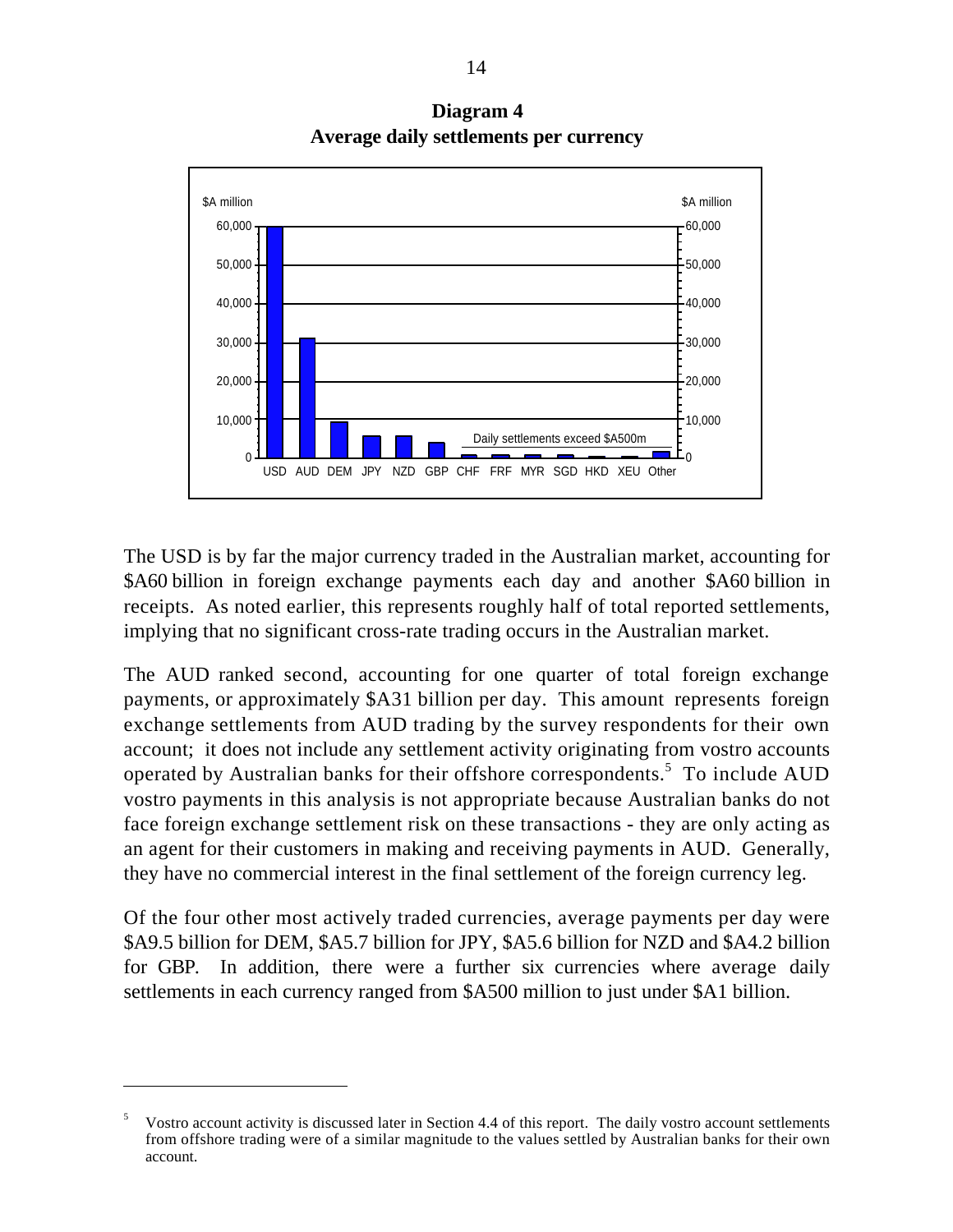#### **3.5 Benchmarking exposures**

For most respondents, and certainly on an industry basis, the values flowing from foreign exchange settlements are extremely large. Accordingly, some comparison, or benchmark, was sought in order to put the amounts into perspective. The benchmark chosen was capital.

Regulatory capital is not required to be held against foreign exchange settlement exposures; nor will it be under the market risk capital requirements (although capital will be required to be held against exchange rate risk, from the time that the transaction is entered into until settlement). Nevertheless, it is capital that must ultimately absorb losses arising out of the failure of a counterparty to pay.

Many of the institutions surveyed are part of multinational organisations that operate globally, with global capital. In those cases, it has been necessary to create a proxy for Australian capital for the purpose of these calculations. The capital used in this study to benchmark the collective exposure of the 24 respondents was \$A43 billion.

#### **3.6 Industry risk profiles**

The following section presents an analysis of the risk profile for the Australian foreign exchange market, based upon the trading patterns of respondents, the values settled and the reconciliation practices employed. Two aspects should be noted: first, it must be stressed that the times quoted below are industry *weighted averages* and do not necessarily correspond with any actual time reported by individual respondents. The use of weighted average measurements is consistent with the CPSS methodology. Second, the settlement amounts reported are those supplied by respondents. There are reservations about the accuracy of some of these values but, in aggregate, they appear to be 'in the ball park'.

It should also be noted that the methodology used in this report differs from that used to report foreign exchange turnover for the RBA's monthly *Bulletin.* The latter does not require the second leg of foreign exchange swaps to be reported. Both legs of a foreign exchange swap are generally settled and are therefore subject to settlement risk, in much the same way as are outright spot or forward transactions. This report takes account of the reciprocal leg of foreign exchange swaps that were settled during April 1997.

#### **3.6.1 The one-day industry profile**

Excluding the 'exotic' currencies, the weighted average exposure for a single day's foreign exchange transactions was around 84 hours (or 3 1/2 business days). This is consistent with the broad findings of the CPSS for the G10 banks in 1995. The maximum weighted average period of risk for the six most actively traded currencies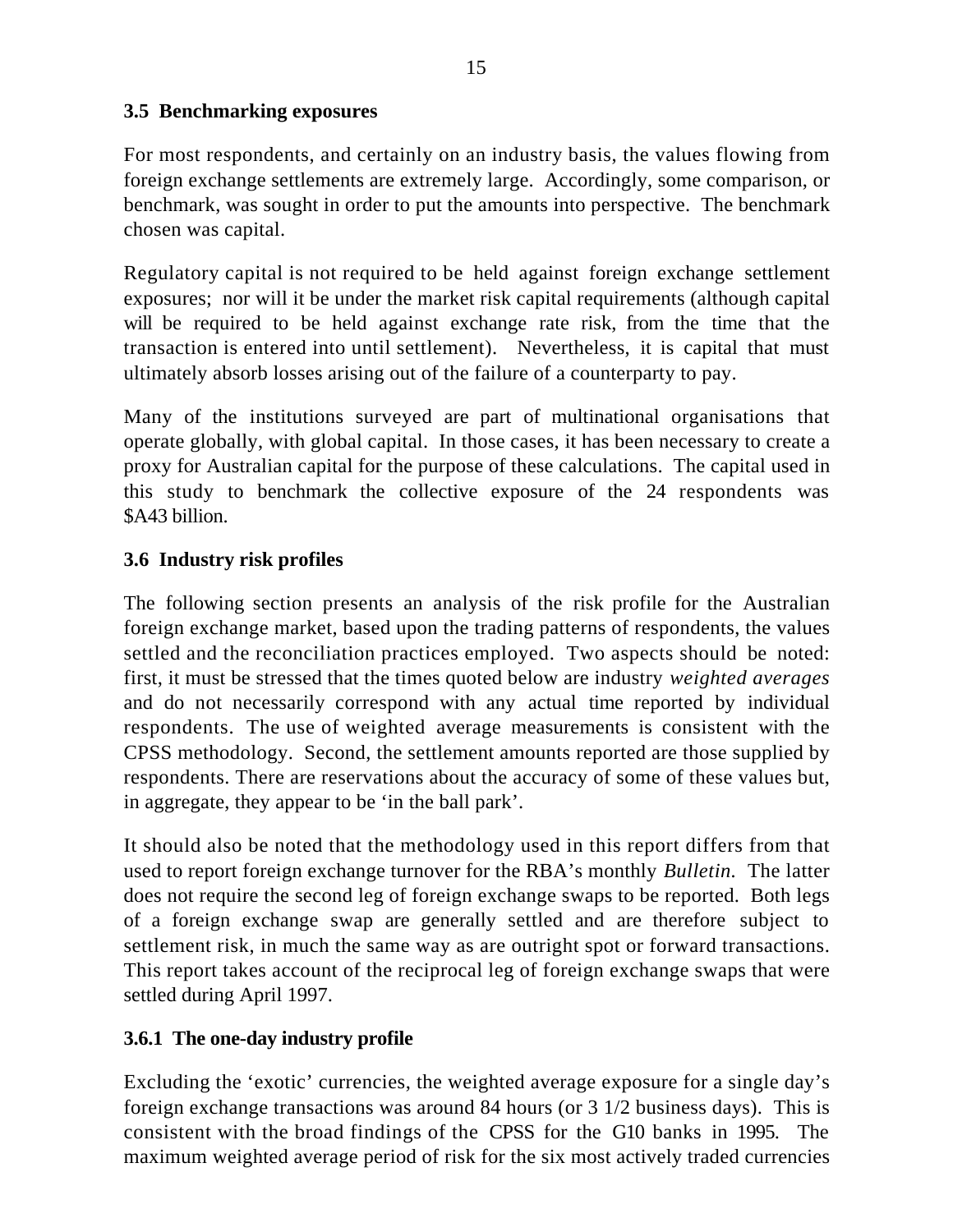in Australia is 37 hours (or 1 1/2 business days). The 37 hour period corresponds to the time that a dealer is at risk when selling either NZD or JPY for USD (refer to Table 1 and Diagram 2 above); the other actively traded currency pairs fall within this period. It should be noted, however, that Australian foreign exchange dealers can be exposed to settlement risk on a single day's transactions for a maximum of 746 hours (or 31 business days) due to receipts in some of the exotic currencies being reconciled only once per month. Settlements in these currencies are not generally of a significant value.

The accumulation of foreign exchange settlement risk beyond a 24 hour period has some important implications. Diagram 5 illustrates the pattern of risk accumulation, and subsequent reduction, for a single day's foreign exchange transactions, based on data collected from the survey. The capital benchmark, discussed in Section 3.5 above, is also shown.



**Diagram 5 Settlement risk: one-day profile**

As shown above, settlement risk on some foreign exchange transactions - in this instance, on sales of IDR - commences some 9 1/2 hours before the actual value date. Thus, from 2.30 pm on the day before value date (denoted 'V-1'), Australian dealers are exposed to \$A350 million of foreign exchange settlement risk on an average day. The accumulated exposure increases incrementally during the early morning as instructions to pay in other currencies become irrevocable, but the total values at risk do not become noticeable until mid-morning on value date, when over \$A11 billion worth of payment instructions in NZD and JPY can no longer be cancelled. Instructions to pay in many of the Asian currencies become irrevocable around midday, Sydney time, by which stage the aggregate value of foreign exchange settlement exposure has reached approximately \$A14 billion.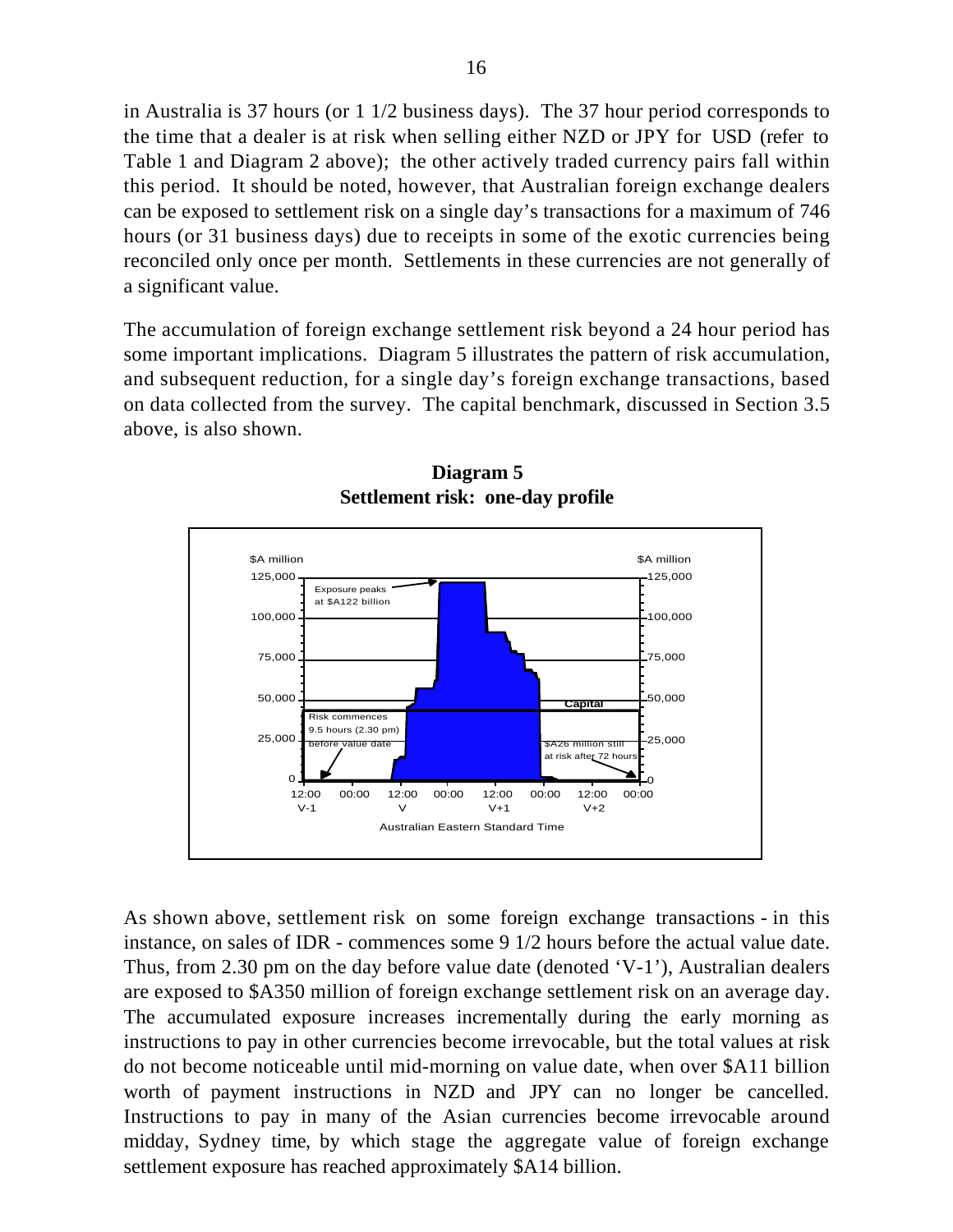The risk profile increases dramatically in the early afternoon, when AUD payment instructions become irrevocable - the total values at risk by this time are around \$A45 billion. By the close of the Australian banking day at 5.00 pm, instructions to pay in many European currencies, including the DEM, can no longer be cancelled; total foreign exchange settlement risk at this point is \$A57 billion. By 7.00 pm, payments in most of the remaining currencies, including the GBP, can no longer be stopped and total settlement risk stands at \$A61 billion.

By the close of business in Sydney, it should be possible to make some reductions, albeit small, to the \$A61 billion at risk by reconciling receipt of those currencies in the Asia-Pacific time zone that have already settled with finality. For example, the FEYCS payments system for JPY settles at the Bank of Japan at 4.00 pm AEST, allowing a potential reduction in foreign exchange settlement risk of some \$A5.7 billion on an average day. Total settlement risk could be reduced further if some of the Asian currencies which are settled on a real-time basis, such as the HKD, were reconciled by the local close of business in Sydney.<sup>6</sup> Not one of the respondents to the survey reconciled these payments before the Australian market re-opened next morning.

Instructions to make payments in North American currencies do not become irrevocable until late in the Australian evening (9.00 pm for CAD and 10.00 pm for USD). The last currency where payment instructions become irrevocable is the ECU. By 10.30 pm AEST, foreign exchange settlement risk on a single day's transactions reaches its maximum of \$A122 billion; this represents the gross total for the payment leg of all foreign exchange deals to be settled that day.

Using the weighted average reconciliation times, the total principal amount on all foreign exchange transactions then continues at risk for a period of 11 1/2 hours, from 10.30 pm until 10.00 am on the following morning, when the AUD receipts are confirmed as having been received with finality. Settlement risk on the previous day's transactions falls progressively during the business day, as foreign currency receipts are confirmed as having been received with finality. However, by the close of business on the day *after* value date (denoted 'V+1'), the total amount from the previous day's transactions that is still at risk equals \$A78 billion, with final receipts in several major currencies - including the USD, DEM and GBP - still unconfirmed.

It should be reiterated that this industry profile refers to the *weighted average* times for reconciling receipts - some respondents do actually reconcile payments in the major currencies on day  $V+1$ . Nevertheless, the weighted average time for confirming

 $\overline{a}$ 

<sup>6</sup> As noted earlier, despite some indications to the contrary from survey respondents, until the introduction of RTGS, receipts in AUD and NZD *cannot* be received with finality on value date because interbank settlement is not until the following business day. End-of-day reconciliation of AUD and NZD payments will assist dealers in identifying failed (*Status F*) payments - possibly averting the classic 'Herstatt' scenario - but it cannot bring forward the time when payment instructions which have already been received (*Status U* payments) are settled and thus become final and irrevocable.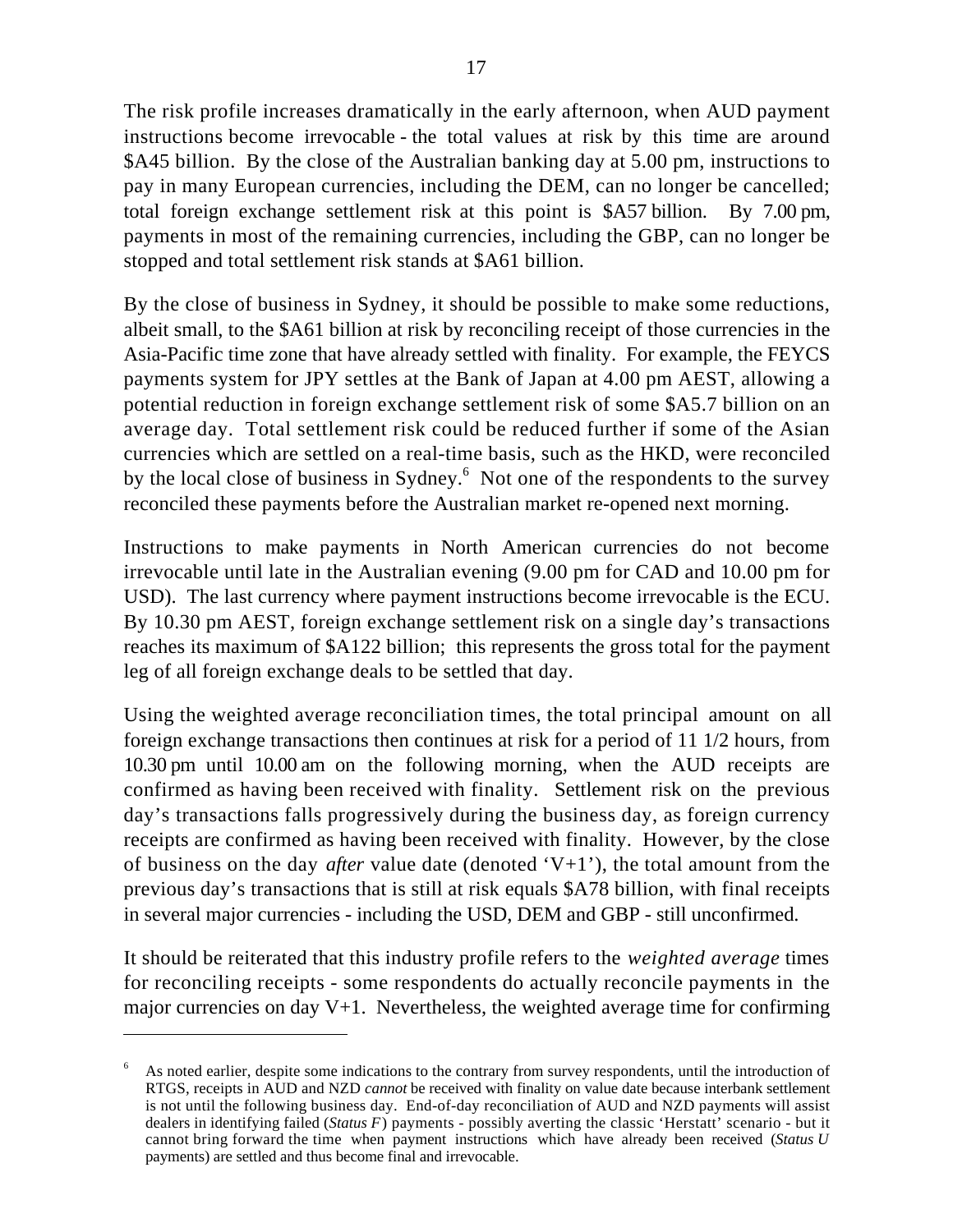that the \$A60 billion of USD receipts is no longer at risk is 11.30 pm on day  $V+1$ ; the outstanding settlement risk at this time is \$A2.6 billion. The total value at risk does not drop below \$A1 billion until CHF receipts are confirmed at 3.30 am on day V+2. By the local opening of business on day  $V+2$ , around \$A200 million of transactions *due two days earlier* are still at risk; this figure is substantially the same by the close of business at 5.00 pm. By 6.00 pm on day V+2, foreign exchange settlement exposure drops to \$A26 million. The remaining receipts still at risk are in minor currencies, which can take anywhere from 3 to 31 business days after value date to confirm with finality.

#### **3.6.2 The inter-day industry profile**

The accumulation of settlement risk over the periods discussed above means that foreign exchange payments in some currencies on one day will become irrevocable before it is confirmed whether settlements due the previous day have, in fact, been received with finality. Thus, at any point in time, it is possible for foreign exchange transactions due up to three (or even more) business days previously to still be at risk of failure.

Diagram 6 illustrates the inter-day accumulation of risk for an average day's foreign exchange settlements, again with the capital benchmark shown.



**Diagram 6 Settlement risk: inter-day profile**

As with Diagram 5, foreign exchange settlement risk on a single day's transactions begins on day V-1 with the sale of IDR and plateaus at \$A122 billion after instructions to pay ECU become irrevocable late on day V. However, due to the reconciliation times described above, settlement risk on the next day's foreign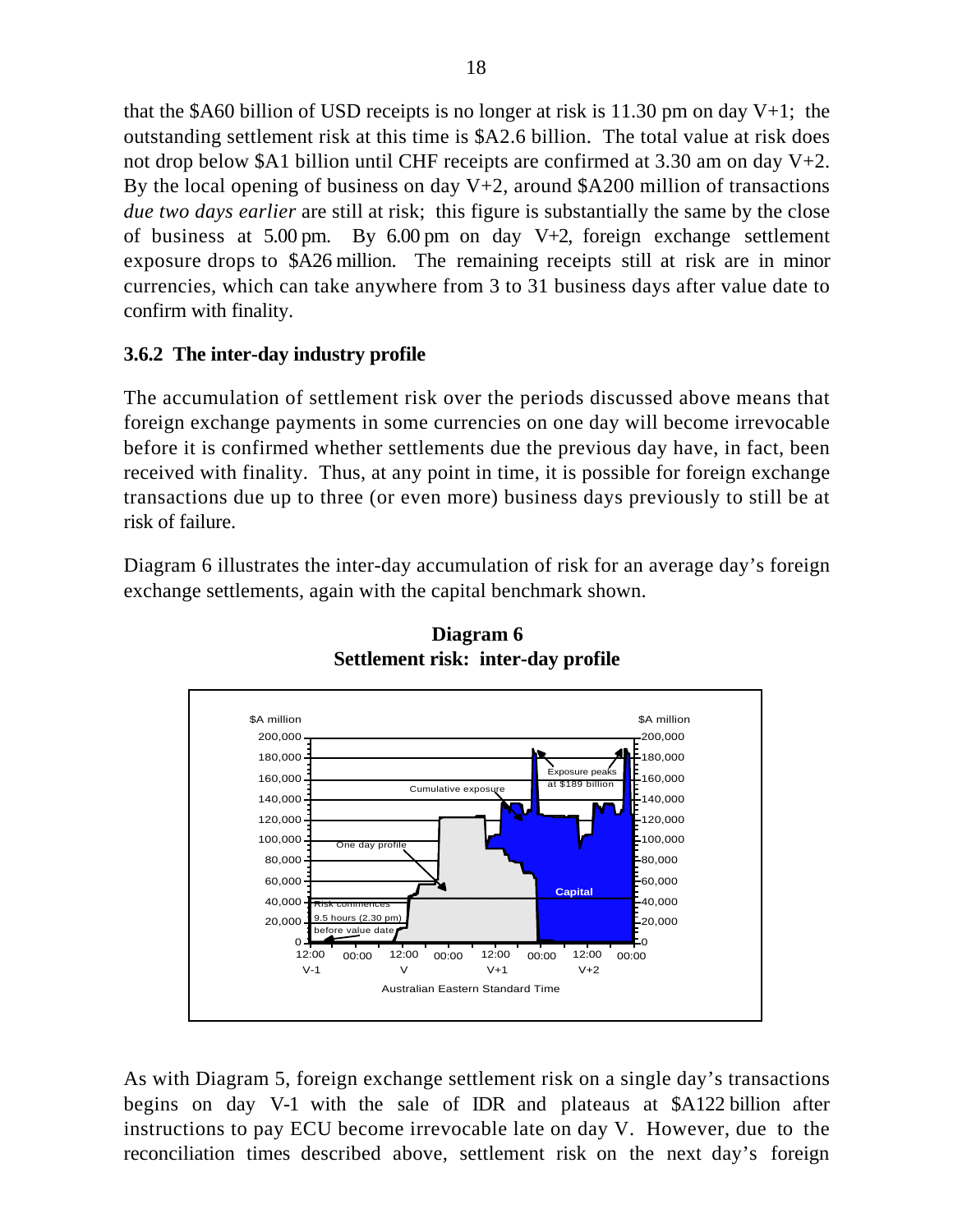exchange transactions begins to accumulate *before* the risk on the previous day's deals has been extinguished. Thus, at any point in time, the value of more than one day's foreign exchange transactions is at risk of failure.

After foreign exchange settlement risk has accumulated on the first day's transactions, at no point in time thereafter does the total value at risk for the industry drop below \$A92 billion. This is a significant on-going credit risk, representing a sum equivalent to the total daily value exchanged by Australian banks through the domestic payments system. And this is the *minimum* value at risk existing at any point in time.

The *maximum* amount of foreign exchange settlement risk, for an average day's transactions, is \$A189 billion, which occurs late on day V+1 (and subsequently at the same time on day V+2, etc), lasting for 1 1/2 hours.<sup>7</sup> During this period, the second day's USD payments become irrevocable before the USD receipts due the preceding day are confirmed with finality. The peak amount of foreign exchange settlement risk represents over four times the capital benchmark discussed in Section 3.5 above.

The accumulation of risk does have important implications at the individual counterparty level, as well as at the more macro level discussed above. In setting and then monitoring settlement limits on individual counterparties, financial institutions must understand and be able to measure the duration of settlement risk. (Chapter 5 of this report reviews the questionnaire responses on risk management practices, including those relating to the setting and monitoring of limits.)

#### **3.7 Industry benchmarks**

 $\overline{a}$ 

The information presented above represents the collective exposure of survey respondents, on a weighted average basis, to foreign exchange settlement risk. However, individual practices did vary, often substantially, from this general industry profile. While no individual profiles are included in this report, the RBA has shown and discussed these results with most of the survey respondents.

The following section presents a composite of the 'best' and 'worst' industry settlement practices using the same values for an average day, but different cancellation and reconciliation times. It is worth noting that no single respondent exhibited the best (or worst) characteristics for all currencies surveyed.

<sup>7</sup> Technically, the aggregate amount at risk will continue to grow until all settlements due on day V have been confirmed with finality. As shown in Annex D, this is not until day V+31 for some currencies. While, for the purpose of this analysis, the average amounts beyond the peak on day V+1 are not material, it should be stressed that they could be if there was a relatively large settlement involving a minor currency.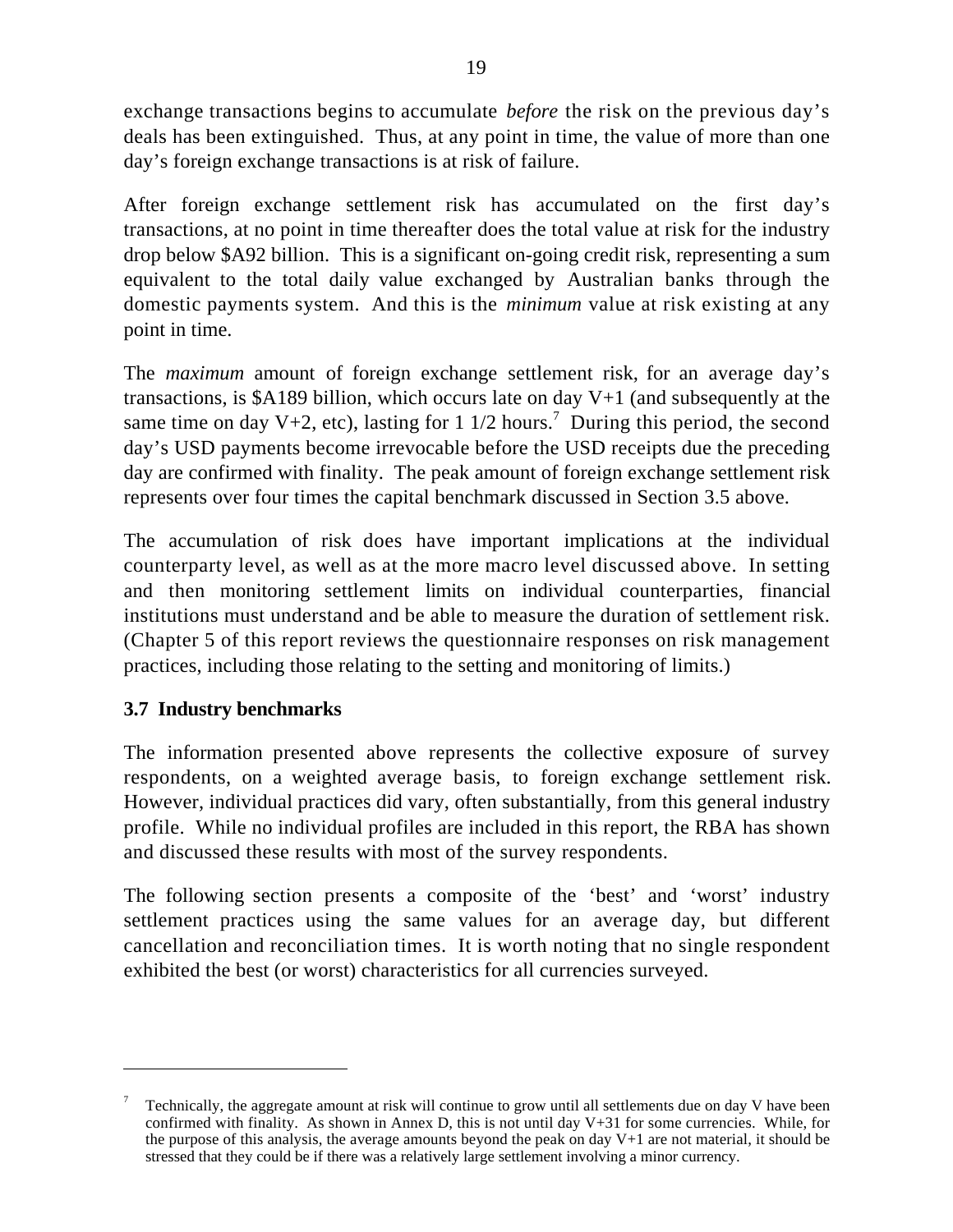#### **3.7.1 Current best practice**

'Best practice' refers to the combination of responses which produced the latest possible unilateral cancellation deadline, and earliest possible reconciliation deadline, for each currency.

An important caveat needs to be noted: for the purpose of this analysis, all responses which indicated that foreign exchange receipts were reconciled *before* the time of finality in each currency have been disregarded and the time of interbank settlement in the relevant currency has been substituted. As noted in Section 3.3, this was necessary to avoid under-estimating the duration of exposure to foreign exchange settlement risk. Thus, 'best practice' refers to what is actually being achieved (or has been assumed), not to what is theoretically possible.

If all survey respondents employed the current best practices in each currency, then the industry's collective exposure to foreign exchange settlement risk would look like Diagram 7.



**Diagram 7 Current best practice: one-day profile**

In common with Diagram 5 earlier, the maximum foreign exchange settlement exposure is equivalent to the day's total payments. However, unlike the weighted average case, the best practice case quarantines foreign exchange settlement risk on most currencies to a period of 40 hours - just over 1 1/2 business days. Furthermore, the risk does not start accumulating until the value date itself.

For the five most actively traded currency pairs in Australia, the maximum exposure is only 20 hours. This corresponds to the time that a dealer is at risk when selling NZD and buying USD. When current best practices are employed for some other major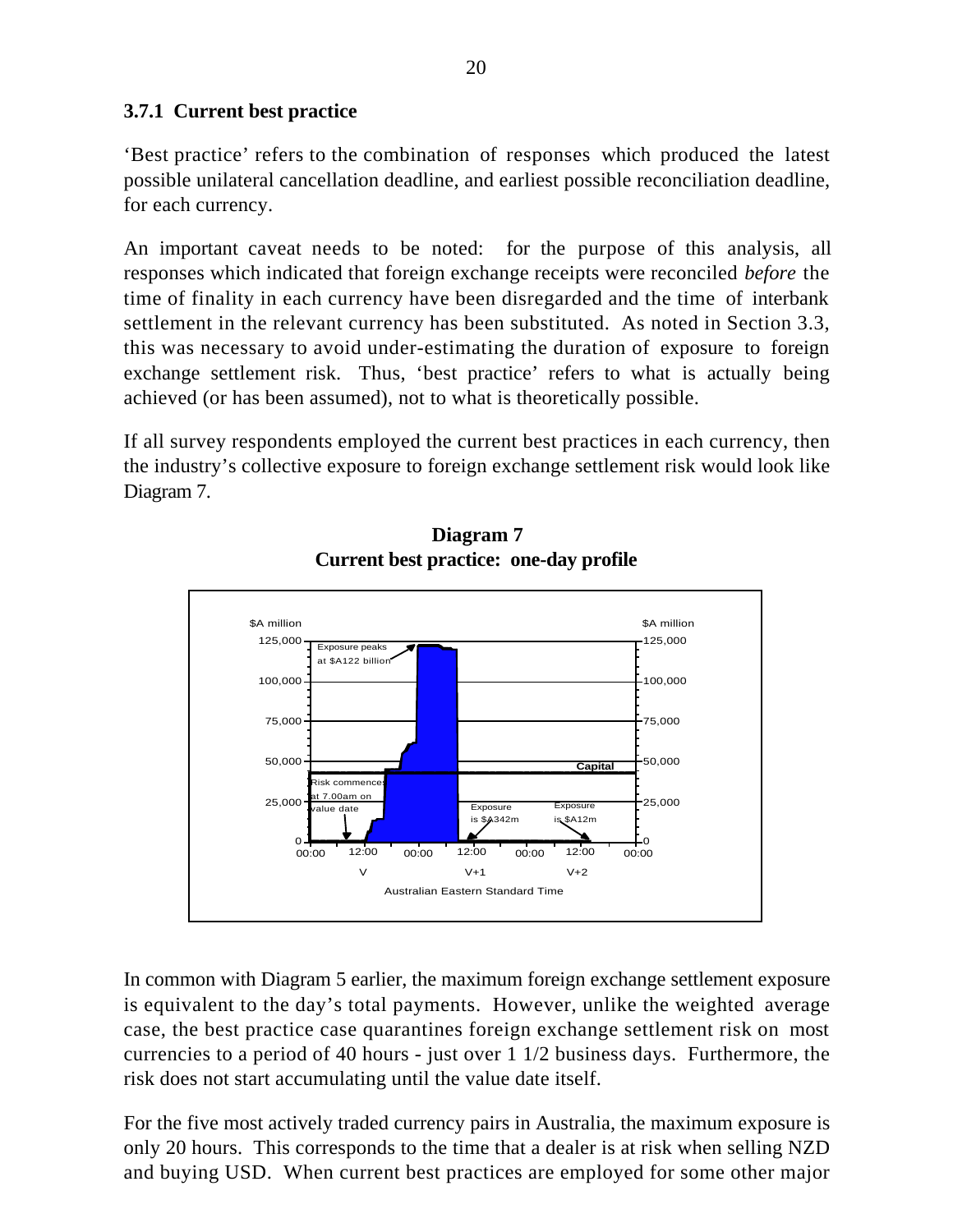currency pairings, foreign exchange settlement exposure can be reduced to 12 hours (or even less).

Current best practices do not allow significant settlement exposures to accumulate across days. This is shown by Diagram 8.



#### **Diagram 8 Current best practice: inter-day profile**

Even though current best practice does not allow settlement risk from one day's transactions to accumulate with that of the following day, it still falls short of what could be achieved. The maximum risk exhibited above in Diagram 8 is still the gross sum of all foreign exchange payments - the full principal amount settled each day. As noted in Section 3.6.1 above, there is no reconciliation on value date of currency receipts in Australia's time zone, such as the JPY and HKD, whose payments systems have settled. Over \$A6 billion of risk, on these two currencies alone, could be removed if statements were reconciled at the end of the local day, rather than at a later date.

#### **3.7.2 Current worst practice**

'Worst practice' refers to the combination of responses which produced the earliest unilateral cancellation deadline, and latest reconciliation deadline, for each currency. For some currencies, receipts were reconciled only on a monthly basis; however, this was generally confined to the thinly traded exotic currencies. For some of the less exotic currencies, it was not uncommon for respondents to indicate that they were on a weekly statement cycle and therefore did not reconcile foreign exchange receipts for up to seven business days after value date.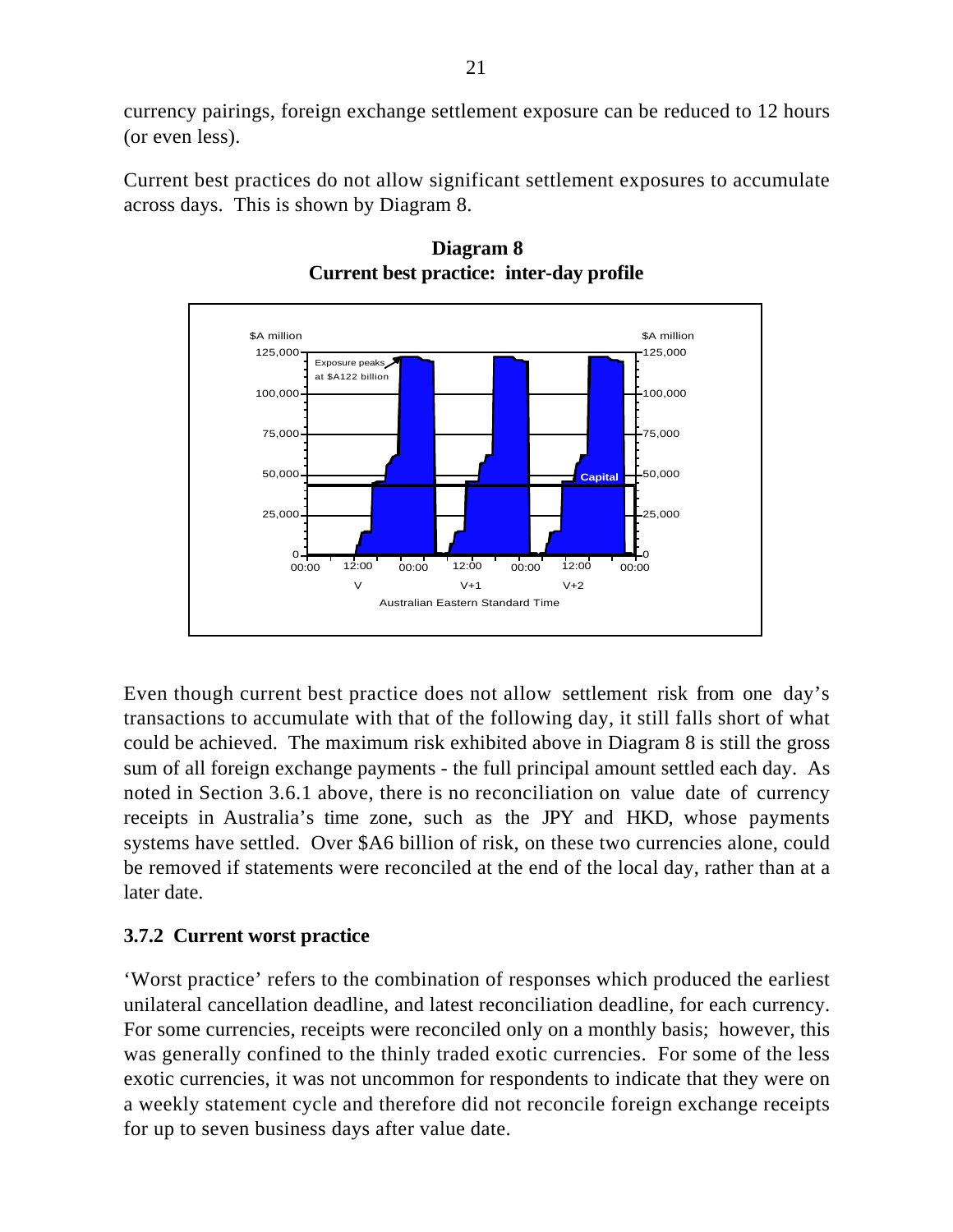Diagram 9 illustrates the exposure of the industry to foreign exchange settlement risk if the worst settlement practices observed were employed for payments and receipts in each currency.



**Diagram 9 Current worst practice: one-day profile**

As shown above, if existing worst practices were the industry norm, then a substantial settlement exposure would have accumulated on the day *before* value date. By the start of the local business day in Sydney, less than \$A20 million of the \$A122 billion in foreign exchange payments due to be settled that day could be cancelled.

The length of time that the value of the entire day's settlements is at risk - some 29 hours - is also much longer than the weighted average case of 11 1/2 hours. The first noticeable drop in the aggregate value at risk does not occur until 2.00 pm on day V+1. This represents the latest time when AUD receipts are reconciled. However, after this, over \$A90 billion of settlement exposure persists for another 33 hours before NZD receipts are confirmed. Total settlement risk remains in excess of \$A80 billion for a further 12 hours before most of the major currencies are reconciled, and by the close of business on day  $V+3$ , just over \$A300 million worth of payments in minor currencies are still at risk. It can take anywhere from 7 to 31 business days to confirm final receipts in these currencies.

The continuation of foreign exchange settlement exposure over three business days means that, at any one point in time, the total value at risk will be a multiple of a single day's foreign exchange transactions. Diagram 10 illustrates the inter-day accumulation of settlement risk if the current worst industry practices were employed for each currency.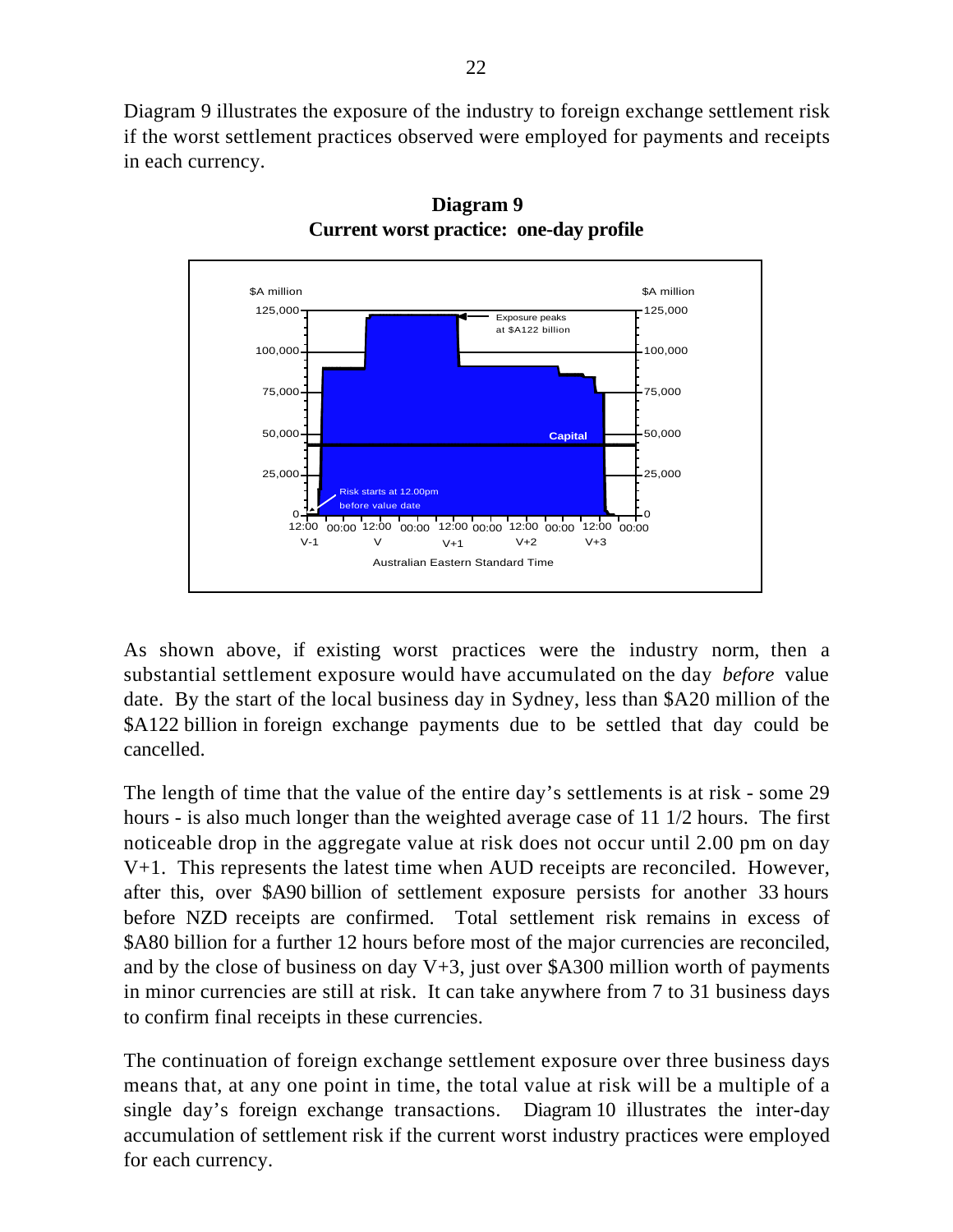

**Diagram 10 Current worst practice: inter-day profile**

As shown above, the accumulation of foreign exchange settlement exposure is substantial. For the first 48-hour period, the total value at risk continues to increase without respite. By the close of business on day V+1, total settlement exposure equals \$A245 billion - two days worth of foreign exchange payments. The late reconciliation time for the major traded currencies allows settlement risk to accumulate on additional days' transactions - by the close of business on day  $V+2$ , \$A300 billion is at risk; by the close of day V+3, the value at risk is nearly \$A400 billion. Total settlement risk peaks at just under \$A420 billion, early in the morning of day V+3, and thereafter remains between \$A300 billion and \$A420 billion.

While such figures represent an extremity - an amalgamation of the worst possible settlement practices currently exhibited in the Australian market - it must be remembered that such practices do, in fact, exist and are based on responses from the dealers that were surveyed.

#### **3.8 Analysis and discussion**

#### **3.8.1 Australian results**

The results of the investigation into foreign exchange settlement risk in Australia are a concern. While several respondents are clearly aware of the issue and actively implementing strategies to reduce their exposures, many more are still obviously struggling to comprehend the spectrum of risks to which they are exposed when settling foreign exchange transactions.

The considerable difficulty that many respondents had in completing the questionnaire was quite surprising, yet also instructive. In subsequent discussions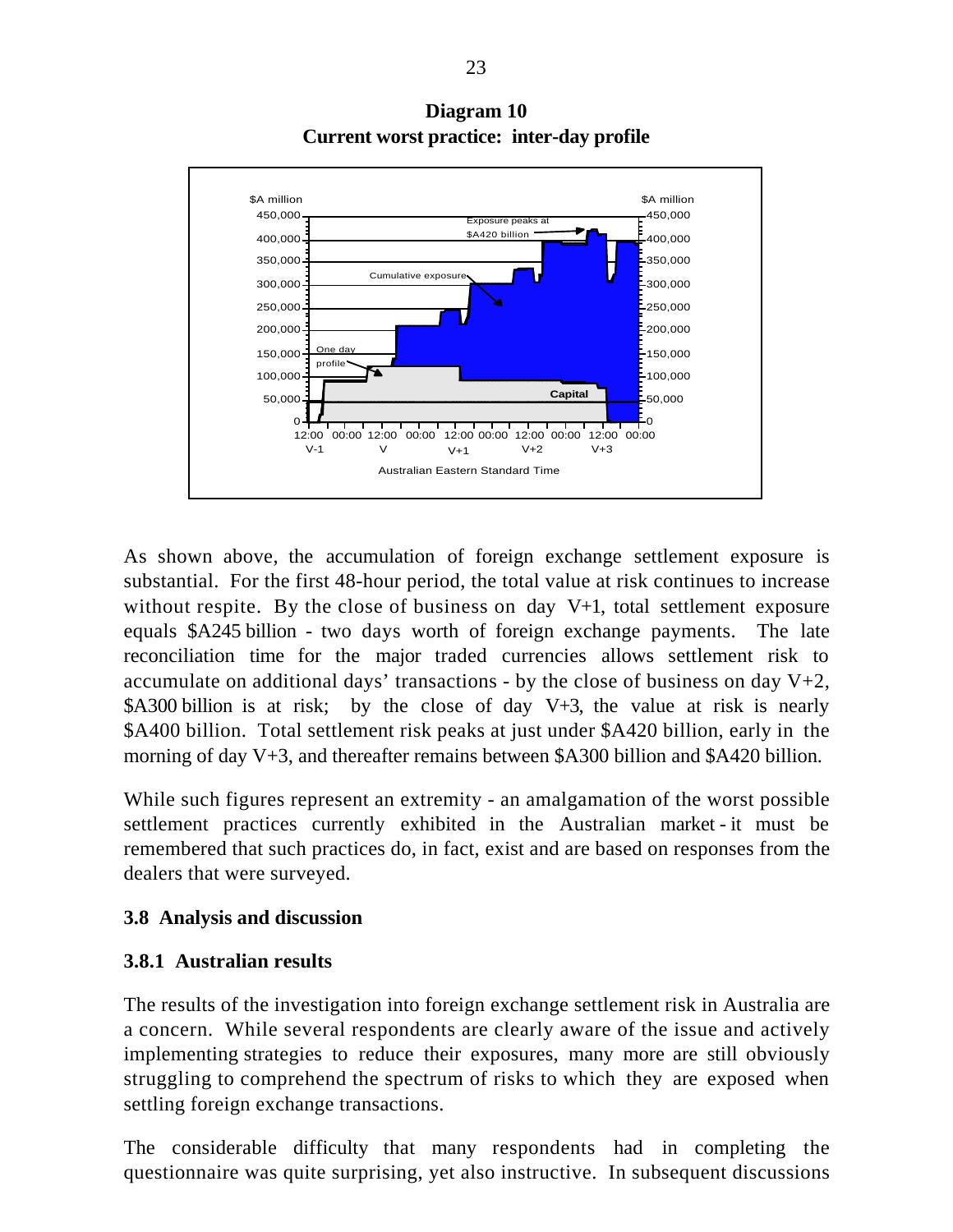between the RBA and individual respondents, it was evident that many institutions simply did not have a good feel for the magnitudes of settlement risk to which they were exposed across their entire book. These exposures are significant - at the industry level, the on-going accumulated exposure ranges between \$A92 billion and \$A189 billion, well in excess of the capital available to absorb such losses.

Aggregating settlement risk across the entire book would appear, on the basis of this survey, to require financial institutions in Australia to broaden their focus on this risk. Saying that does not in any way diminish the advances of recent years as a growing number of financial institutions are now measuring, monitoring, setting and enforcing limits against settlement risk. The RBA, of course, supports and encourages that trend. But to date, at least in Australia, it has been done on a counterparty basis. What must be understood, though, is that foreign exchange settlement risk entails much more than risk to a single counterparty; in times of instability, it can rapidly escalate into systemic risk.

The RBA recognises the imponderables in attempting to anticipate or deal with a major systemic problem in the global banking system. Nevertheless, a crucial element in dealing with any banking problem, potential or real, is being able to quantify it, or at least being able to define its extremities. Accordingly, the RBA is of the view that Australian financial institutions should be able to measure and monitor their foreign exchange settlement exposures in aggregate.

#### **3.8.2 Observations**

 $\overline{\phantom{0}}$ 

The main observation of this study is that Australian dealers are prolonging their exposure to foreign exchange settlement risk unnecessarily. This outcome is not due to the cancellation times that are imposed upon them by their correspondent banks; for most institutions surveyed, the times were very favourable, extending right up until the opening time of the local payments system for each currency (or even beyond this time in some cases).<sup>8</sup>

Rather, it is the reconciliation practices adopted by Australian foreign exchange dealers that extend the period of risk. Receipts in most of the major currencies traded in the Australian market are not confirmed until late on the business day following value date or even on the subsequent two days. For most currencies, waiting such a long time to reconcile final receipts should be unnecessary; payment and interbank settlement have generally been finalised before the new business day has begun in Australia. There was also some evidence of a 'no news is good news' policy. In the absence of any advice to the contrary, some respondents simply assumed that settlement had occurred and that the transaction was final. Best practice is achieved

<sup>8</sup> This is especially true of USD payments, where many of the larger dealers indicated that they could cancel or recall payments well into the New York day.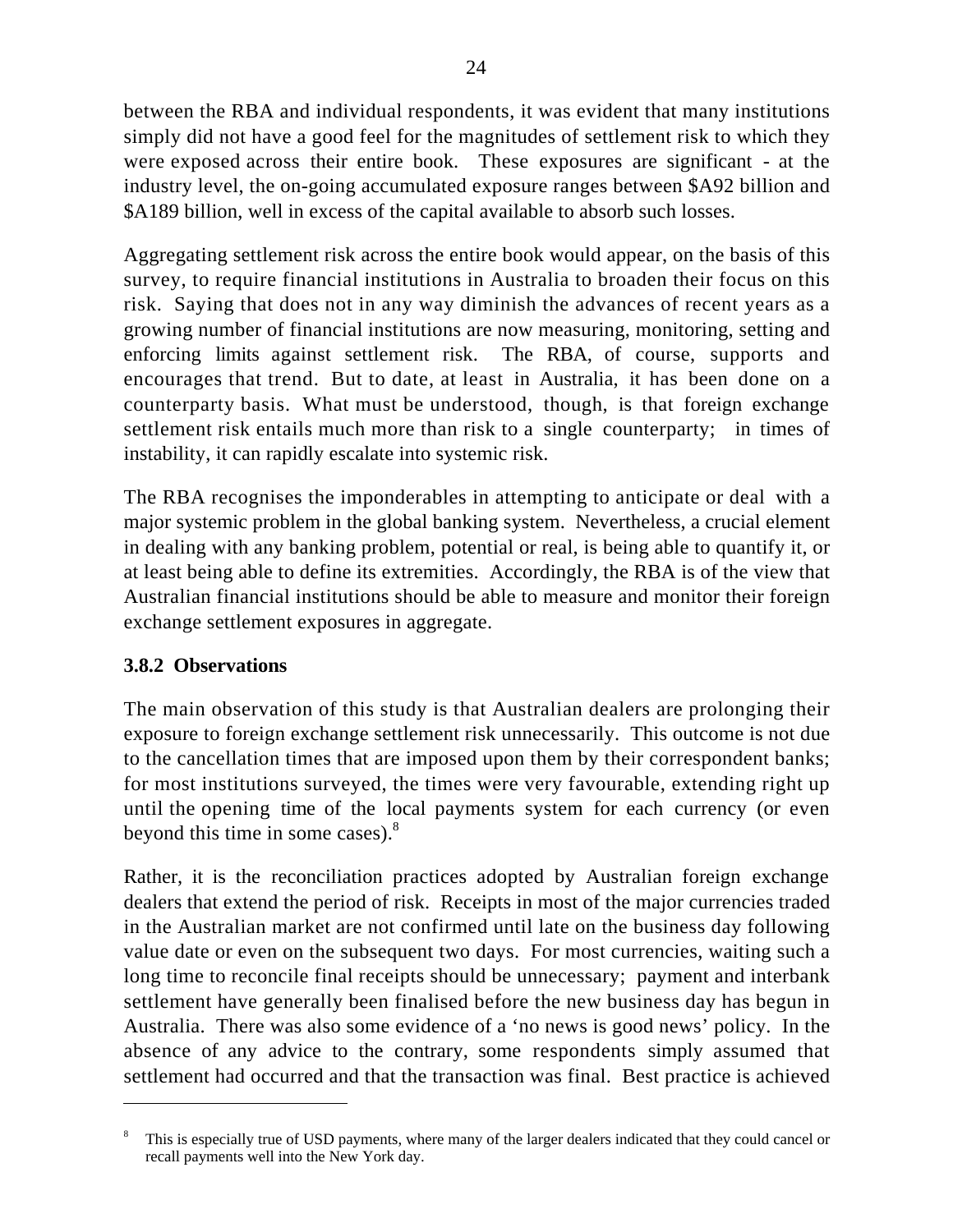through prompt despatch of statements by offshore correspondents and prompt reconciliation by local dealers.

In some currencies, there is nothing that an Australian dealer can do to speed up the time when receipts become final. This must be accepted as a given and will set a minimum period of exposure that is as unavoidable as time zone differences. However, the introduction of RTGS in many of the more important payments systems means that, over time, the significance of this issue will diminish greatly. This will be especially true of currencies in Australia's time zone. Hong Kong, Korea and Thailand already have functioning RTGS systems, while New Zealand, Singapore and Malaysia are introducing such systems.<sup>9</sup> RTGS will provide Australian dealers with the opportunity to reconcile final receipts in currencies in the Asian time zone on value date, thereby producing a noticeable drop in the magnitude of their overnight settlement exposure. (The implications of RTGS for AUD settlements are discussed in Section 4.5 below.)

Returning to the illustration of the changing status of a transaction shown earlier in Diagram 1, it is possible to illustrate the impact of best practice on the duration of settlement exposure. This is shown in Diagram 11.



#### **Diagram 11 Reducing settlement risk**

#### **3.8.3 Comparison with the G10 results**

 $\overline{\phantom{0}}$ 

Although foreign exchange settlement risk has long been recognised as a major issue, progress in addressing it has been slow. That, however, is starting to change.

<sup>9</sup> Japan also has an RTGS system, but this is not currently used extensively for the settlement of foreign exchange transactions in JPY; most of these payments are processed via the FEYCS system.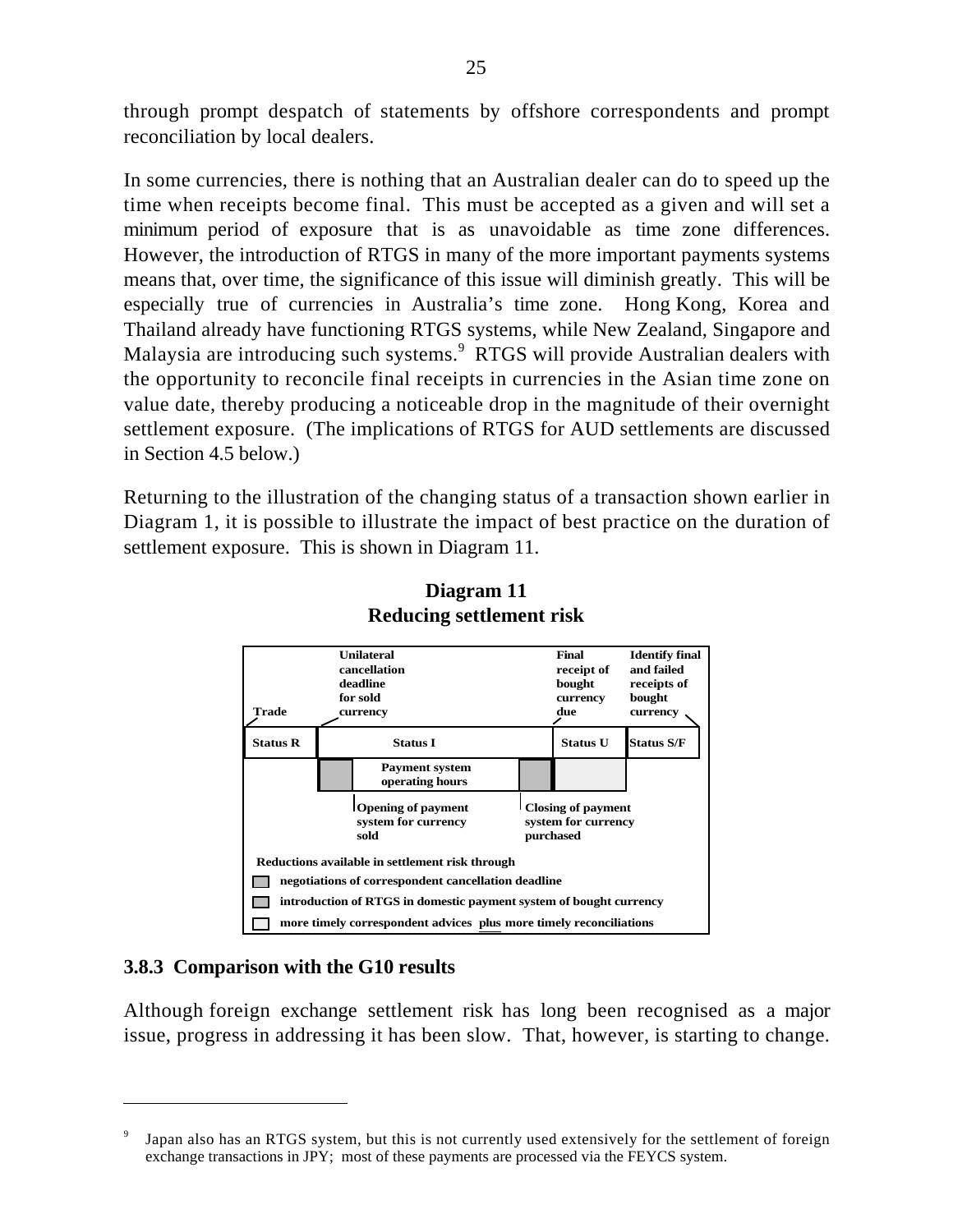Some individual institutions have recently made very significant advances in managing and reducing this risk.

It would therefore be unfair to attempt to make too direct a comparison between the results of the 1997 RBA study and that undertaken two years earlier by the G10 central banks. Also, the structures of the respective markets are very different. The G10 central banks did not include the AUD in their surveys and so no direct comparisons can be made for AUD/USD transactions, the most significant currency pair traded in the Australian market.<sup>10</sup> Further, the time zone differences between Australia and the G10 countries work in Australia's favour when settling some currencies and against it when settling others.

That said, the variation between institutions in managing settlement exposures that was identified in the CPSS study applies equally to the participants in the RBA study. Overall, Australian practice does not appear to vary significantly from that of the G10 banks; but there is a sense that Australian institutions are not addressing foreign exchange settlement risk with the same urgency as some of their G10 counterparts.

 $\overline{\phantom{0}}$ 

The same also applies to NZD/USD transactions; a currency pair more actively traded in Australia than either GBP/USD or USD/CHF, but one which is not traded widely in most of the G10 countries.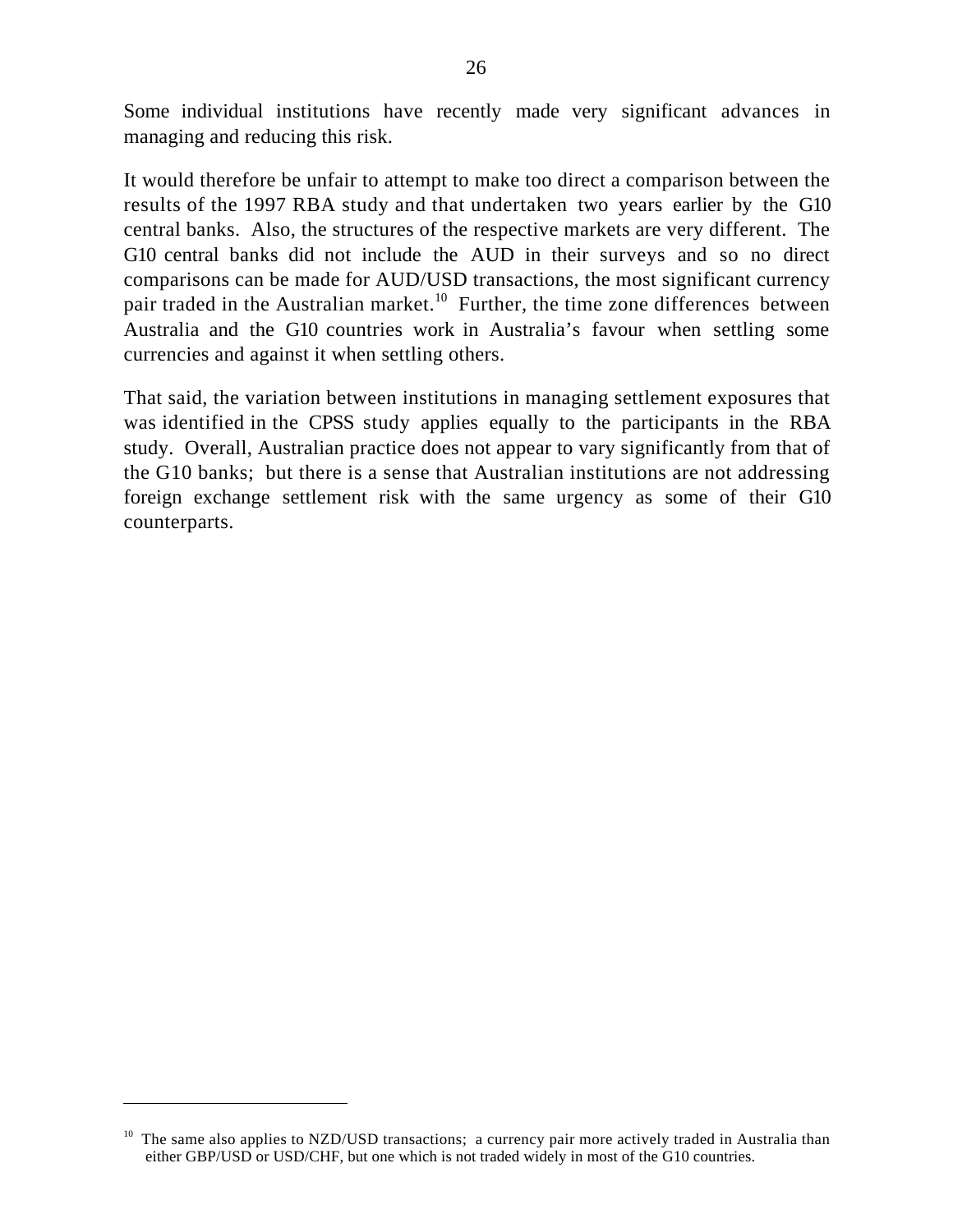#### **4. SETTLEMENT RISK ON AUSTRALIAN DOLLAR TRANSACTIONS**

#### **4.1 Background**

As noted earlier, previous studies of foreign exchange settlement risk have generally been limited to an examination of the G10 currencies. Nevertheless, the AUD is an actively traded currency in all of the major foreign exchange centres. The RBA is concerned to ensure that the level of settlement risk on AUD transactions is not out of line with those for other major traded currencies. It also wants to ensure that traders in AUD are not placed at a competitive disadvantage by solutions developed offshore which fail to make allowances for the Australian market.

All traders, whether based in Australia or offshore, face exposure to foreign exchange settlement risk on their AUD transactions. However, even though the AUD is traded in many countries, it is not widely quoted - and therefore settled - against any currency other than the USD. While Australia provides the largest market for direct cross-rate deals in AUD, even this market is relatively small, accounting for less than four per cent of domestic AUD turnover.

#### **4.2 Domestic settlement arrangements**

Settlement of AUD transactions for a dealer's own account is effected through many different means, both direct and indirect. This is illustrated below in Table 2, which represents an average day's settlement activity for the 24 survey respondents.

| <b>Method</b>               |             | <b>AUD Payments</b> | <b>AUD Receipts</b> |          |  |
|-----------------------------|-------------|---------------------|---------------------|----------|--|
|                             | \$A million | per cent            | \$A million         | per cent |  |
| <b>BITS</b>                 | 6870        | 22.3                | 6713                | 21.9     |  |
| Austraclear                 | 7726        | 25.1                | 7687                | 25.1     |  |
| <b>RITS</b>                 | 129         | 0.4                 | 131                 | 0.4      |  |
| Paper clearings             | 10055       | 32.7                | 10 020              | 32.7     |  |
| Domestic<br>nostro accounts | 4 0 3 2     | 13.1                | 4 1 2 3             | 13.4     |  |
| Other $*$                   | 1983        | 6.4                 | 1993                | 6.5      |  |
| <b>Total</b>                | 30 795      | 100.0               | 30 667              | 100.0    |  |

**Table 2 Daily AUD settlements by system**

\* 'Other' refers principally to settlements between a bank and its customers, where credits and debits are made internally by the bank without the need for a payment instrument to be issued.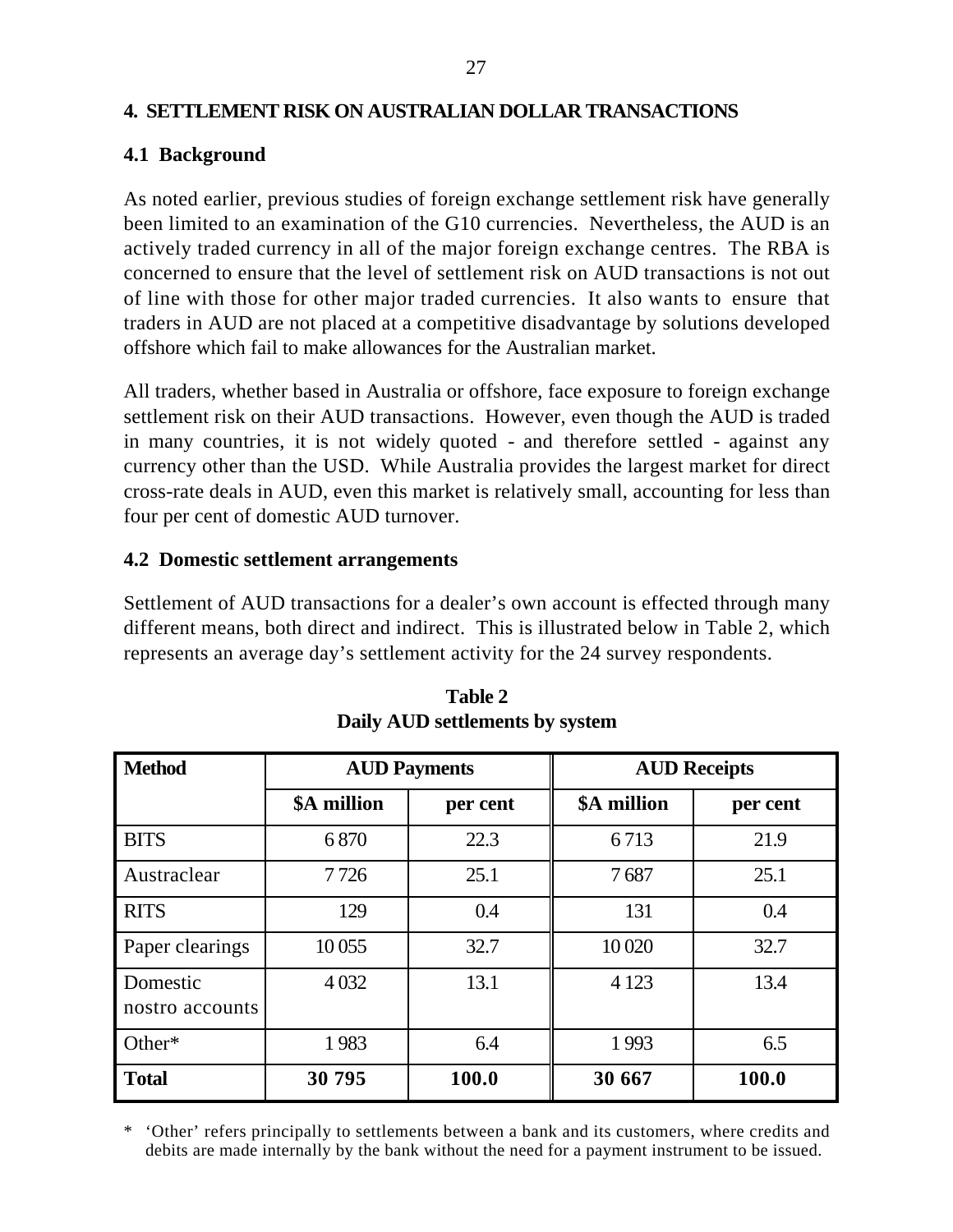Most of the banks surveyed pay and receive AUD as a principal in at least one local clearing system and have direct responsibility for the final settlement of these transactions on the following business day. While non-bank dealers may also be responsible for making and receiving their own AUD payments (eg if they have access to an Austraclear or SWIFT terminal), *settlement* of such payments is performed by their banker.

However, the survey revealed that not all banks settle directly for AUD foreign exchange payments. The use of extensive correspondent banking and agency arrangements by many banks for the domestic currency leg of foreign exchange transactions was evident from the survey responses. The most common arrangement was for paper clearing, where many foreign exchange dealers maintain their own accounting records (and may even collect and disburse warrants themselves), but use a large clearing bank for the settlement of these instruments. Use of a nostro account at a larger bank to make and receive payments was also a common method for settling foreign exchange transactions in AUD.

#### **4.3 Issues for domestic dealers**

#### **4.3.1 Measurement problems**

The use of different systems and payment instruments makes identification and measurement of foreign exchange settlement risk on AUD transactions more difficult than for many other currencies. For example, some means of settlement in Australia provide for 'assured payments' (ie those with agreed irrevocability); some alternatives are clearly conditional (eg cheques); and other methods, such as correspondent banking, vary from case to case.

This fragmentation is thought to be the reason for the high number of survey respondents under-estimating the duration of their exposure to foreign exchange settlement risk for AUD transactions. Many respondents regarded the time of 'finality' for AUD transactions as the local close of business, rather than at 9.00 am the next day. In addition, several respondents indicated that they reconcile their AUD settlement flows on value date, rather than waiting for interbank settlement to be completed (which, as discussed earlier, is the event that confirms finality).

Ordinarily, early reconciliation of receipts would constitute sound practice. Indeed, it allows Australian dealers to reduce their risk profiles by providing some scope to cancel the USD leg of a transaction if it is discovered the AUD side has definitely not been delivered (ie *Status F* transactions). However, if it is confirmed that the counterparty has delivered the AUD, this amount must still be considered at *risk* of failure (as opposed to actually having failed) until interbank settlement has been completed at 9.00 am the following business day. In the CPSS methodology, the transaction has entered the *Status U* phase. Depending on whether weekends intervene, this period can range anywhere from one to three calendar days after the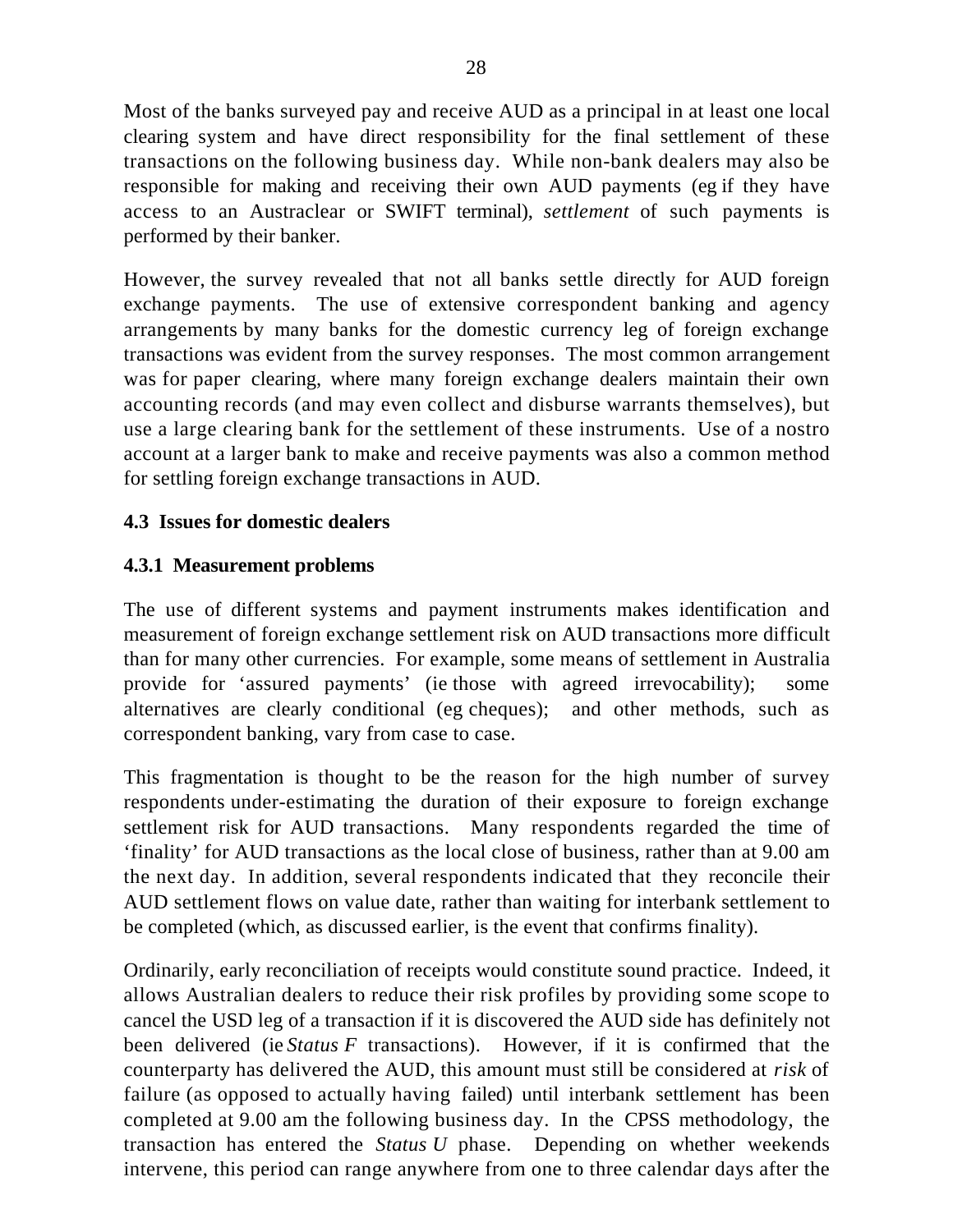actual value date, or even longer with public holidays. By reconciling *expected* receipts (rather than *final* receipts) on value date, domestic dealers are under-estimating their true exposure by some 16 hours, on a standard day, implicitly discounting the possibility of a failure to settle the following morning.

#### **4.3.2 Trading patterns**

As noted earlier, the overwhelming majority of foreign exchange transactions in AUD involve the USD on the other side. However, some direct cross-rate trading does occur, albeit in low volumes, against other currencies. Table 3 shows the weighted average time, in hours, that foreign exchange transactions are at risk for the five most actively traded AUD pairs.

| <b>Currency pair</b> | <b>AUD</b> bought | <b>AUD</b> sold |
|----------------------|-------------------|-----------------|
| <b>AUD/USD</b>       | 12                | 33              |
| <b>AUD/JPY</b>       | 23                | 25              |
| <b>AUD/DEM</b>       | 17                | 30              |
| <b>AUD/NZD</b>       | 24                | 26              |
| <b>AUD/GBP</b>       | 16                | 32              |

#### **Table 3 Settlement risk on AUD transactions (hours)**

Several points of interest arise from the information presented in Table 3. First, the exposure to foreign exchange settlement risk on AUD transactions is the most variable for deals that involve the USD on the other side. The difference in exposure between paying and receiving AUD for USD is around 21 hours. Reducing the period of risk where the AUD is sold against the USD is critical because AUD/USD deals are the most prevalent of all AUD transactions, both domestically and offshore.

Second, it is clear from Table 3 that foreign exchange settlement risk on AUD transactions is much more than a time zone problem. The superficial 'pay early, receive later' analysis of the original Bankhaus Herstatt incident in 1974 does not withstand close scrutiny. Deals involving the AUD against the JPY and NZD are at risk, on both sides of the transaction, for around 24 hours, despite the small time zone differences that exist between Sydney, Tokyo and Wellington.

Third, Australia's next-day settlement arrangements do not assist in the reduction of foreign exchange settlement risk; in fact, they prolong the period of exposure. As noted earlier, receipts in AUD are not final until 9.00 am on the business day after value date and should not be reconciled with finality until this time. If same-day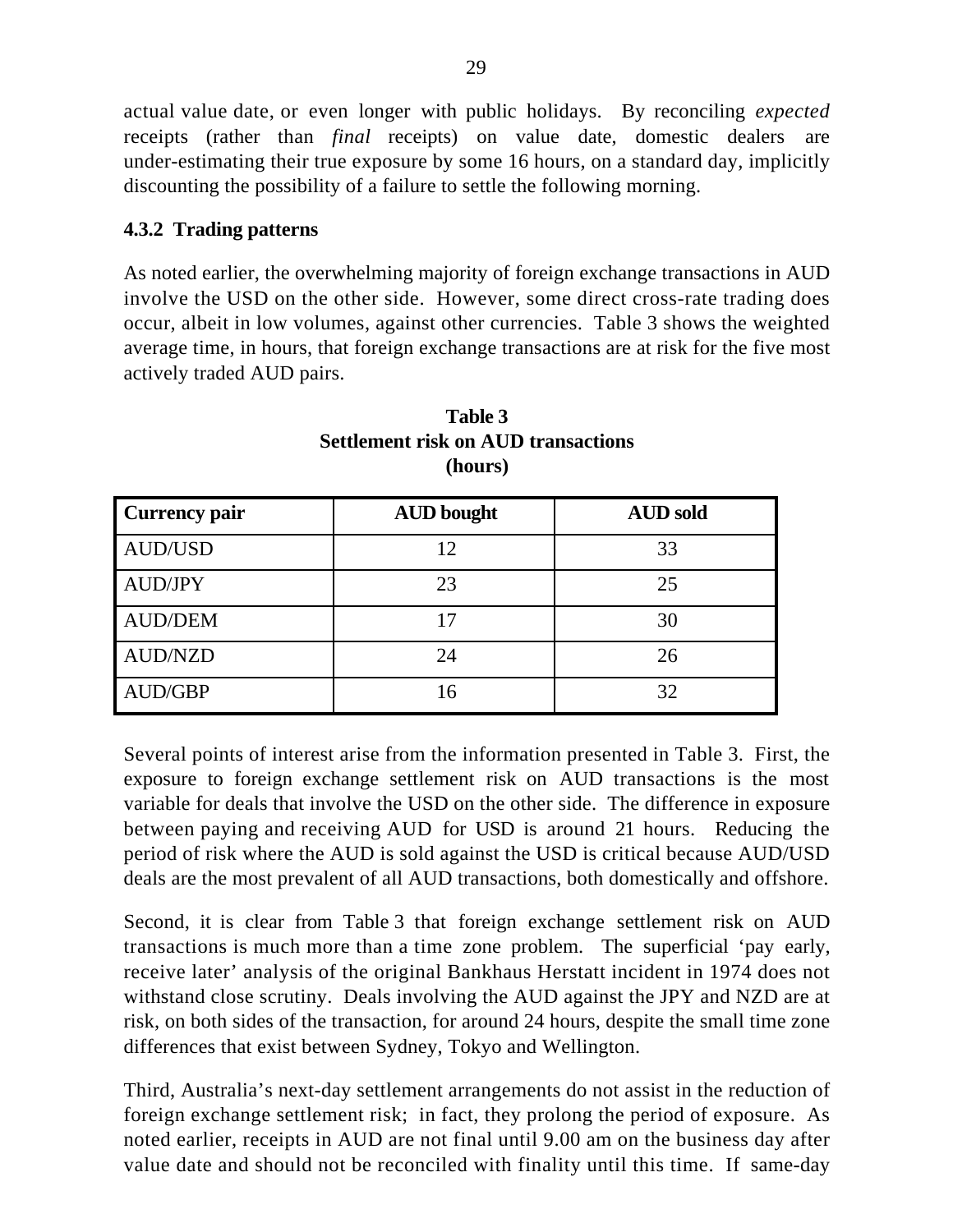settlement were in place, as it is generally elsewhere in the world, the period of risk where the AUD was purchased could be reduced by ten or more hours, and possibly eliminated. Such a reduction would be possible despite the fact that the length of exposure on such transactions is already less than that when the AUD is sold and foreign currency is purchased.

#### **4.4 Issues for offshore traders**

#### **4.4.1 Settlement arrangements**

Offshore traders in AUD face broadly similar risks to those of domestic dealers that trade in 'third' currencies (ie those without an AUD component). They need to establish arrangements to make and receive payments in the currency, and must negotiate appropriate cancellation and notification times with local correspondent banks. In addition, they need to be aware of the time when AUD receipts can be considered 'final', taking into consideration the different payment systems/instruments used and the deferred settlement arrangements that currently exist in Australia.

Thirteen of the 24 survey respondents indicated that they offered correspondent banking services to offshore traders of AUD. For some, this vostro account business is confined to servicing the AUD payment needs of their head office or branches, while for others, it represents an extensive and profitable line of business in its own right. Importantly, it needs to be recognised that this activity does *not* generate foreign exchange settlement risk for the Australian banks that offer the correspondent banking services. The domestic bank is merely acting on advice from its offshore correspondent and generally has no commercial interest in the settlement of the foreign currency leg of the underlying transaction (which will usually be USD).

This situation of Australian banks making or receiving 'one-sided' payments to settle foreign exchange deals done by offshore customers is to be contrasted with that where deals are settled for the bank's own account: in the latter case, the local bank has an interest in the settlement of both currency legs, regardless of whether one currency happens to be the AUD.

#### **4.4.2 Settlement flows**

Of the 13 respondents who indicated that they did provide correspondent banking services, most could not isolate that portion of vostro account turnover which was related to foreign exchange activity on the part of offshore traders. Table 4 details the composition of total vostro account activity reported by those survey respondents that provide such services to offshore traders of AUD.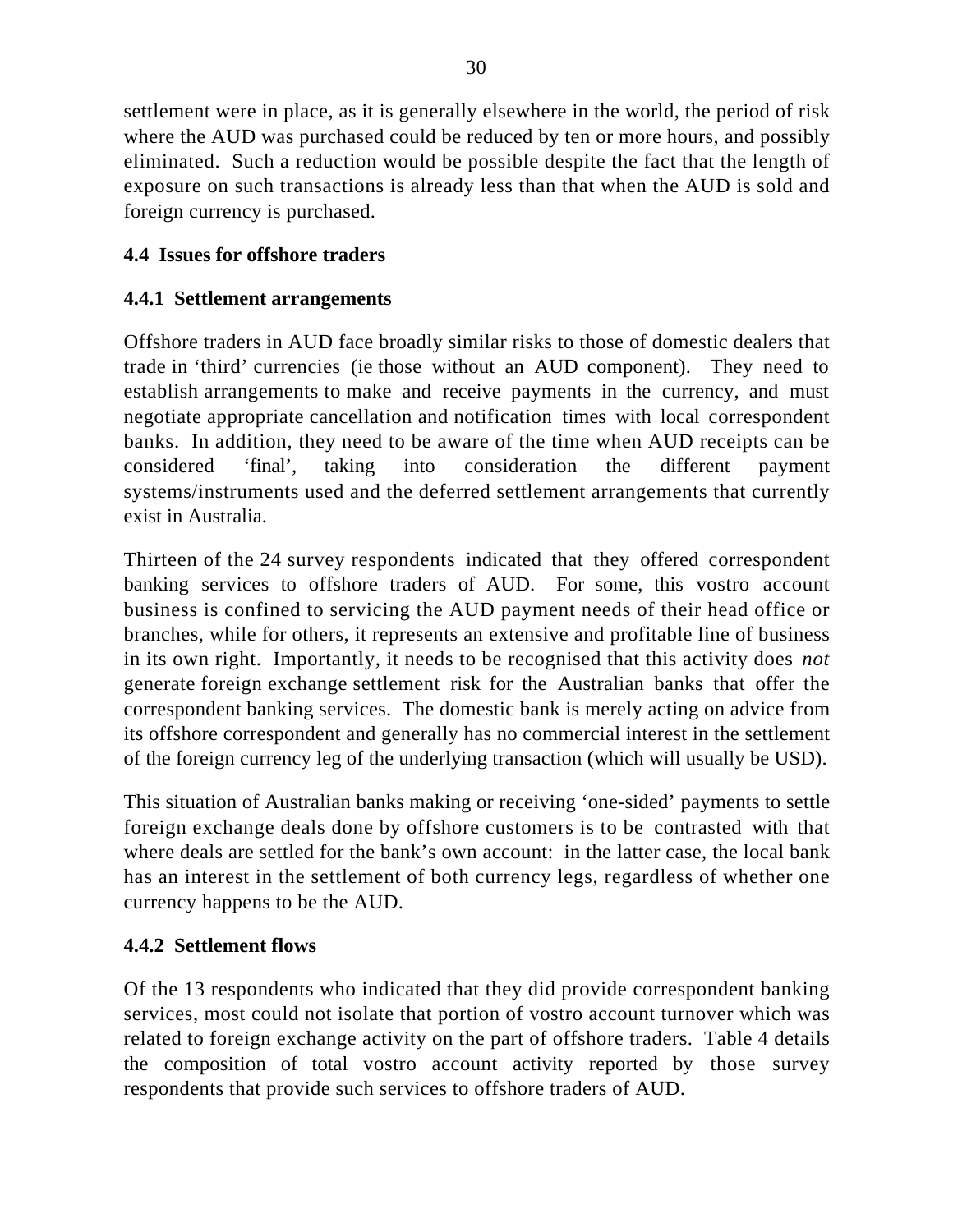| <b>Method</b>               |             | <b>Vostro Payments</b> | <b>Vostro Receipts</b> |          |  |
|-----------------------------|-------------|------------------------|------------------------|----------|--|
|                             | \$A million | per cent               | \$A million            | per cent |  |
| <b>BITS</b>                 | 15 3 69     | 49.9                   | 15 30 3                | 44.1     |  |
| Austraclear                 | 15          | 0.0                    | 15                     | 0.0      |  |
| <b>RITS</b>                 | 69          | 0.2                    | 69                     | 0.2      |  |
| Paper clearings             | 8289        | 26.9                   | 12 108                 | 34.9     |  |
| Domestic<br>nostro accounts | 886         | 2.9                    | 887                    | 2.6      |  |
| Other*                      | 6 1 7 8     | 20.1                   | 6338                   | 18.2     |  |
| <b>Total</b>                | 30 806      | 100.0                  | 34 720                 | 100.0    |  |

**Table 4 Daily AUD vostro settlements by system**

\* 'Other' refers principally to settlements between two offshore traders in AUD that hold vostro accounts with the same bank.

The level of daily settlements generated from vostro account activity is comparable to that reported by all 24 survey respondents when settling AUD transactions for their own account. While the figures presented in Table 4 are contaminated by non-foreign exchange payments (and therefore over-estimate the case), large AUD settlements originating from offshore are to be expected because the AUD is traded in all of the major foreign exchange centres. Overseas banks are important counterparties in the AUD market.

#### **4.4.3 Cancellation deadlines**

As most respondents were directly responsible for the settlement of transactions in the domestic currency, the cancellation times reported for 'own business' in AUD were the most favourable of all the currencies traded. This was to be expected. Essentially, the time of cancellation faced by domestic dealers is dependent upon the rules of the system which they use to send the payments.

However, this is not the case for offshore traders in AUD. Like domestic dealers trading in third currencies, offshore traders must issue payment instructions to their Australian correspondent, who will set a deadline after which they cannot guarantee that the payment can be cancelled. The range of cancellation times reported by survey respondents for their offshore correspondents is presented in Table 5.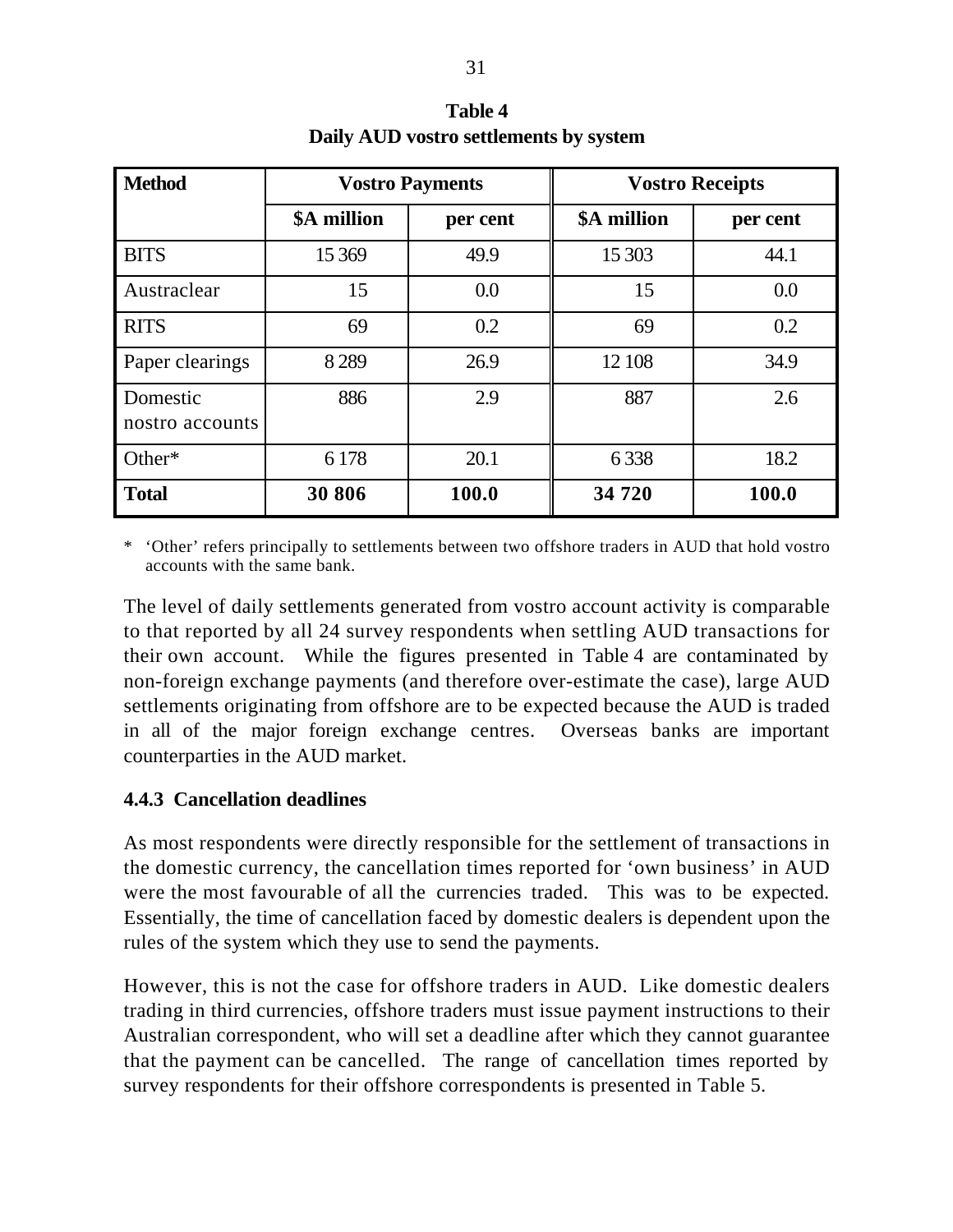| <b>Earliest</b> | <b>Mode</b>       | <b>Median</b> | Latest            | Weighted<br>Average |
|-----------------|-------------------|---------------|-------------------|---------------------|
| 8.00 am         | $9.00 \text{ am}$ | 9.30 am       | $4.30 \text{ pm}$ | $11.30$ am          |
| (Day V)         | (Day V)           | (Day V)       | (Day V)           | (Day V)             |

**Table 5 Cancellation deadlines for AUD**

As can be seen above, most cancellation deadlines for offshore traders are before the Australian payments system opens or very early on value date. Of those survey respondents who set later cut-off times, most acknowledged that a request during the business day by an offshore correspondent to cancel an AUD payment could only be handled on a 'best endeavours' basis.

#### **4.4.4 Notification of receipts**

As with domestic dealers trading in foreign currencies, offshore traders in AUD must rely on advice from their Australian correspondents to verify the receipt of the AUD leg of their foreign exchange deals. The range of notification times reported by survey respondents for their offshore correspondents is presented below in Table 6.

**Table 6 Notification times for AUD**

| <b>Earliest</b>   | <b>Mode</b>        | <b>Median</b> | Latest            | Weighted<br>Average |  |
|-------------------|--------------------|---------------|-------------------|---------------------|--|
| $4.30 \text{ pm}$ | $12.00 \text{ pm}$ | 8.30 am       | $4.00 \text{ pm}$ | $7.00 \text{ am}$   |  |
| (Day V)           | $(Day V+1)$        | $(Day V+1)$   | $(Day V+1)$       | $(Day V+1)$         |  |

As with the reconciliation of their own transactions in AUD, many respondents which offered correspondent banking facilities regarded the time of finality for vostro account receipts as the close of business on value date, rather than at 9.00 am on the following business day. For most Australian banks, the time when vostro account statements are sent to customers offshore is determined by operational considerations.

While several respondents issued vostro account statements to their offshore correspondents before it was certain that interbank settlement in AUD would be completed, few had formal arrangements in place with their correspondents regarding the impact of a failure to settle on the following morning. Some respondents indicated that they issued statements on the proviso that all receipts were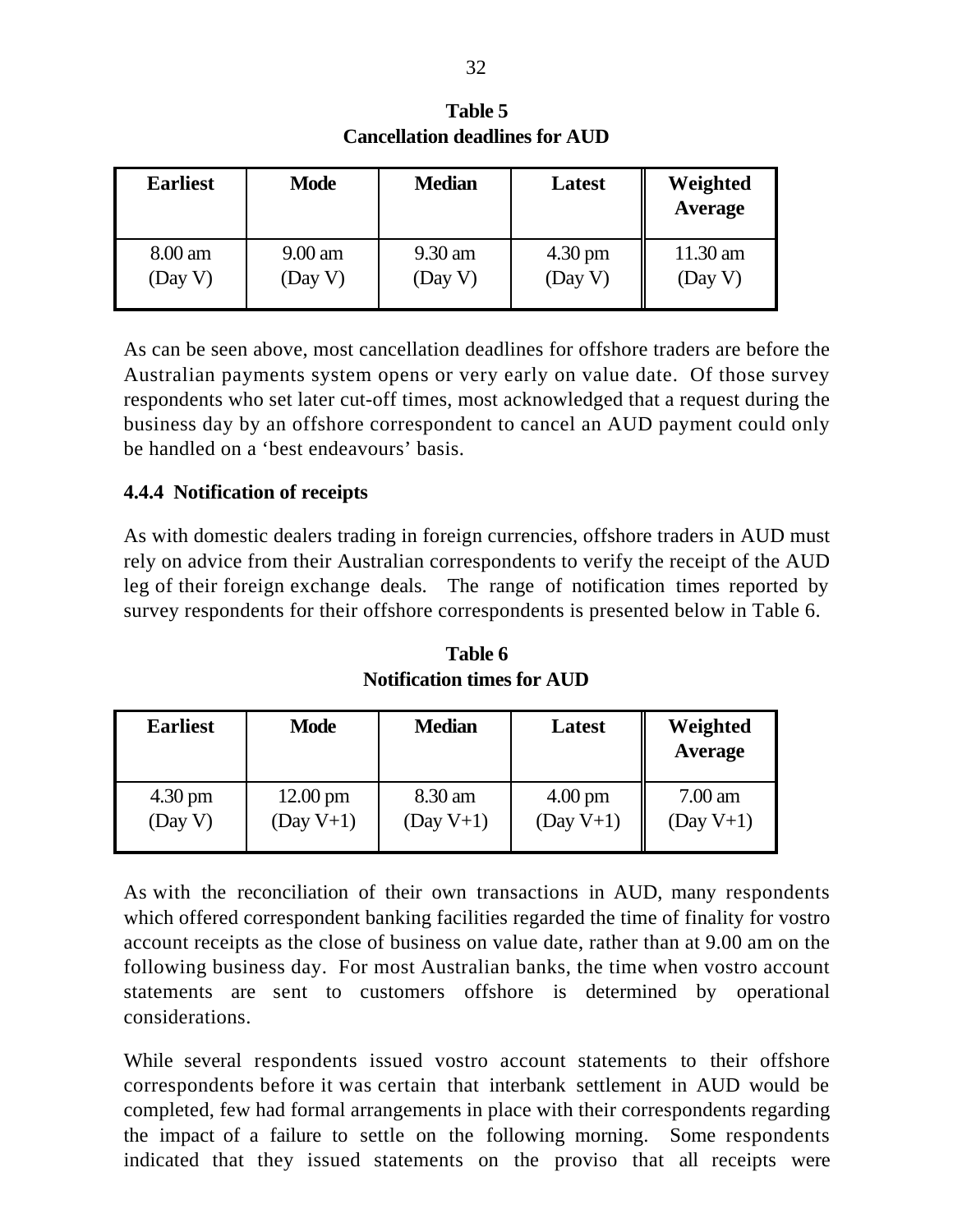conditional upon final settlement occurring; others were not sure whether they would (or could) reverse the credits to vostro accounts if the paying bank failed to settle subsequently. In many instances, the responses differed according to which payments system or instrument was used to make the transaction.

#### **4.5 Real-time gross settlement in Australia**

The introduction of RTGS will vastly improve certainty in the measurement of foreign exchange settlement risk on transactions involving the AUD. It will allow both domestic and offshore traders in AUD to confirm, on value date, that they have - or have not - received final AUD funds. While many dealers already reconcile their AUD receipts on value date, the current next-day settlement arrangements in Australia mean that such practices under-estimate the true risk profile by many hours.

Under RTGS, this will no longer be the case. Once a payment instruction has been forwarded onto the receiving bank, there can be no question about its status - it has been settled at the RBA and the proceeds are final, with cleared funds in the hands of the receiving bank (and its customers). For the sending bank, the latest cancellation time will be represented by the time of settlement at the RBA - if there are sufficient funds on account with the RBA when the payment instruction is sent, settlement is immediate and the payment cannot be revoked; if not, the payment may still be cancelled while it is queued, awaiting settlement.

The real-time settlement of all interbank foreign exchange transactions in AUD will put Australia at world best practice. Of the nine most actively traded currencies, the AUD will join only the GBP and CHF in being settled exclusively by RTGS. The world's three major traded currencies - the USD, DEM and JPY - are not settled principally by the RTGS system in each of their respective countries and there are no indications that this situation will change in the immediate future.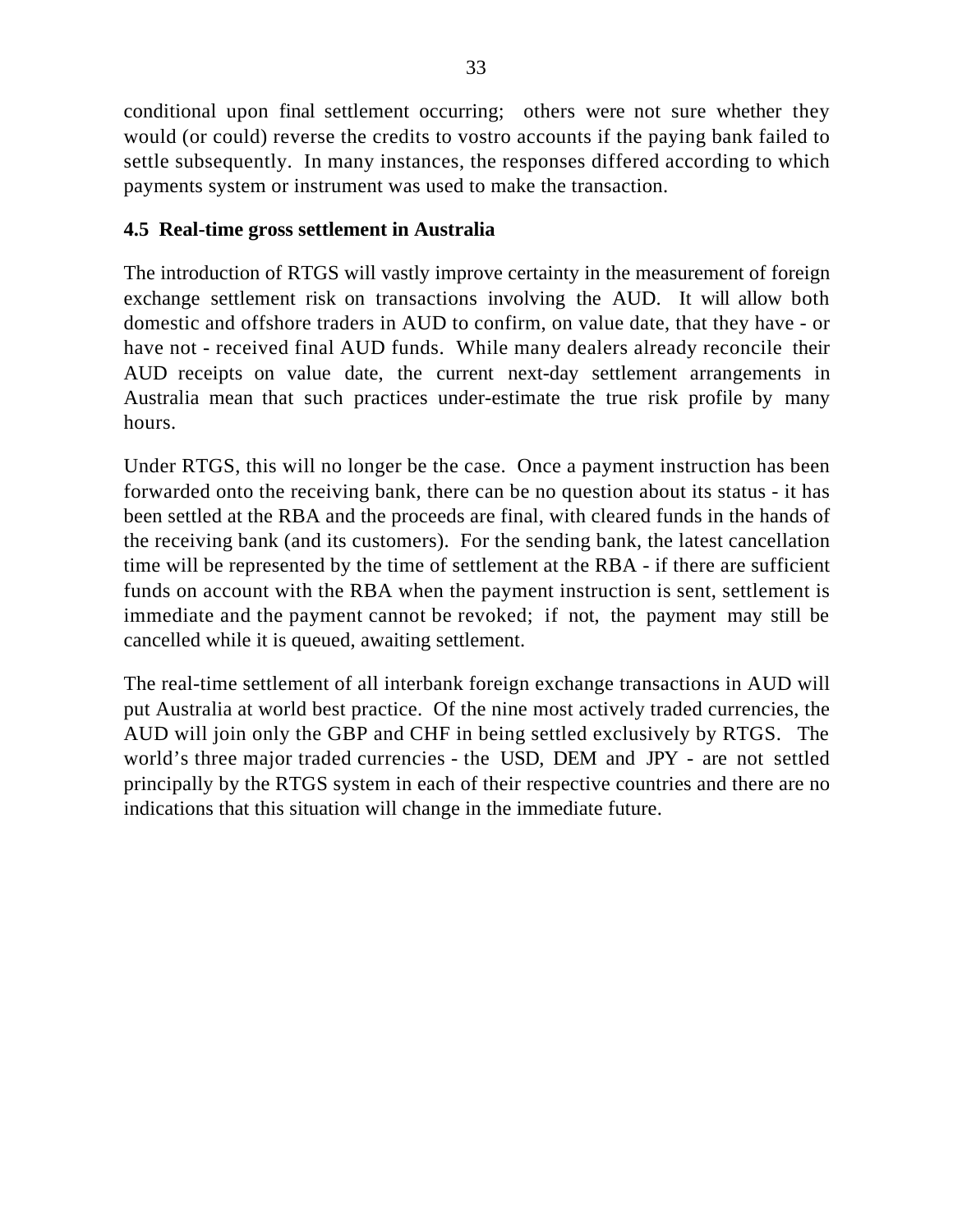#### **5. RISK MANAGEMENT PRACTICES**

#### **5.1 Introduction**

Section III of the RBA questionnaire sought an open-ended discussion from respondents on the risk management practices that they employ when settling foreign exchange transactions. It canvassed views on how risks in individual institutions could be reduced and what respondents thought of overseas initiatives to minimise foreign exchange settlement risk. Naturally, there was a diverse range of experiences and opinions, but there were also some common themes arising from the responses.

#### **5.2 Measurement issues**

The CPSS proposed a methodology by which foreign exchange dealers could measure and track their exposure to settlement risk, both against individual counterparties and in aggregate. As noted earlier in Section 2.2, that methodology was used by the RBA in this report to analyse the collective exposure of the Australian market to foreign exchange settlement risk. To ensure that the industry was comfortable with the approach taken, comments were sought from survey respondents on the methodology proposed by the CPSS and its applicability to their own business operations.

Of those institutions that made comments on the CPSS report, all agreed the methodology adopted was valid and accurate. Many had not explicitly considered the changing status of a transaction - from 'revocable' to 'irrevocable' through to 'uncertain' and finally to 'settled' or 'failed' - but noted that the CPSS methodology provided a useful framework for analysing settlement risk on foreign exchange transactions.

However, while respondents agreed, in principle, with the methodology proposed, many expressed doubts as to whether it could be applied successfully within their own organisations. Several cited systems constraints, arguing that to apply such procedures for each counterparty, and the trading book as a whole, would be onerous. Many have made a conscious decision to fix their exposure periods in terms of days, not hours, and questioned whether the large amount of automation that would be required to constantly track the changing status of transactions could be justified.

#### **5.3 Risk management techniques**

Survey respondents were asked to describe the risk management techniques that they employ, or which they are considering, for the settlement of foreign exchange transactions. The RBA sought specific responses on the arrangements used to set counterparty limits and net foreign exchange settlements, but respondents were free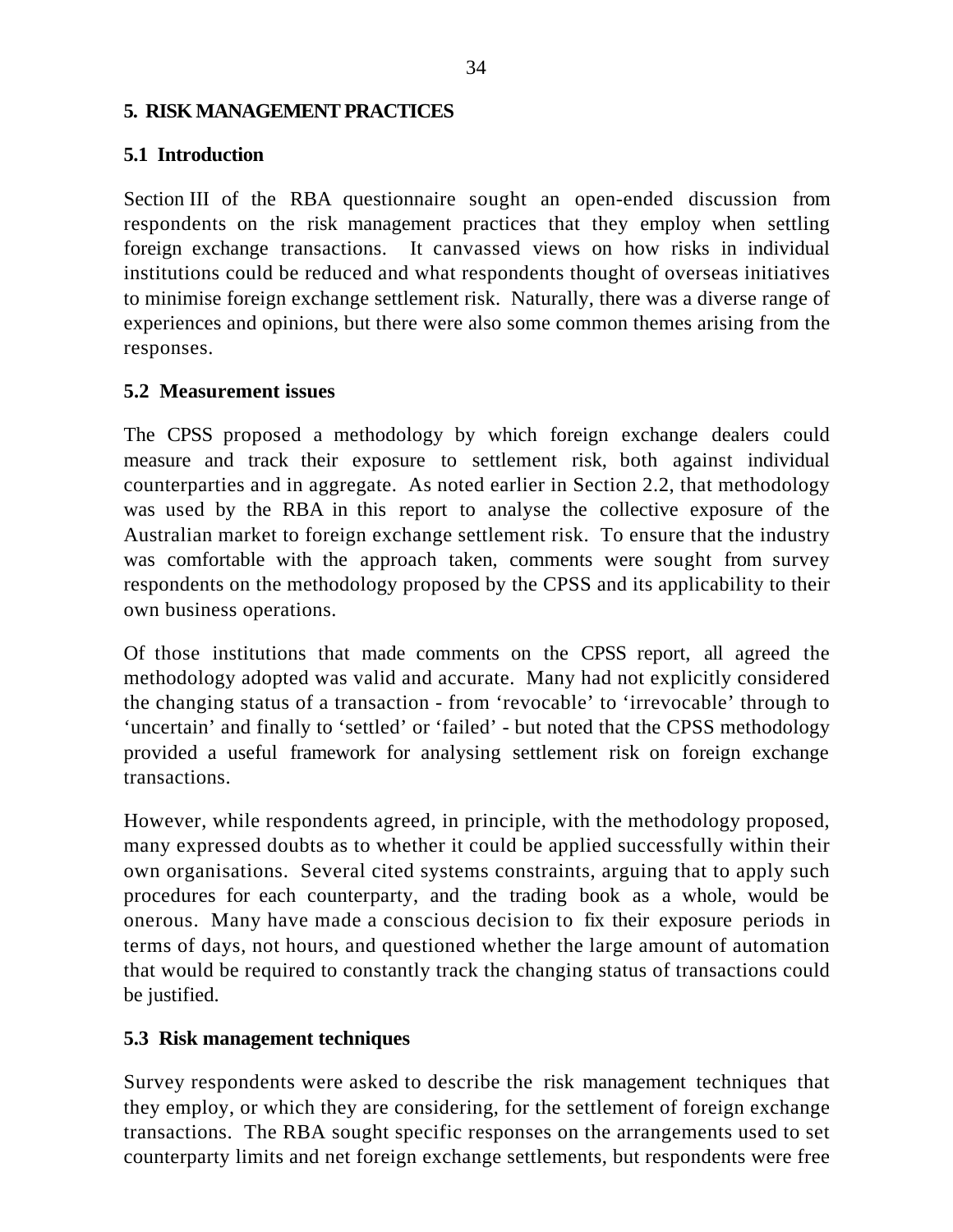to discuss other risk management techniques as well. The following sections review the risk management techniques used in the Australian market.

#### **5.3.1 Counterparty exposure limits**

All respondents, with one exception, indicated that they set limits on the amount of settlement exposure to any individual counterparty. For the most part, counterparty exposure limits are applied to the global operations of the dealers surveyed; some of the respondents which are branches or subsidiaries of foreign banks indicated that they are allocated a specific portion of their parent bank's global limits.

Counterparty limits are set by the Credit or Treasury areas of the institutions surveyed, as part of a general credit assessment of dealing counterparties. Most respondents conducted regular balance sheet appraisals in order to determine the financial strength of their counterparties; changes in credit ratings were monitored closely by most dealers. Other important factors that influenced the size of limits were requests from the dealing room, the level of existing turnover and future business opportunities with the counterparty concerned.

In some instances, separate product limits are in force (eg for foreign exchange transactions), while for others, the counterparty limit applies to the totality of the bilateral trading relationship. In the absence of a legally binding netting agreement, counterparty exposure limits have been designed to measure the *gross value* of all transactions that are awaiting settlement. For operational reasons, this exposure is often denominated and measured in USD terms.

There was a large degree of variance in the ways that respondents actually *monitored* compliance with exposure limits. Some respondents operate real-time credit monitoring systems, allowing dealers to check their current exposures before agreeing any further transactions with the same counterparty; others rely on 'excess reports' which are produced at the end of each day, comparing current bilateral exposures against established limits. Many respondents did both, updating counterparty limit utilisation on a real-time basis and also producing excess reports at day's end. As noted earlier, no respondent had systems in place to measure or monitor settlement risk according to the methodology adopted by the CPSS, but several indicated that their internal procedures would produce a similar result.

#### **5.3.2 Netting arrangements**

A clear majority of respondents indicated that they engage in some form of bilateral netting arrangement with their foreign exchange counterparties. For the most part, this was done on an informal basis, possibly reflecting the current lack of legal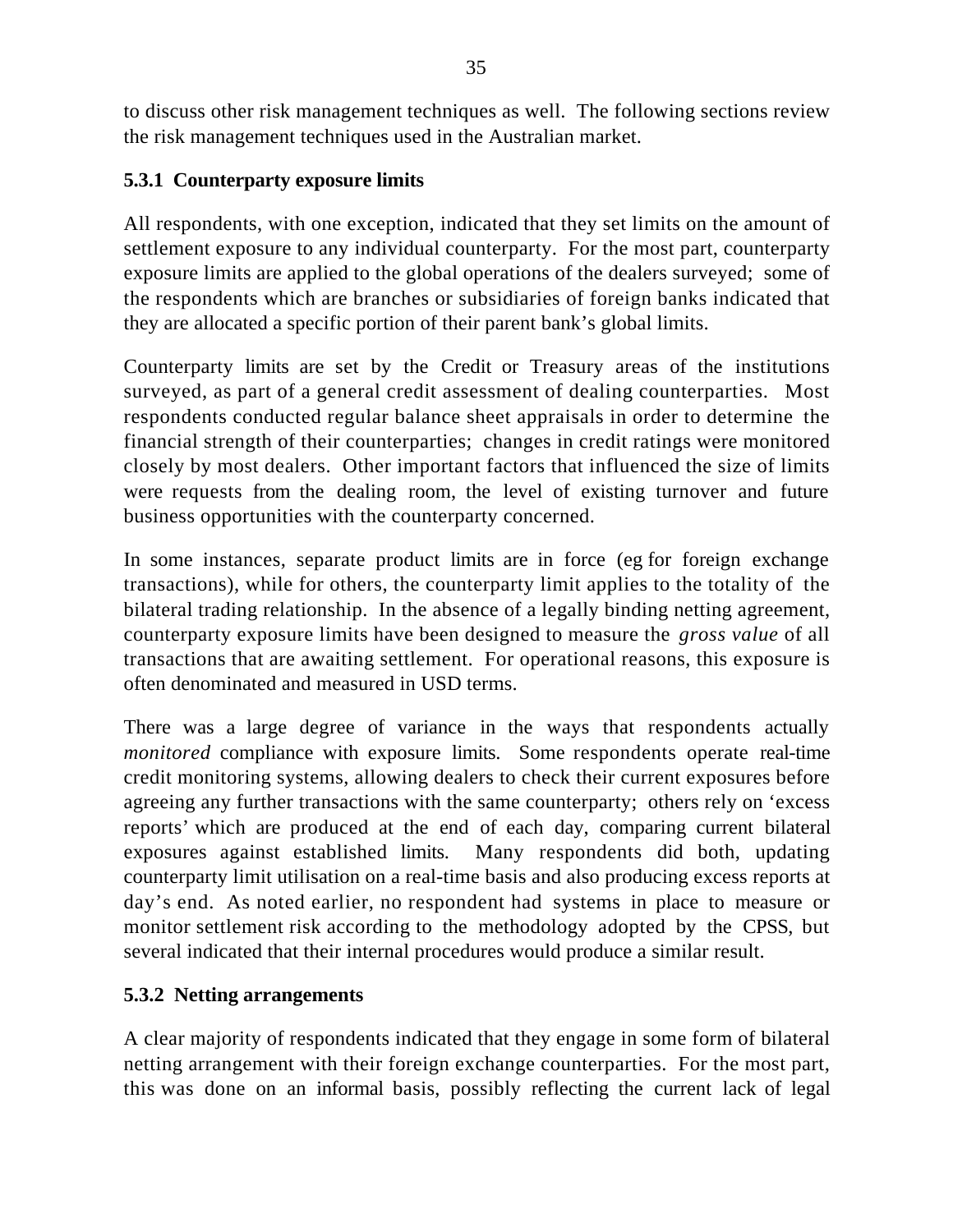certainty for netting arrangements in Australia.<sup>11</sup> No Australian-based dealer has yet joined a multilateral foreign exchange netting scheme, although some respondents indicated that they are contemplating avenues such as ECHO.

Beyond the fact that most dealers net some foreign exchange settlements, their responses displayed little else in common. Many respondents indicated that they are prepared to net only with their non-bank or corporate customers, while others would only consider netting where the counterparty was another bank or large financial institution. Several respondents were prepared to net in all currencies; others preferred the major traded currencies; while one respondent was only prepared to net transactions in Australian dollars.

Interestingly, while most payments netting occurred on an informal basis, many respondents noted that they had signed formal master netting agreements (eg ISDA, IFEMA) with some of their counterparties. While some of these agreements provide for payments netting as an option, all have close-out netting provisions in the event of a default by one party. Under such provisions, after a default, all outstanding transactions, for both spot and forward-dated settlement, are marked-to-market in a base currency and netted against one another, with the net present value of all outstanding transactions then payable by one of the counterparties.

#### **5.3.3 Other risk management techniques**

In addition to the specific information requested, some respondents also volunteered specific measures that they are taking to unilaterally reduce their exposure to foreign exchange settlement risk. Many institutions are making enhancements to their back office systems in order to more accurately measure and monitor their counterparty exposures. All deals generally now require a matched confirmation and standard settlement instructions.

Several of the dealers surveyed indicated that they have begun to renegotiate long-standing arrangements with their correspondent banks. Most are requiring nostro account statements to be delivered on a daily basis, or at least when there has been a movement on the account. Some have gone even further, requesting SWIFT MT910 messages (ie confirmations of credit) for individual receipts.

#### **5.4 International initiatives**

 $\overline{\phantom{0}}$ 

The RBA sought comments from survey respondents on the risk reduction measures that are currently being pursued internationally. These include the general move

 $11$  The Government is expected to introduce legislation shortly to overcome these uncertainties. The RBA has long supported the introduction of legislation to validate netting arrangements in Australia.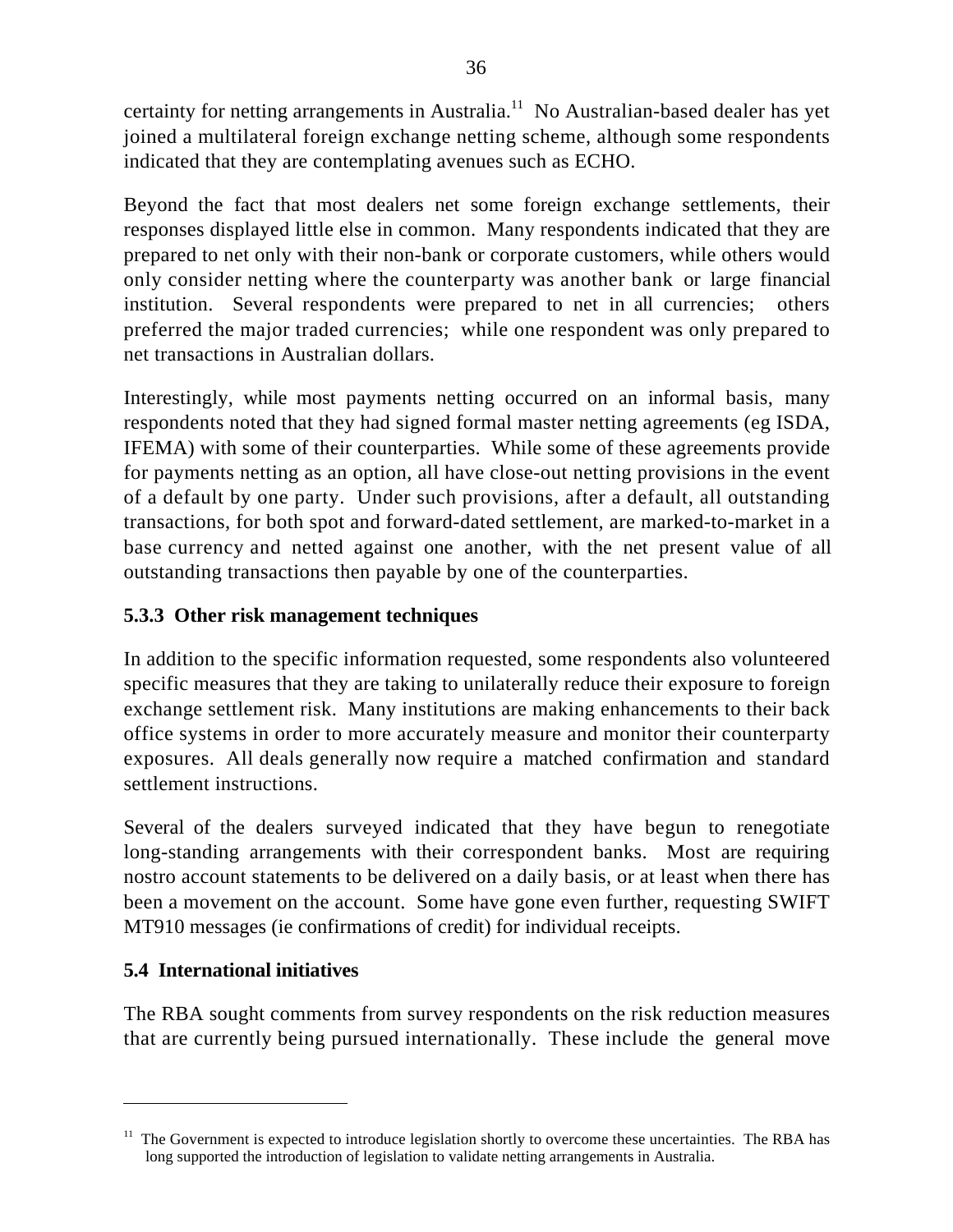towards RTGS in most countries and the emergence of multi-currency settlement systems.

#### **5.4.1 Impact of RTGS**

 $\overline{\phantom{0}}$ 

Over the past two years, around ten currencies traded in the Australian market, including the GBP and HKD, have converted from deferred net settlement to RTGS. Almost all respondents reported that the introduction of RTGS in other countries had had little or no impact on their own settlement practices. This is not surprising, given Australia's time zone location and the fact that the top five traded currencies (which accounted for over 90 per cent of aggregate flows) are still currently settled on a deferred net basis.

As more currencies in the Asia-Pacific time zone adopt RTGS, there could be a noticeable impact on the duration of foreign exchange settlement exposure for these currencies. Cancellation times faced by Australian-based dealers in these currencies may be wound back. However, it is to be hoped that the introduction of RTGS offshore will also provide Australian dealers with a corresponding opportunity to reduce the time taken to reconcile receipts in these currencies.

#### **5.4.2 Multi-currency settlement systems**

Regardless of their differing positions on the merits of gross versus net settlement, most respondents believed that there is a useful role to be played by multi-currency settlement systems. However, many remained mindful about the cost of joining bodies such as ECHO, Multinet International Bank or the proposed CLS Bank.

At the time of the survey in April, many institutions were reluctant to commit resources to any of these competing projects until their viability was more certain.<sup>12</sup> In October 1997, it was announced that ECHO, Multinet and CLS Services would merge to form a single industry utility, offering a suite of products to members, including bilateral netting, multilateral netting and continuous linked settlement. There was strong endorsement for such a merger from participants in the Australian market.

Ensuring that these emerging multi-currency settlement systems make adequate provision for the AUD will be one clear area where the RBA and local foreign exchange dealers will need to co-ordinate their efforts for communal benefit. While the AUD is already included in ECHO, it was not going to be amongst the first currencies settled by Multinet, and the G20 have yet to make provision for its

<sup>&</sup>lt;sup>12</sup> Two major participants in the Australian foreign exchange market have since signalled their intention to join ECHO once the legal position with respect to netting has been clarified by the Australian Parliament.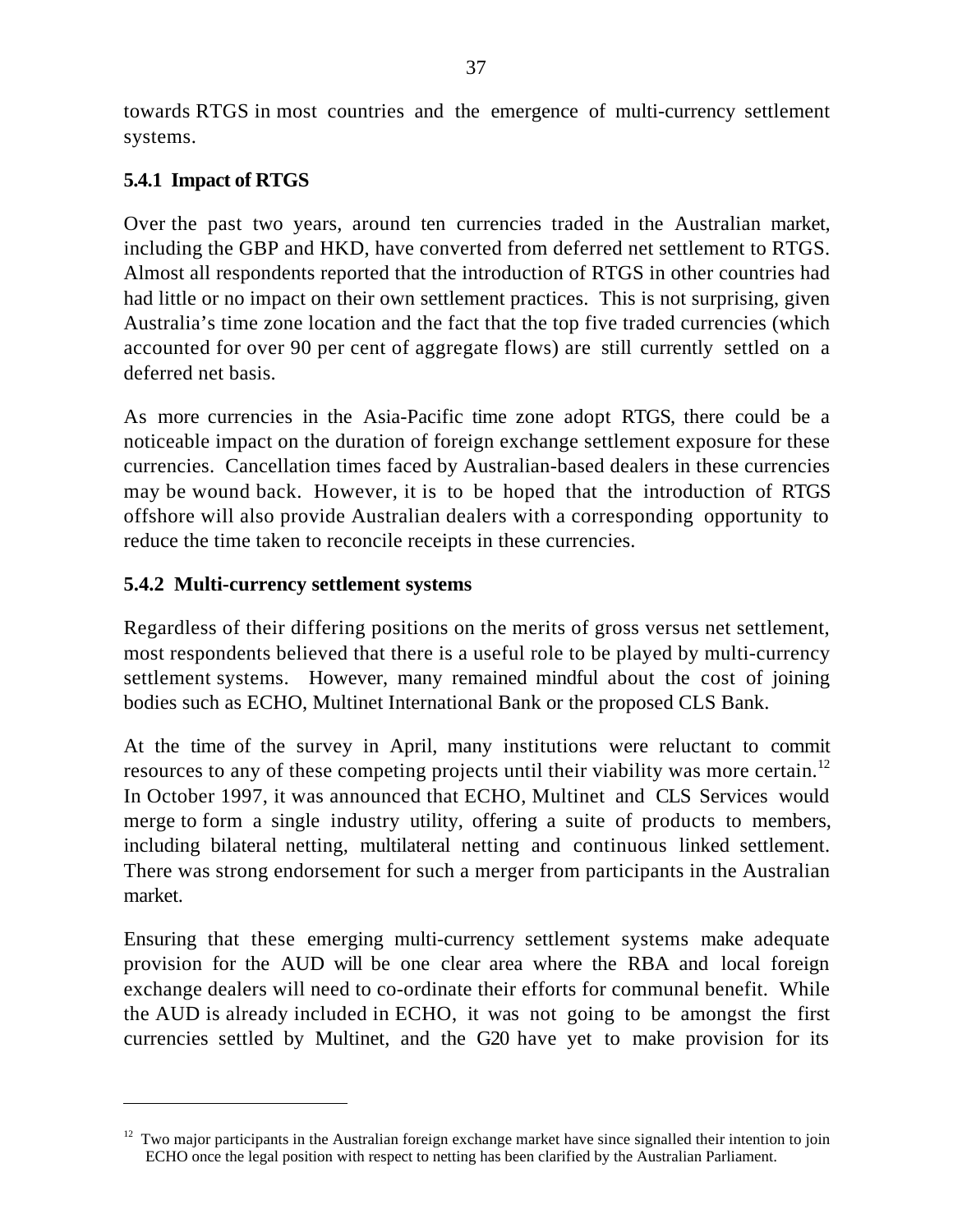inclusion in CLS. It is important that one of the world's most actively traded currencies not be excluded from these systems.

#### **5.5 Areas for co-operation**

In order to better understand where it can assist the industry reduce its exposure to settlement risk, the RBA encouraged respondents to identify areas where they saw scope for mutual co-operation. Some of the suggestions put forward by the industry are already being implemented, such as RTGS, while others will be considered by the RBA. The following section lists some of these suggestions as a basis for further discussion within the industry.

#### **5.5.1 PVP solutions**

Several respondents indicated that their preferred solution to foreign exchange settlement risk lay with linking national RTGS systems on a global basis, so as to achieve payment-versus-payment (PVP). This is already occurring in the European Union, as member states prepare for the introduction of TARGET.

However, the introduction of bilateral linkages between RTGS systems in Europe is being driven primarily by the demands of monetary union, not those of reducing foreign exchange settlement risk. Introduction of the euro will eliminate settlement risk for much of the current intra-European cross-rate trading, but transactions against the euro (eg EUR/USD) will be subject to foreign exchange settlement risk in much the same way as are transactions in USD/DEM, for example.

In terms of developing PVP solutions for the Australian market, the most important payments system offshore that needs to be considered is that of the United States. As revealed from the survey results, the USD is on one side of most foreign exchange transactions undertaken in Australia, including almost all of those involving the AUD. While Fedwire and CHIPS are now operating for 18 hours a day, the overlap with Australia remains small - no more than three hours, depending on daylight saving arrangements. Liquidity in both markets at that time is thin. To achieve a meaningful PVP overlap with the US will require that operating hours in Australia are lengthened. The RBA has canvassed this option previously with the banking industry. It has been agreed that the operating hours for the Australian RTGS system will not be extended until participants have had time to adapt to the new settlement arrangements.

#### **5.5.2 Promoting regional dialogue**

Several respondents saw benefits in the establishment of an Asia-Pacific forum to encourage, and possibly co-ordinate, action by foreign exchange dealers in the region. The EMEAP group of central banks, of which the RBA is a member, could be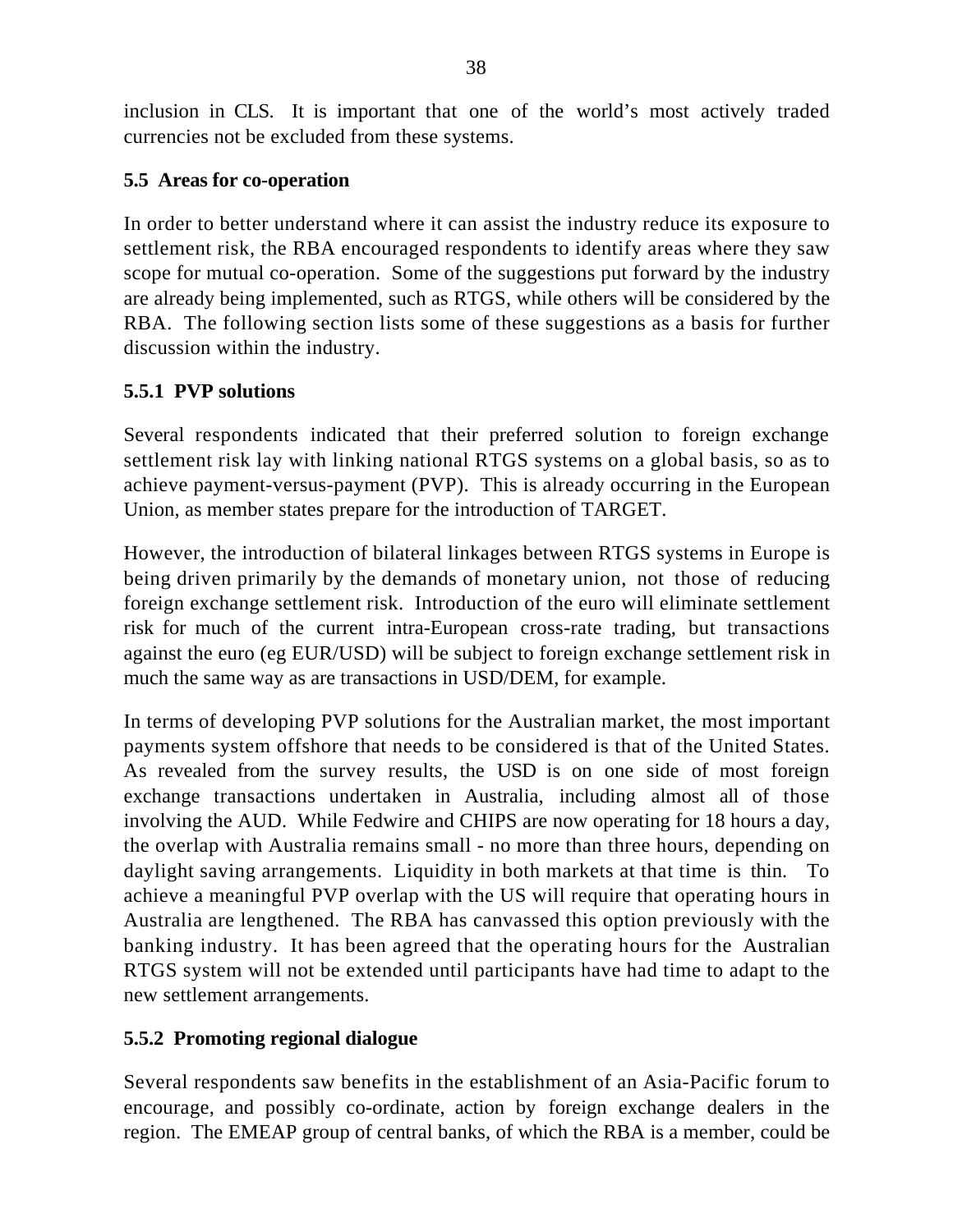one such vehicle to promote regional dialogue on the issue of foreign exchange settlement risk.

The RBA is promoting the issue with other central banks and monetary authorities in the region. However, it should be recognised that, as there is very little direct trading of EMEAP currencies against one another, any solution or action plan developed within the region will require the involvement of organisations that are based in the United States.

#### **5.5.3 Foreign exchange hedge market**

An interesting suggestion to arise from the survey was a call for the reintroduction of the 'hedge' market in Australia. This market existed prior to deregulation and operated on a non-deliverable basis. Traders in the hedge market would agree on a transaction but, unlike current practice, neither party would physically deliver funds on settlement date. Rather, an amount equivalent to the difference between the contracted rate and a reference rate was payable on settlement date by one party in order to crystallise the profit or loss on the transaction.

In today's market place, a 'hedge contract settlement' would deliver benefits analogous to those of bilateral netting. The amount at risk of failure under a non-deliverable contract is only the marked-to-market profit on each transaction, rather than the full principal amount traded. In some Asian and Eastern European currencies, 'non-delivery' settlement is the industry standard. However, it would not be appropriate for the more actively traded currencies if the gross proceeds from the foreign exchange transaction were needed to fund an outgoing payment to a third party or another liability. In these instances, physical delivery would still be required. The use of non-deliverable 'contracts for difference' is also being discussed overseas as a potential means to reduce exposure to foreign exchange settlement risk.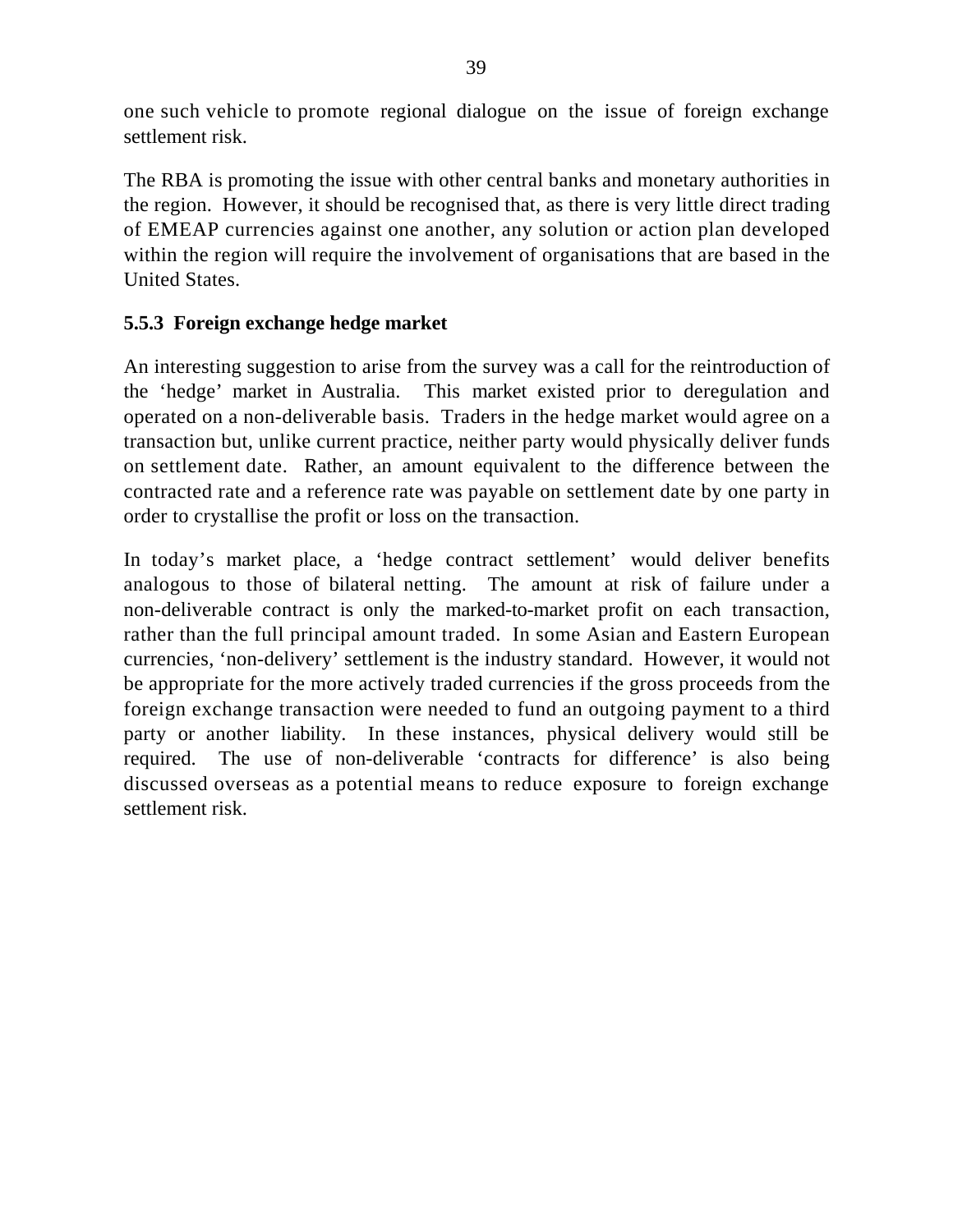#### **6. NEXT STEPS AND CONCLUSIONS**

#### **6.1 Action by the RBA**

When the RBA resolved to undertake its April 1997 survey, it had an open mind about what, if any, action it would take subsequently. The results of the survey, however, have highlighted that foreign exchange settlement risk in the Australian market must be reduced. As was the conclusion of the 1996 CPSS report, it would be preferable for the private sector to develop a solution.

But there is a role for the RBA in ensuring that progress is made. Indeed, the recent Financial System Inquiry recommended that the RBA give high priority to promoting cost-effective control of international settlement risks. That recommendation has been accepted by the Australian Government.

#### **6.1.1 Netting**

Netting is a proven way of reducing settlement risk. The RBA has been actively supporting legislative proposals to give legal certainty to netting arrangements in Australia. Two Australian banks have already indicated a desire to join ECHO once the appropriate legislation has been passed by the Australian Parliament.

#### **6.1.2 Liaison**

The RBA has also been following the proposals by CLS Services to establish a vehicle to enable the simultaneous settlement of different currencies in real time. The RBA has stressed the importance of including the AUD, as one of the world's most actively traded currencies, in such a scheme. It has attended meetings with CLS Services to discuss the proposals and the issues involved in including the AUD. The RBA has also adopted the role of facilitating discussions between the proponents of possible private sector solutions and participants in the Australian market.

#### **6.1.3 RTGS**

A domestic RTGS system is an essential element for inclusion of any currency in the CLS proposal. As identified in this report, RTGS also provides a mechanism for reducing the times at which foreign exchange payments are at risk. By the middle of 1998, Australia will have a world-class RTGS system for all high-value interbank payments, including the AUD leg of foreign exchange settlements.

#### **6.1.4 Follow-up survey**

To monitor progress by the Australian market in reducing foreign exchange settlement risk, the RBA will conduct a follow-up survey during 1998. A decision on the month to be surveyed will be made early in 1998. There is some attraction in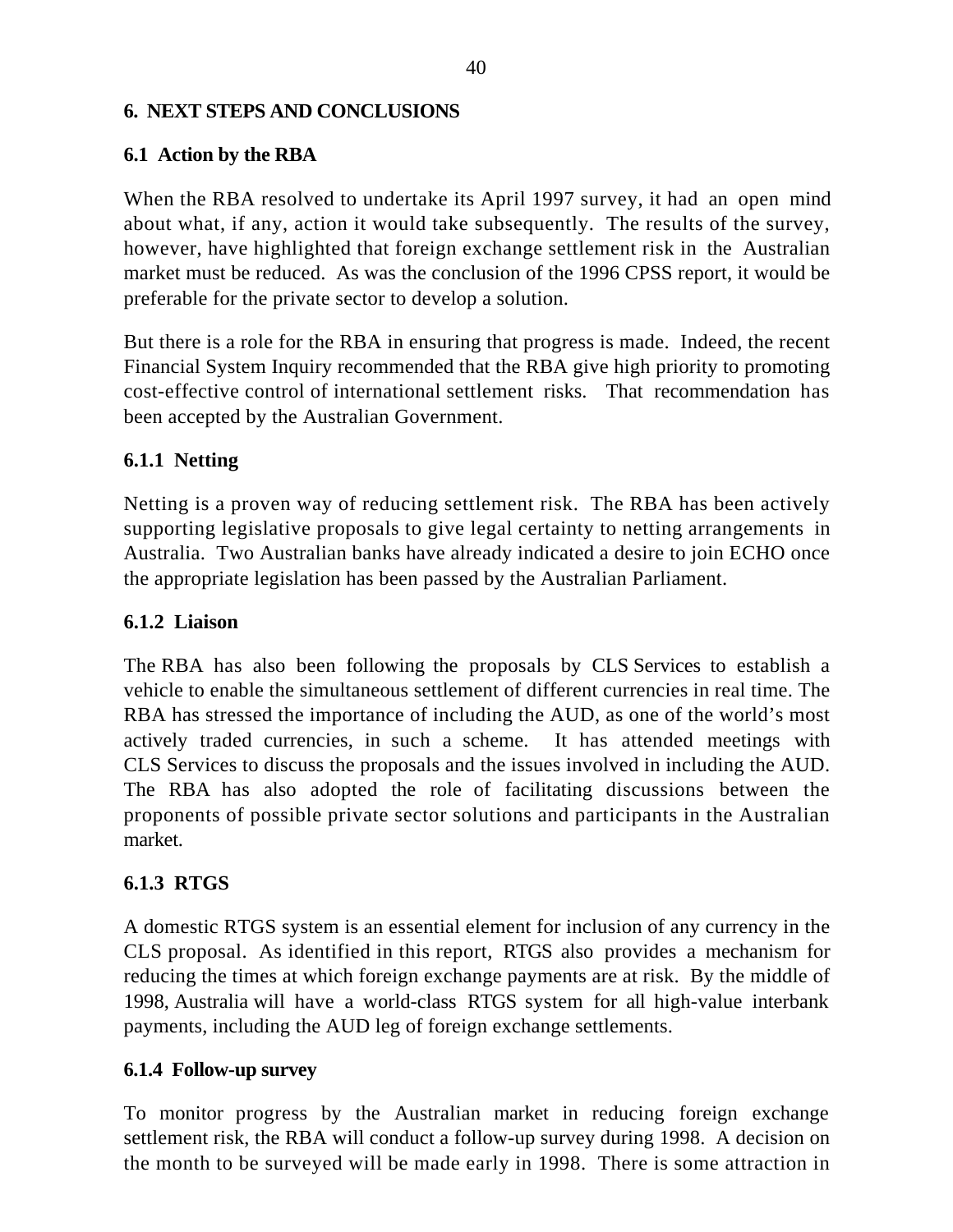selecting April. Apart from providing a consistent reporting period to this initial survey, it would also co-incide with the triennial BIS survey on foreign exchange turnover. However, on the other hand, Australia's RTGS system will be fully implemented during April 1998, so there is a strong case for conducting the survey a little later.

As part of its follow-up survey, the RBA will be requesting that respondents broadly reconcile the value of their foreign exchange settlements with the turnover figures that they supply on a monthly basis. While not all foreign exchange transactions contracted during a given month will be settled in that month, a better understanding of the relationships between foreign exchange turnover and settlements will help in managing settlement risk.

#### **6.2 Action by participants**

#### **6.2.1 Re-engineering**

This report has highlighted the scope for institutions to reduce substantially their exposure to foreign exchange settlement risk by renegotiating correspondent banking relationships and improving back office procedures. In this way, cancellation deadlines for payment instructions can be extended and confirmation of final payments can be received and reconciled much earlier. The 1996 CPSS report reached the same conclusion and several banks have already achieved substantial reductions in the time that foreign exchange payments are at risk by taking such actions.

#### **6.2.2 Industry commitment**

The reduction of foreign exchange settlement risk depends, in part, on the issue being fully understood by participants in the market place. The release of this report should assist greatly in that comprehension process. Once understood and properly quantified, individual institutions then need to make a serious commitment towards tackling the problem, in much the same manner as the banking industry has committed towards reducing risks and improving efficiency in the domestic payments system.

#### **6.3 Conclusion**

Foreign exchange settlement risk has long existed, but little real progress has been made towards properly managing it, let alone reducing it. However, that is now changing. In many markets, there is the will and, increasingly, the means to address this problem. The RBA's aim is to ensure that the Australian market and the AUD keep up with that process.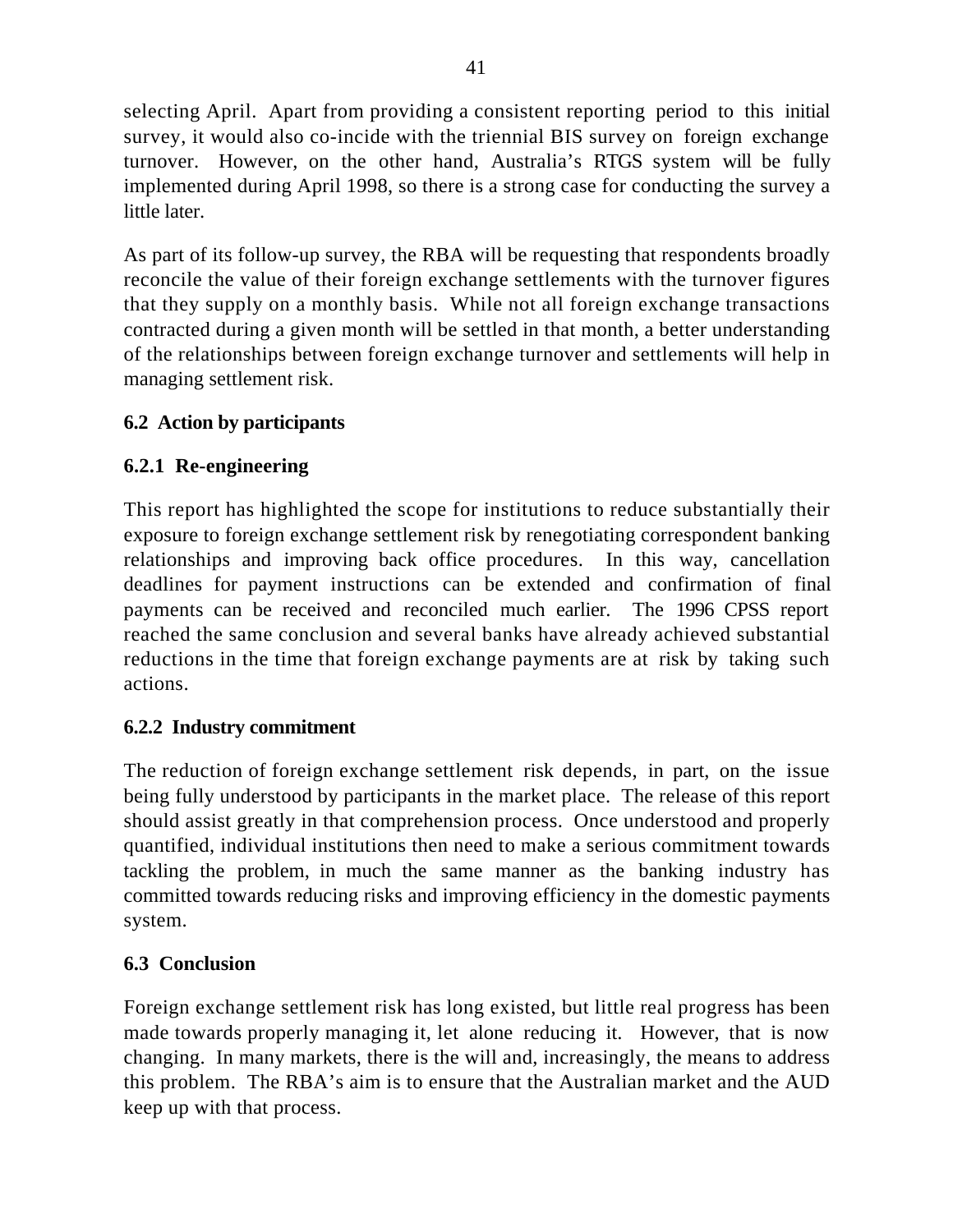#### **ANNEX A**

#### **LIST OF SURVEY RESPONDENTS**

ABN AMRO Australia Limited Australia and New Zealand Banking Group Limited Bankers Trust Australia Limited BankWest Banque Nationale de Paris Chase Manhattan Bank Citibank NA Colonial State Bank Commonwealth Bank of Australia Deutsche Bank AG IBJ Australia Bank Limited JP Morgan Macquarie Bank Limited Midland Bank plc National Australia Bank Limited NatWest Markets Australia Limited Rabobank Nederland SBC (Sydney) Limited Societe Generale Australia Limited St George Bank Limited Suncorp-Metway Limited Toronto Dominion Australia Limited UBS Australia Limited Westpac Banking Corporation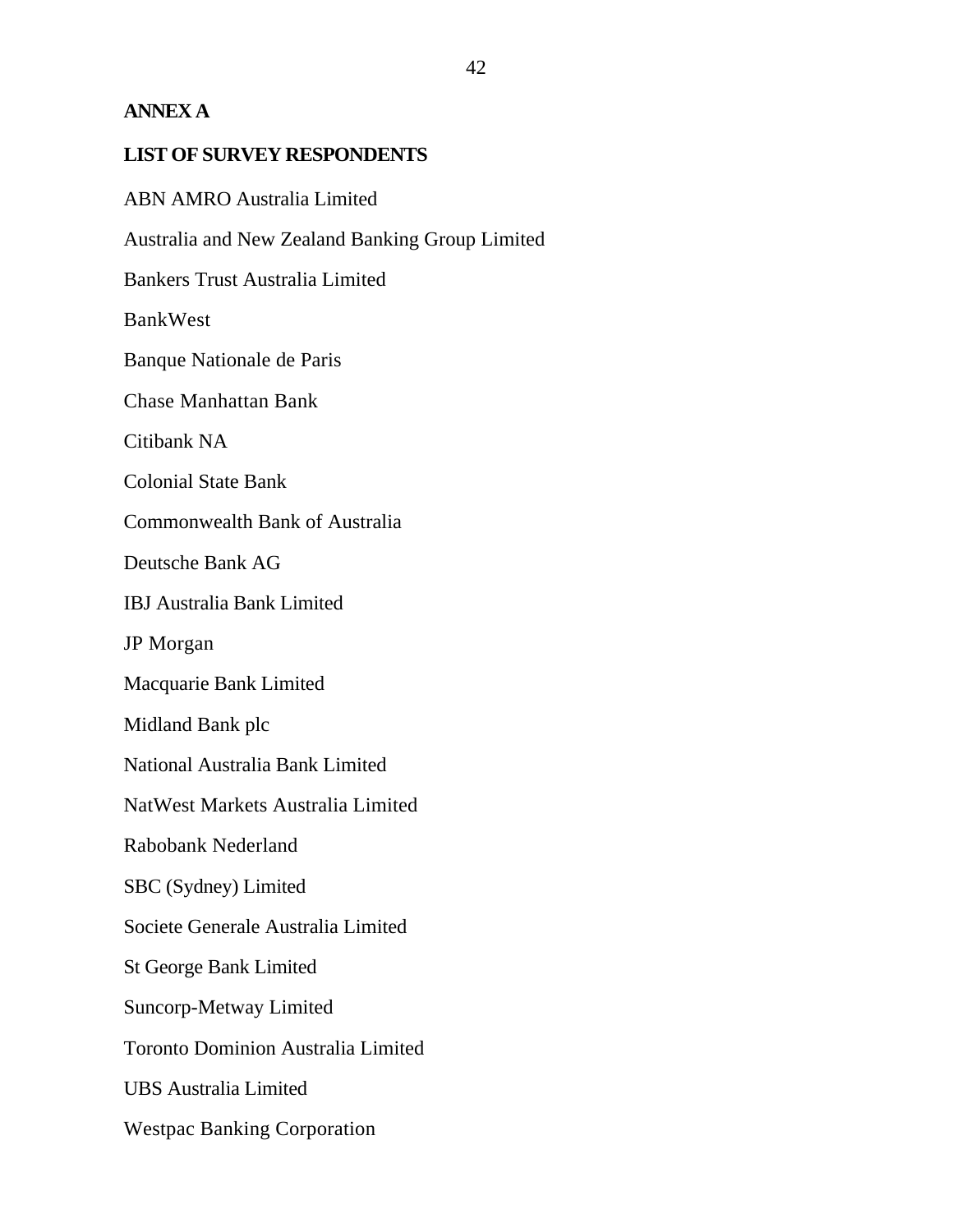**ANNEX B**

**SAMPLE QUESTIONNAIRE**

# **RESERVE BANK OF AUSTRALIA**

#### **CONFIDENTIAL**

#### **SURVEY OF FOREIGN EXCHANGE SETTLEMENT PRACTICES - APRIL 1997**

| <b>Institution</b>    |                                     |
|-----------------------|-------------------------------------|
| <b>Contact name</b>   | *********************************** |
| Contact telephone no. |                                     |

Please complete this survey (affixing additional sheets where there is insufficient space) for the calendar month of April 1997 and return it no later than 26 May 1997 to:

Payments Systems Section Financial System Department Reserve Bank of Australia GPO Box 3947 SYDNEY NSW 2001

Any questions may be directed to either Bernie Egan on 95518705 or Jeff Grow on 95518776.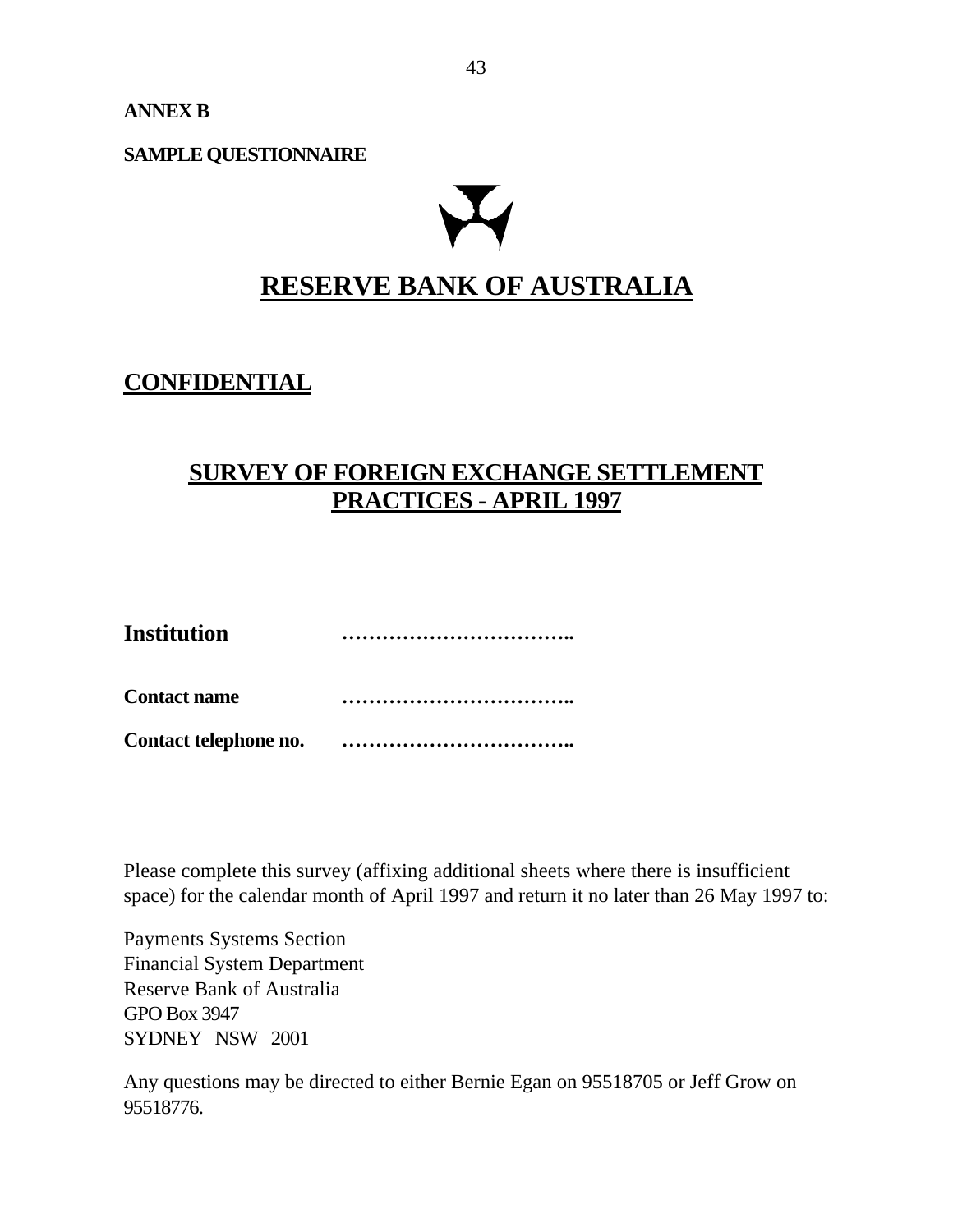#### **SECTION I: GENERAL SETTLEMENT PRACTICES**

*1. Please indicate the currencies in which your institution, on its Australian books, settled foreign exchange transactions (including transactions generated through OBUs and vostro accounts), on any day from 1 April to 30 April 1997.*



*2. For each of the currencies identified above, please indicate, using 'A', 'B' or 'C', the principal method of settlement. Where:*

- *A indicates that correspondent banking services in the currency were provided by a local clearing bank that is not affiliated with your institution other than on a commercial basis;*
- *B indicates that correspondent banking services in the currency were provided by a related entity of your institution (eg separately incorporated parent or subsidiary); and*
- *C indicates that your institution (include branches/head office, but not a separately incorporated parent or subsidiary) settled itself.*

*(For example, an Australian bank that uses its UK subsidiary to settle its GBP transactions should insert 'B' under 'GBP', whereas if it used its London branch it would insert 'C'. The Australian branch of a US bank, 'XYZ Bank Inc', settling its GBP transactions using the London branch of 'XYZ Bank Inc' would insert 'C' under GBP, whereas if it used the UK subsidiary of 'XYZ Bank Inc' it would insert 'B'.)*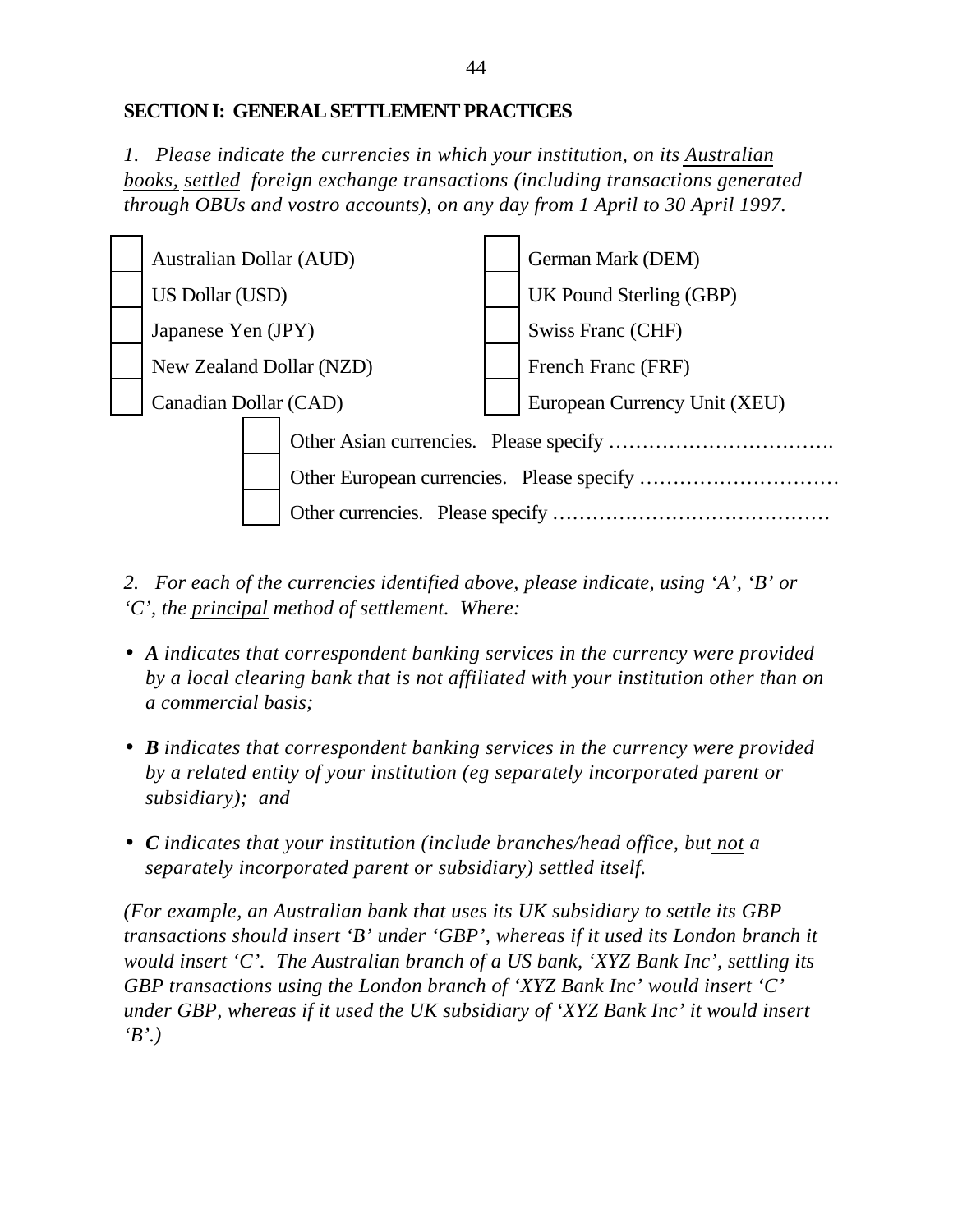|  | $AUD$ $CAD$ $CHF$ $DEM$ $FRF$ $GBP$ $IPY$ $NZD$ $USD$ |  |  | XEU |
|--|-------------------------------------------------------|--|--|-----|
|  |                                                       |  |  |     |

| Other currencies<br>(specify) |  |  |  |  |
|-------------------------------|--|--|--|--|
|                               |  |  |  |  |

*3. This question is seeking information on the duration of foreign exchange settlement exposures for the various currencies, using the contracted value date, 'V', as the measurement base.*

*Institutions may issue instructions to correspondents progressively during the day and correspondents, in turn, may have flexible arrangements for the settlement of transactions. Accordingly, if precise measurement is not possible this question may be answered on a best endeavours basis, but please identify where this is done and provide an explanation.*

*For each of the currencies identified in Question 1, please indicate (in the following table):*

- *a) the time and day (eg 1530 on V-2) when payment instructions are routinely issued by your institution;*
- *b) the time and day (eg 1700 on V-1) when these payment instructions can no longer be cancelled unilaterally - ie require the consent of your correspondent bank, or in terms of the local clearing house rules the beneficiary or its bank;*
- *c) the time and day (eg 1700 on V) when you routinely receive, with finality, payments due to you (including, where appropriate, book-entry transfers at correspondents); and,*
- *d) the time and day (eg 1200 on V+1) when you routinely identify final and failed payments due to you.*

*Please provide all answers in Australian Eastern Standard Time (AEST).*

*Briefly outline your institution's systems for identifying and then acting on delays to these routine times, where appropriate, expressing the various steps in terms of the "V" measurement base. Please provide details of any significant delays that occurred during April.*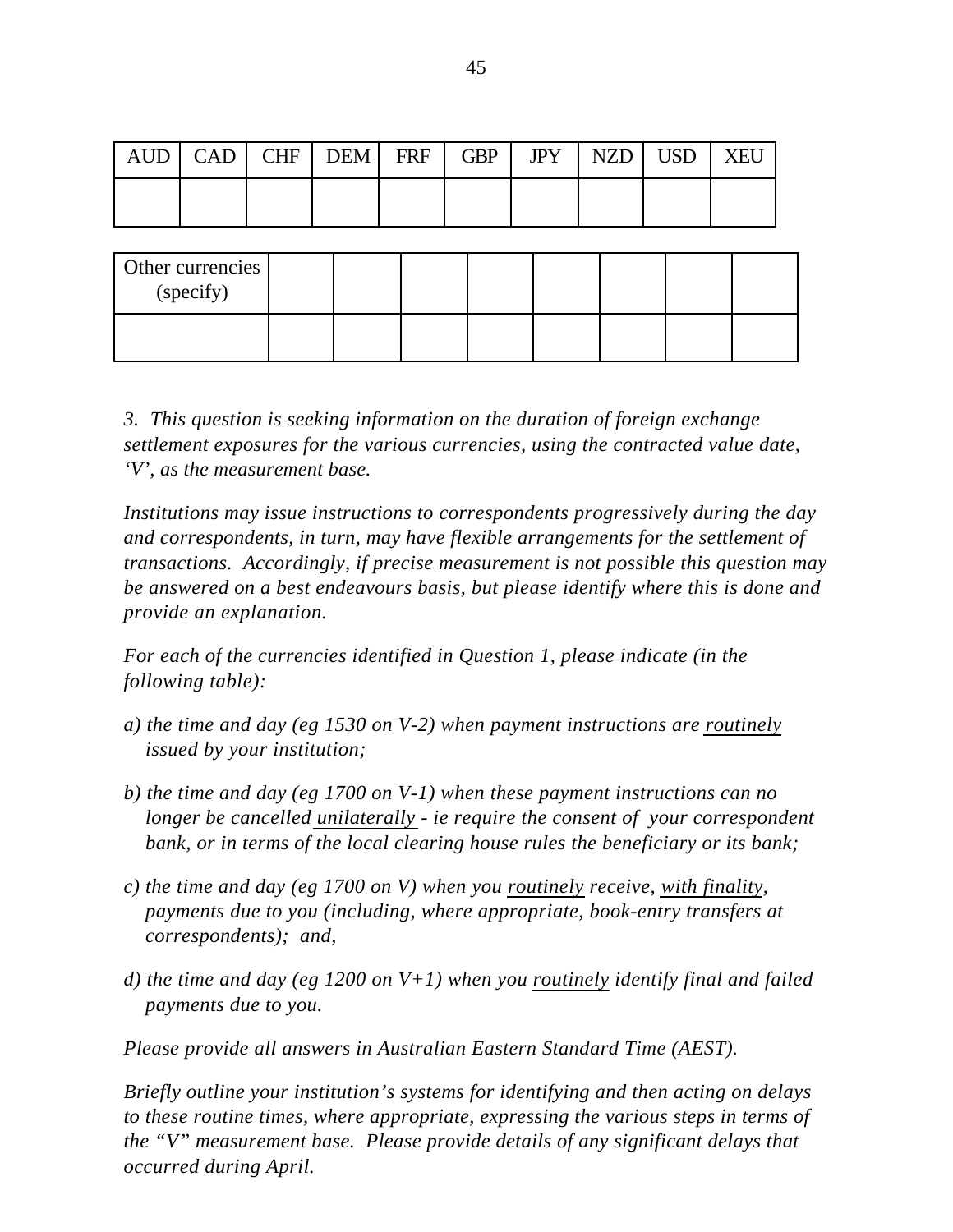| <b>Currency</b>  | <b>Send</b><br>payment<br>instructions |     |             | <b>Deadline for</b><br>cancellation of<br>payment<br>instructions |             | <b>Receive</b><br>payments with<br>finality | <b>Identify final</b><br>receipts and<br>failed payments |     |
|------------------|----------------------------------------|-----|-------------|-------------------------------------------------------------------|-------------|---------------------------------------------|----------------------------------------------------------|-----|
|                  | <b>Time</b>                            | Day | <b>Time</b> | Day                                                               | <b>Time</b> | Day                                         | <b>Time</b>                                              | Day |
| $\mbox{\rm AUD}$ |                                        |     |             |                                                                   |             |                                             |                                                          |     |
| CAD              |                                        |     |             |                                                                   |             |                                             |                                                          |     |
| <b>CHF</b>       |                                        |     |             |                                                                   |             |                                             |                                                          |     |
| DEM              |                                        |     |             |                                                                   |             |                                             |                                                          |     |
| <b>FRF</b>       |                                        |     |             |                                                                   |             |                                             |                                                          |     |
| <b>GBP</b>       |                                        |     |             |                                                                   |             |                                             |                                                          |     |
| <b>JPY</b>       |                                        |     |             |                                                                   |             |                                             |                                                          |     |
| NZD              |                                        |     |             |                                                                   |             |                                             |                                                          |     |
| <b>USD</b>       |                                        |     |             |                                                                   |             |                                             |                                                          |     |
| <b>XEU</b>       |                                        |     |             |                                                                   |             |                                             |                                                          |     |
| Other Specify    |                                        |     |             |                                                                   |             |                                             |                                                          |     |
| Other Specify    |                                        |     |             |                                                                   |             |                                             |                                                          |     |
| Other Specify    |                                        |     |             |                                                                   |             |                                             |                                                          |     |
| Other Specify    |                                        |     |             |                                                                   |             |                                             |                                                          |     |
| Other Specify    |                                        |     |             |                                                                   |             |                                             |                                                          |     |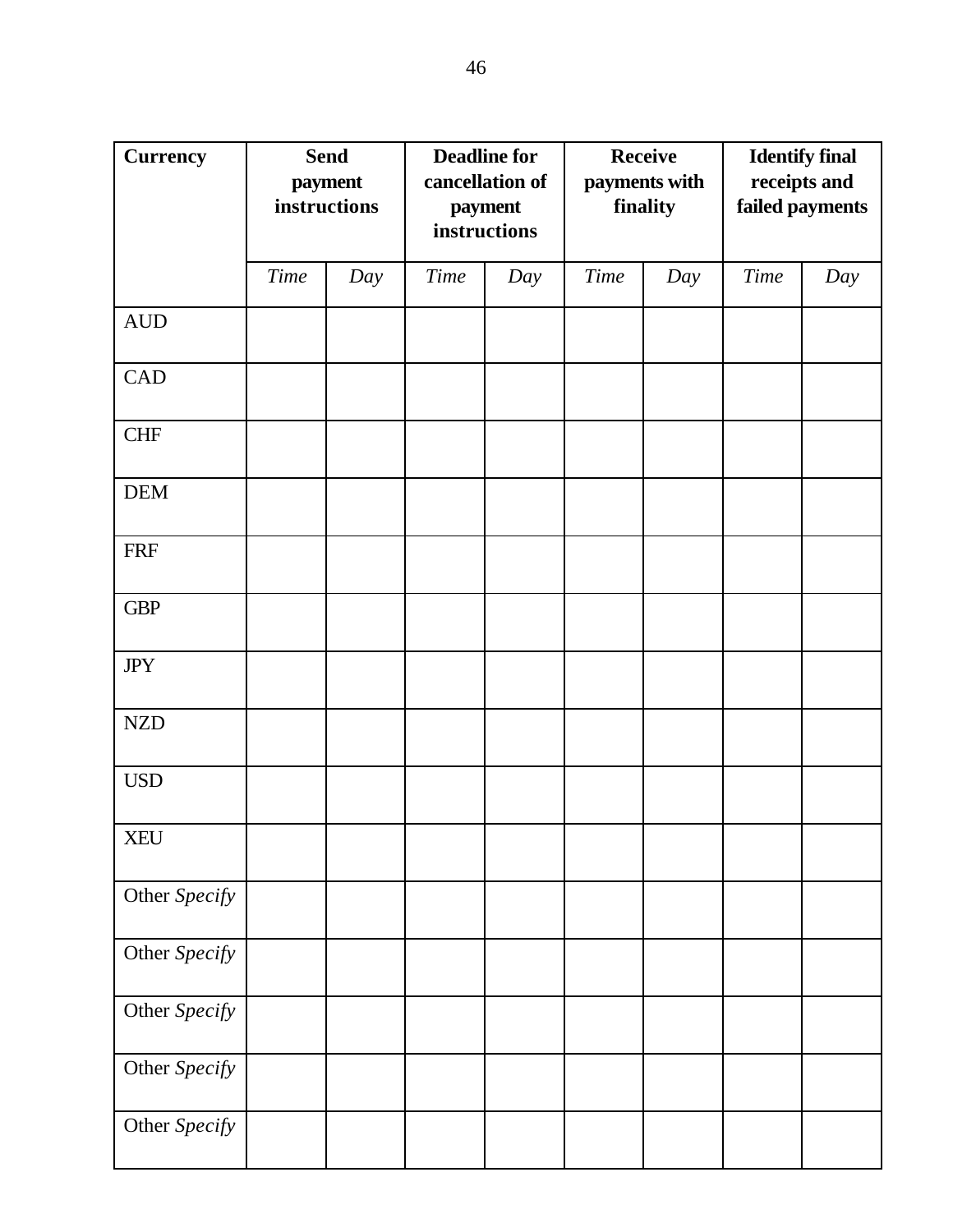*4. For each of the currencies identified in Question 1, please indicate the total gross value of foreign exchange settlement receipts and payments made by your institution from 1 April until 30 April 1997 (expressed in millions of the relevant currency). Where payments have been bilaterally or multilaterally netted prior to settlement, please estimate the initial underlying gross settlement obligation in each currency.*

| <b>Currency</b>         | <b>Total gross</b><br>settlements during | <b>April</b>         |                     |                      | <b>Peak day settlements</b> |                      |
|-------------------------|------------------------------------------|----------------------|---------------------|----------------------|-----------------------------|----------------------|
|                         | Value of<br>Payments                     | Value of<br>Receipts | Date of<br>peak day | Value of<br>Payments | Date of<br>peak day         | Value of<br>Receipts |
| AUD: own<br>business    |                                          |                      |                     |                      |                             |                      |
| AUD: vostro<br>business |                                          |                      |                     |                      |                             |                      |
| CAD                     |                                          |                      |                     |                      |                             |                      |
| <b>CHF</b>              |                                          |                      |                     |                      |                             |                      |
| <b>DEM</b>              |                                          |                      |                     |                      |                             |                      |
| <b>FRF</b>              |                                          |                      |                     |                      |                             |                      |
| <b>GBP</b>              |                                          |                      |                     |                      |                             |                      |
| $J\!P Y$                |                                          |                      |                     |                      |                             |                      |
| <b>NZD</b>              |                                          |                      |                     |                      |                             |                      |
| <b>USD</b>              |                                          |                      |                     |                      |                             |                      |
| <b>XEU</b>              |                                          |                      |                     |                      |                             |                      |
| Other Specify           |                                          |                      |                     |                      |                             |                      |
| Other Specify           |                                          |                      |                     |                      |                             |                      |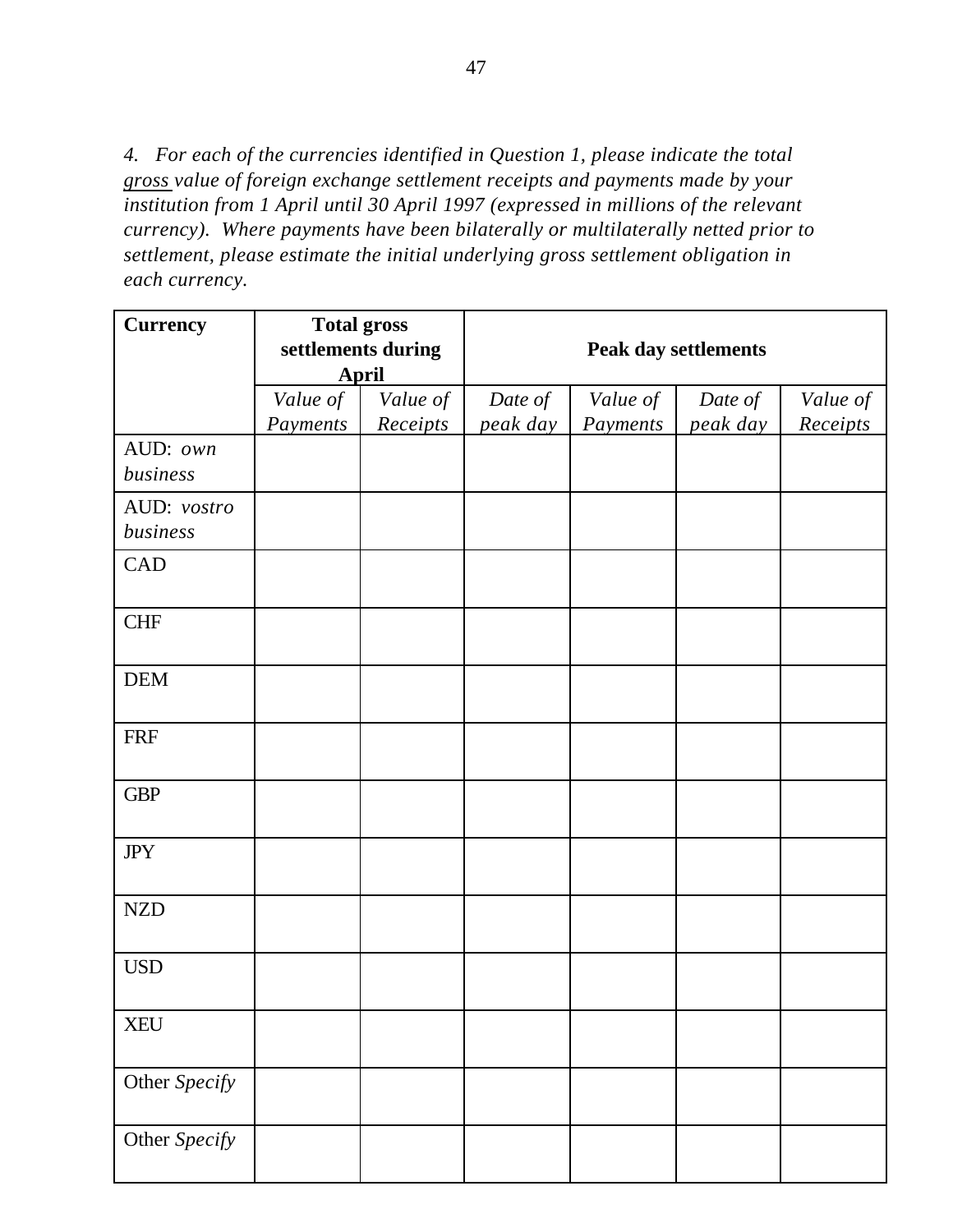#### **SECTION II: AUSTRALIAN DOLLAR SETTLEMENTS**

*5. Please indicate how your institution routinely settles foreign exchange related AUD transactions. Please estimate the proportion of the AUD amounts settled that were processed through each of the identified payment systems during April 1997.*

| <b>System</b>                                                     | <b>Used for FX</b><br>$(\mathcal{J}/\mathcal{X})$ | <b>Proportion own FX</b><br>business $(\% )$ | <b>Proportion as</b><br>correspondent $(\% )$ |
|-------------------------------------------------------------------|---------------------------------------------------|----------------------------------------------|-----------------------------------------------|
| <b>BITS</b> payments                                              |                                                   |                                              |                                               |
| Austraclear cash transfers                                        |                                                   |                                              |                                               |
| <b>RITS</b> cash transfers                                        |                                                   |                                              |                                               |
| Paper items, such as<br>interbank warrants and bank               |                                                   |                                              |                                               |
| Nostro accounts held at other<br><i>institutions in Australia</i> |                                                   |                                              |                                               |
| Other - $\epsilon$                                                |                                                   |                                              |                                               |

*6. This question is seeking information on the duration of settlement exposures in AUD where Australian institutions settle on behalf of overseas institutions (ie the AUD business emanating from vostro accounts). Does your institution settle foreign exchange transactions in AUD for overseas correspondents (including related institutions, eg overseas parent or subsidiary)?* YES/NO *If yes, please indicate:*

- *a) the time and day (eg 1530 on V-2) when payment instructions for AUD are routinely issued to you by offshore correspondents;*
- *b) the time and day (eg 1700 on V-1) when these payment instructions can no longer be cancelled unilaterally - ie require either your consent or that of the beneficiary or its bank;*
- *c) the time and day when your customers routinely receive, with finality, payments due in AUD (including, where appropriate, book-entry transfers across accounts held at your institution); and,*
- *d) the time and day (eg 1200 on V+1) and method (eg SWIFT, fax) when you routinely notify overseas correspondents of final and failed AUD payments due to them.*

*Please provide all answers in Australian Eastern Standard Time (AEST).*

|          | <b>AUD</b> payment<br>instructions sent<br>to you | <b>Deadline for</b><br>cancellation of<br><b>AUD</b> payment<br>instructions | <b>AUD</b> payments<br>received with<br>finality | <b>Notification of</b><br>final and failed<br><b>AUD</b> payments |
|----------|---------------------------------------------------|------------------------------------------------------------------------------|--------------------------------------------------|-------------------------------------------------------------------|
| Time/day |                                                   |                                                                              |                                                  |                                                                   |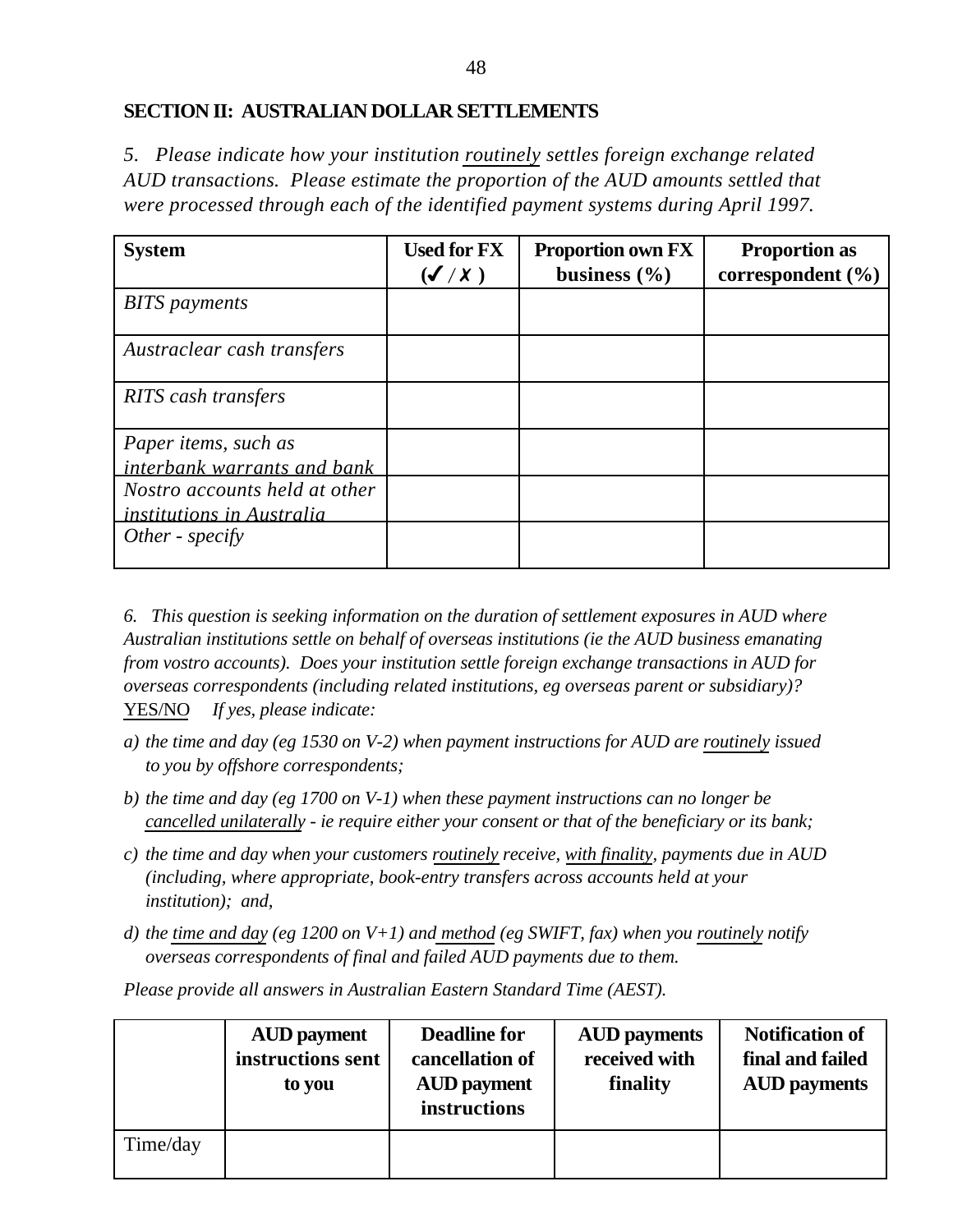#### **SECTION III: SETTLEMENT RISK MANAGEMENT PRACTICES**

*This section seeks brief open-ended responses on the settlement risk practices currently employed by your institution and its views on how these risks can be reduced. Please provide written answers on a separate sheet.*

#### **Limit-setting**

*7. Does your institution set limits on the amount of foreign exchange settlement exposure it is prepared to accept from an individual counterparty?* YES/NO

*If so:*

- *a) are they global limits or is each branch/subsidiary of your institution delegated its own limit structure?*
- *b) describe how limits, and any ensuing exposures, are:*
- *set;*
- *measured;*
- *monitored; and*
- *reported internally within your institution.*

*Please include in your response the process and timeframe for notifying dealers of reductions in limits.*

#### **Netting arrangements**

*8. Does your institution engage in formal or informal payments netting arrangements for foreign exchange settlements?* YES/NO

*If so:*

- *a) are they restricted to a class of counterparty, eg banks, other financial intermediaries or non-bank customers?*
- *b) which currencies do such netting arrangements cover?*
- *c) are they organised on a bilateral and/or multilateral basis?*
- *d) do they involve the substitution/novation of credit exposure to a central counterparty? If so, to whom?*
- *e) do these arrangements include close-out netting provisions in the event of default?*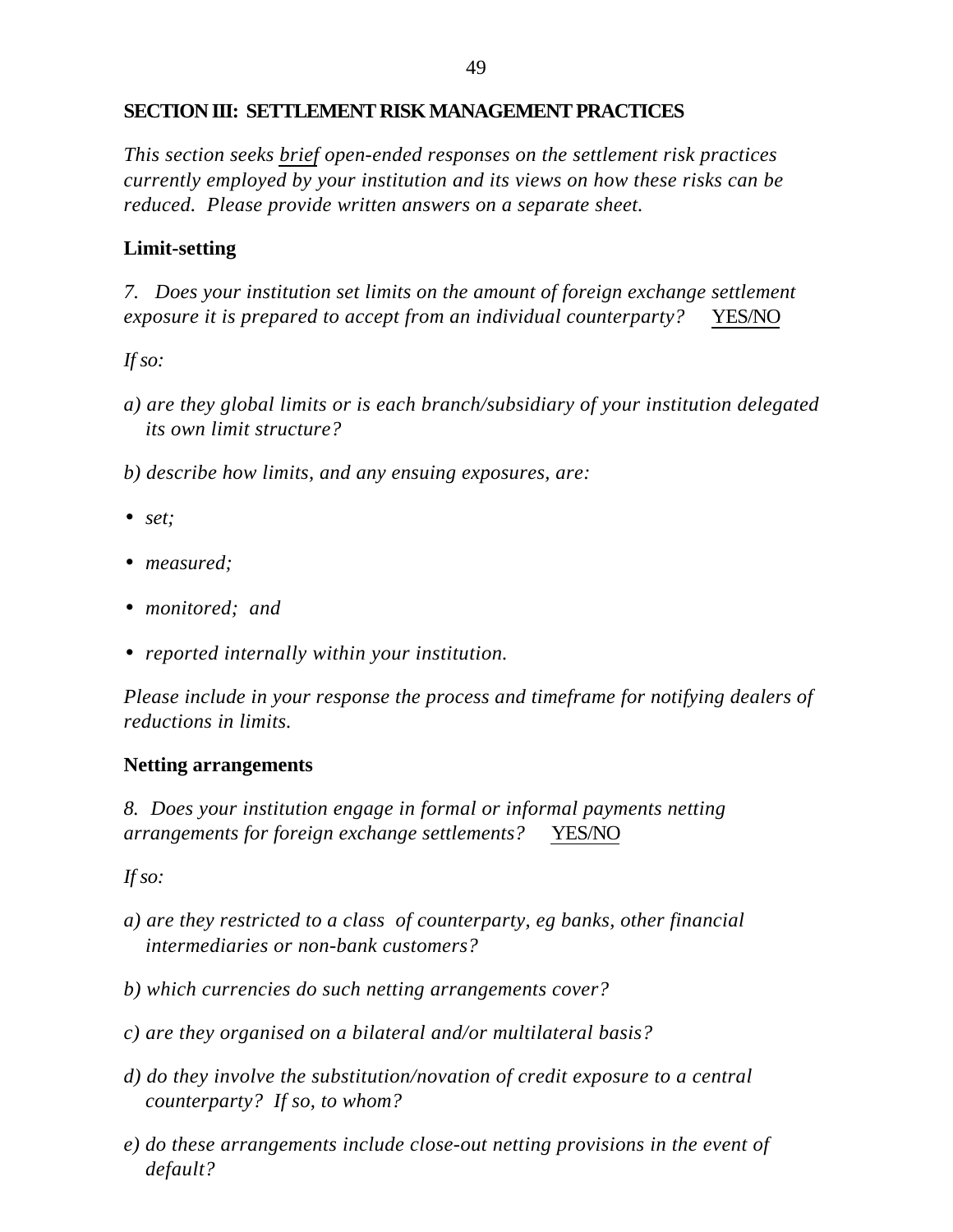#### **Reducing foreign exchange settlement risks**

*9. From the perspective of your business, would you like to make any comments on the BIS Report on Settlement Risk in Foreign Exchange Transactions that was released in March 1996? In particular do you have any comments on the methodology outlined on pages 33-35?*

*10. Outline any measures that your institution is taking to reduce settlement risk in foreign exchange transactions.*

*11. This question is seeking an indication of the likely effects, if any, of current and planned/proposed risk-reduction measures (domestically and internationally) on foreign exchange settlement processes.*

- *k) What do you consider to be the likely impact of real-time gross settlement (RTGS) on AUD foreign exchange settlements? Has the introduction of RTGS elsewhere in the world affected your own settlement practices for particular currencies (eg. do correspondent banks now impose stricter unilateral cancellation deadlines)?*
- *l) From the perspective of your business, do you think there is a useful role for multilateral bodies, such as ECHO, Multinet or the proposed Group of 20 CLS Bank? Do you consider that they will gain the critical mass to be able to influence international settlement practices? Please explain your reasons.*

*1. Are there issues on which your bank would like to see central banks and commercial banks co-operate to reduce settlement risk in foreign exchange transactions?*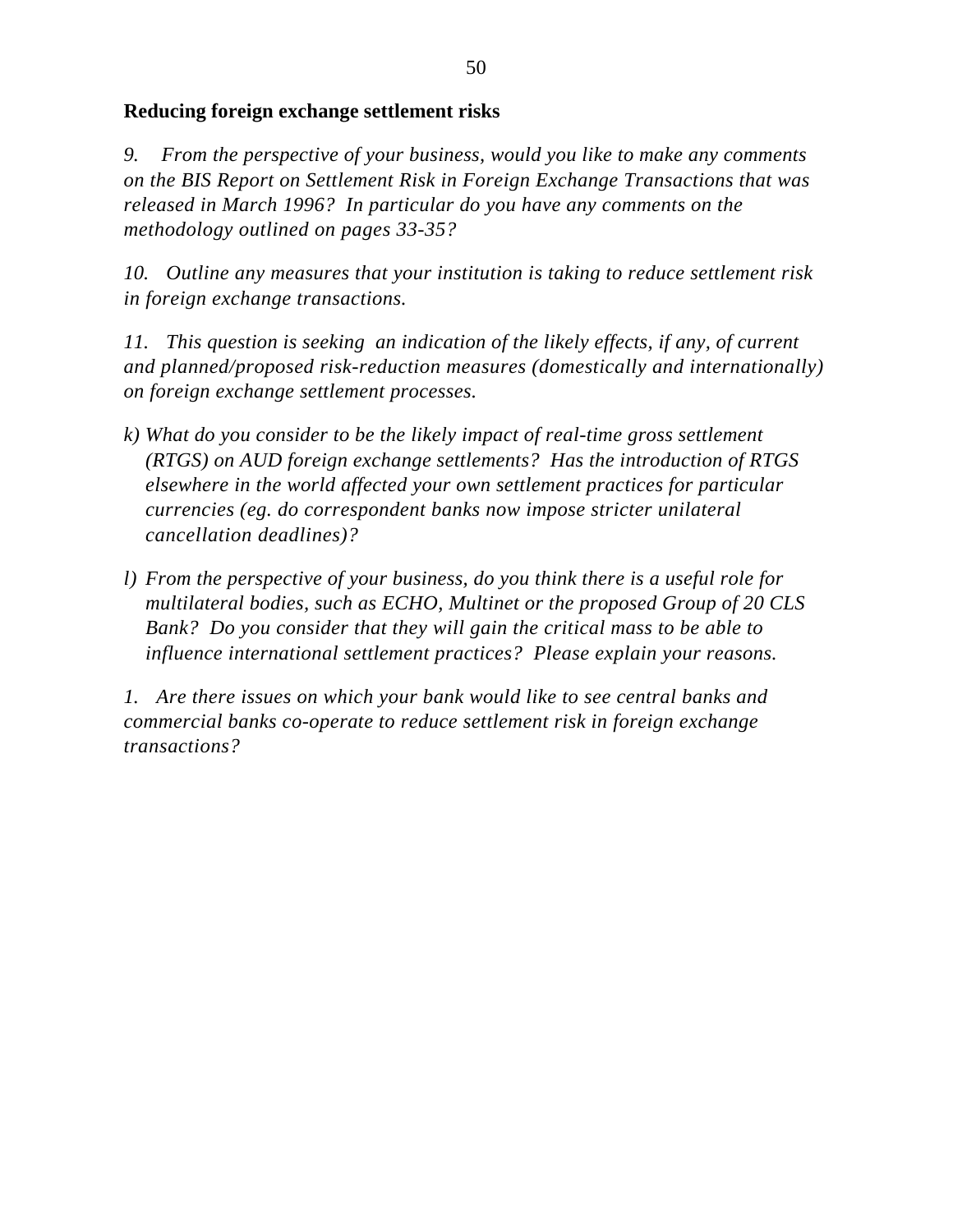#### **ANNEX C**

#### **CURRENCY DATA**

| <b>Currency</b>        | No. of<br>dealers |                | <b>Settlement</b><br>method |                  | <b>Monthly settlements</b><br>(AUD million) |                       | <b>Ranking by</b><br>turnover |
|------------------------|-------------------|----------------|-----------------------------|------------------|---------------------------------------------|-----------------------|-------------------------------|
|                        |                   | $\mathbf A$    | B                           | $\mathbf C$      | <b>Payments</b>                             | <b>Receipts</b>       |                               |
| <b>AED</b>             | $\mathbf{1}$      | $\overline{0}$ | 1                           | $\overline{0}$   | Nil                                         | $\tilde{}$            | 44                            |
| <b>ATS</b>             | 12                | 10             | $\boldsymbol{0}$            | $\overline{2}$   | 114                                         | 121                   | 26                            |
| $AUD^*$                | 24                | 8              | 1                           | 16               | 646,695                                     | 644,033               | $\overline{2}$                |
| <b>AUD</b><br>(vostro) | 13                |                | n.a.                        |                  | 646,922                                     | 729,093               | n.a.                          |
| <b>BDT</b>             | $\mathbf{1}$      | $\overline{0}$ | $\mathbf{1}$                | $\overline{0}$   | Nil                                         | $\tilde{\phantom{a}}$ | 46                            |
| <b>BEF</b>             | 15                | 12             | $\boldsymbol{0}$            | 3                | 207                                         | 203                   | 21                            |
| <b>BHD</b>             | $\mathbf{1}$      | $\mathbf{1}$   | $\boldsymbol{0}$            | $\overline{0}$   | <b>Nil</b>                                  | 68                    | 29                            |
| <b>BND</b>             | $\mathbf{1}$      | $\overline{0}$ | $\mathbf{1}$                | $\overline{0}$   | $\tilde{\phantom{a}}$                       | $\tilde{}$            | 49                            |
| CAD                    | 23                | 16             | $\overline{4}$              | 3                | 6,736                                       | 6,771                 | 14                            |
| <b>CHF</b>             | 23                | 17             | $\overline{4}$              | $\overline{2}$   | 19,920                                      | 19,735                | $\tau$                        |
| <b>CNY</b>             | $\overline{2}$    | $\overline{2}$ | $\theta$                    | $\overline{0}$   | Nil                                         | $\mathbf{1}$          | 43                            |
| <b>CYP</b>             | $\overline{2}$    | $\overline{2}$ | $\boldsymbol{0}$            | $\overline{0}$   | Nil                                         | $\tau$                | 40                            |
| <b>DEM</b>             | 23                | 10             | 8                           | 5                | 200,110                                     | 200,167               | 3                             |
| <b>DKK</b>             | 14                | 14             | $\boldsymbol{0}$            | $\overline{0}$   | 171                                         | 178                   | 24                            |
| <b>ESP</b>             | 17                | 14             | $\boldsymbol{0}$            | 3                | 1,098                                       | 1,110                 | 18                            |
| <b>FIM</b>             | 11                | 11             | $\boldsymbol{0}$            | $\overline{0}$   | 180                                         | 175                   | 23                            |
| <b>FJD</b>             | 6                 | $\overline{4}$ | $\boldsymbol{0}$            | $\overline{2}$   | 19                                          | 21                    | 32                            |
| <b>FRF</b>             | 20                | 14             | $\mathbf{1}$                | 5                | 19,239                                      | 19,354                | 8                             |
| <b>GBP</b>             | 23                | 8              | $\overline{7}$              | 8                | 88,244                                      | 87,810                | 6                             |
| <b>GRD</b>             | 6                 | $\overline{4}$ | $\mathbf{1}$                | $\mathbf{1}$     | 9                                           | 10                    | 35                            |
| <b>HKD</b>             | 18                | 8              | 3                           | $\overline{7}$   | 12,837                                      | 13,092                | 11                            |
| <b>IDR</b>             | 10                | 5              | $\overline{2}$              | 3                | 7,381                                       | 7,379                 | 13                            |
| <b>IEP</b>             | 6                 | 6              | $\overline{0}$              | $\mathbf{0}$     | 38                                          | 44                    | 28                            |
| <b>INR</b>             | 5                 | $\overline{3}$ | $\overline{2}$              | $\boldsymbol{0}$ | 5                                           | 40                    | 31                            |
| ITL                    | 18                | 15             | $\boldsymbol{0}$            | 3                | 5,543                                       | 5,567                 | 16                            |
| <b>JPY</b>             | 24                | 12             | $\tau$                      | 5                | 119,594                                     | 119,280               | $\overline{4}$                |
| <b>KES</b>             | $\mathbf{1}$      | $\mathbf{1}$   | $\boldsymbol{0}$            | $\boldsymbol{0}$ | Nil                                         | $\tilde{\phantom{0}}$ | 47                            |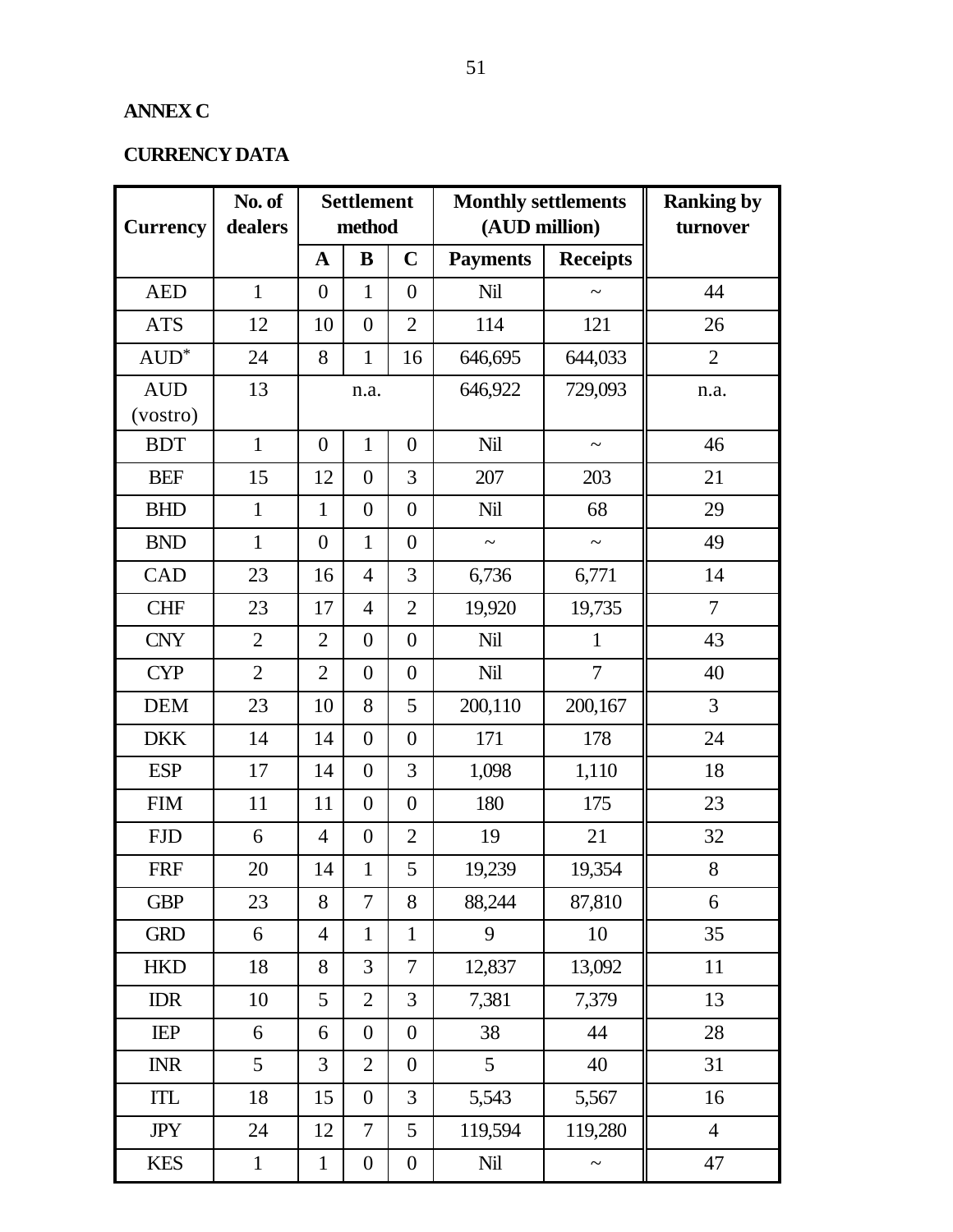| <b>Currency</b> | No. of<br>dealers |                | <b>Settlement</b><br>method |                  | <b>Monthly settlements</b><br>(AUD million) |                | <b>Ranking by</b><br>turnover |
|-----------------|-------------------|----------------|-----------------------------|------------------|---------------------------------------------|----------------|-------------------------------|
|                 |                   | $\mathbf A$    | B                           | $\mathbf C$      | <b>Payments</b><br><b>Receipts</b>          |                |                               |
| <b>KWD</b>      | $\mathbf{1}$      | $\mathbf{1}$   | $\overline{0}$              | $\overline{0}$   | $\tilde{\phantom{a}}$                       | Nil            | 50                            |
| <b>LKR</b>      | 3                 | $\overline{2}$ | $\mathbf{1}$                | $\overline{0}$   | $\tilde{\phantom{a}}$                       | 9              | 38                            |
| <b>MTL</b>      | 3                 | 3              | $\boldsymbol{0}$            | $\overline{0}$   | Nil                                         | 50             | 30                            |
| <b>MUR</b>      | $\mathbf{1}$      | $\mathbf{1}$   | $\overline{0}$              | $\overline{0}$   | <b>Nil</b>                                  | $\tilde{}$     | 45                            |
| <b>MYR</b>      | 15                | 11             | $\overline{2}$              | $\overline{2}$   | 17,181                                      | 17,131         | 9                             |
| <b>NLG</b>      | 16                | 13             | $\overline{0}$              | 3                | 3,383                                       | 3,331          | 17                            |
| <b>NOK</b>      | 14                | 14             | $\boldsymbol{0}$            | $\overline{0}$   | 315                                         | 316            | 20                            |
| <b>NZD</b>      | 24                | 19             | 3                           | $\overline{2}$   | 118,410                                     | 116,973        | 5                             |
| <b>OMR</b>      | $\mathbf{1}$      | $\mathbf{1}$   | $\overline{0}$              | $\overline{0}$   | $\tilde{\phantom{a}}$                       | <b>Nil</b>     | 51                            |
| <b>PGK</b>      | 5                 | $\overline{4}$ | $\mathbf{1}$                | $\overline{0}$   | 14                                          | 16             | 33                            |
| PHP             | 5                 | $\overline{4}$ | $\boldsymbol{0}$            | $\mathbf{1}$     | 5                                           | 6              | 37                            |
| <b>PKR</b>      | 3                 | $\overline{2}$ | $\mathbf{1}$                | $\overline{0}$   | 16                                          | 9              | 34                            |
| <b>PTE</b>      | 10                | 9              | $\boldsymbol{0}$            | $\mathbf{1}$     | 52                                          | 53             | 27                            |
| <b>SAR</b>      | $\overline{2}$    | $\overline{2}$ | $\overline{0}$              | $\overline{0}$   | $\tilde{\phantom{a}}$                       | 257            | 25                            |
| <b>SBD</b>      | $\overline{4}$    | $\overline{2}$ | $\boldsymbol{0}$            | $\overline{2}$   | $\tilde{\phantom{a}}$                       | 12             | 36                            |
| <b>SEK</b>      | 17                | 16             | $\overline{0}$              | $\mathbf{1}$     | 984                                         | 1,007          | 19                            |
| <b>SGD</b>      | 20                | 11             | $\overline{2}$              | 7                | 16,753                                      | 16,710         | 10                            |
| <b>THB</b>      | 10                | 6              | $\mathbf{1}$                | 3                | 6,282                                       | 5,075          | 15                            |
| <b>TRL</b>      | $\mathbf{1}$      | $\mathbf{1}$   | $\boldsymbol{0}$            | $\overline{0}$   | $\sim$                                      | Nil            | 48                            |
| <b>USD</b>      | 24                | 12             | 5                           | 7                | 1,264,576                                   | 1,255,028      | $\mathbf{1}$                  |
| <b>VUV</b>      | $\overline{3}$    | $\mathbf{1}$   | $\mathbf{1}$                | $\mathbf{1}$     | 1                                           | 1              | 42                            |
| <b>WST</b>      | $\overline{2}$    | 1              | 1                           | $\boldsymbol{0}$ | Nil                                         | $\overline{4}$ | 41                            |
| <b>XEU</b>      | 17                | 8              | 4                           | 5                | 12,466                                      | 12,324         | 12                            |
| <b>XPF</b>      | 3                 | $\overline{2}$ | $\overline{0}$              | $\mathbf{1}$     | $\overline{4}$                              | $\overline{4}$ | 39                            |
| <b>ZAR</b>      | 5                 | $\overline{4}$ | $\boldsymbol{0}$            | $\mathbf{1}$     | 200                                         | 206            | 22                            |

Where:

• A indicates use of an unassociated correspondent bank;

• B indicates use of a related corporate entity (eg parent/subsidiary); and

• C indicates direct responsibility for settlement.

~ Values round to zero when converted into AUD equivalents.

\* One respondent had two principal methods for settling AUD transactions.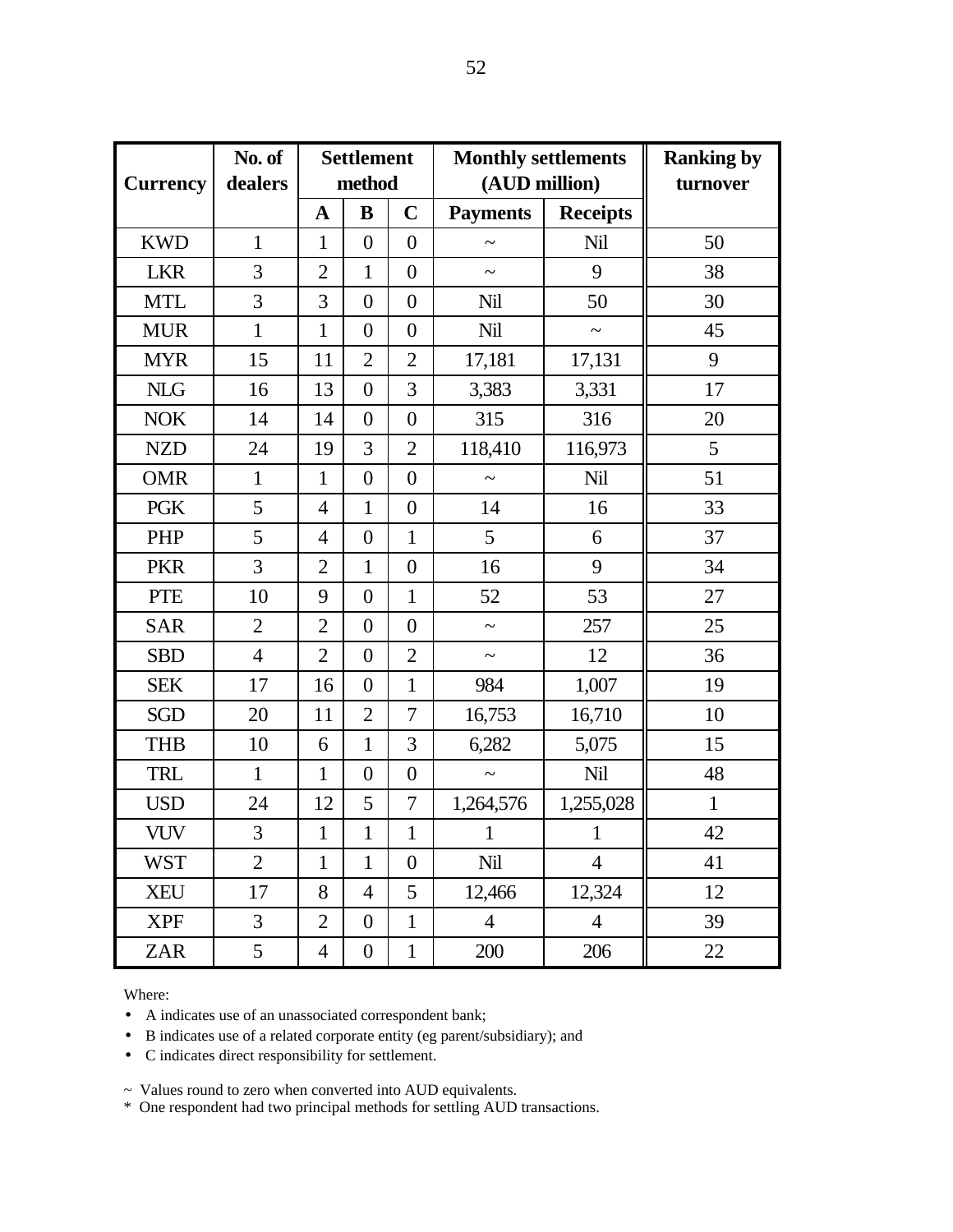#### **ANNEX D**

#### **HOURS AT RISK PER CURRENCY PAIRING**

|            |            |            |            |            | <b>Sell</b> |            |            |            |            |
|------------|------------|------------|------------|------------|-------------|------------|------------|------------|------------|
| <b>Buy</b> | <b>USD</b> | <b>AUD</b> | <b>DEM</b> | <b>JPY</b> | <b>NZD</b>  | <b>GBP</b> | <b>CHF</b> | <b>FRF</b> | <b>CAD</b> |
| <b>USD</b> |            | 33         | 31         | 37         | 37          | 29         | 32         | 32         | 27         |
| <b>AUD</b> | 12         |            | 17         | 23         | 24          | 16         | 18         | 19         | 13         |
| <b>DEM</b> | 22         | 30         |            | 33         | 33          | 25         | 28         | 29         | 23         |
| <b>JPY</b> | 17         | 25         | 22         |            | 29          | 21         | 23         | 24         | 18         |
| <b>NZD</b> | 18         | 26         | 23         | 29         |             | 22         | 25         | 25         | 19         |
| <b>GBP</b> | 24         | 32         | 30         | 35         | 36          |            | 31         | 31         | 25         |
| <b>CHF</b> | 30         | 37         | 35         | 41         | 41          | 33         |            | 36         | 31         |
| <b>FRF</b> | 20         | 28         | 25         | 31         | 31          | 23         | 26         |            | 21         |
| <b>CAD</b> | 33         | 40         | 38         | 44         | 44          | 36         | 39         | 39         |            |

#### **1. Major traded currencies**

### **2. European currencies**

|            |            |            |            |            | <b>Sell</b> |            |            |            |            |
|------------|------------|------------|------------|------------|-------------|------------|------------|------------|------------|
| <b>Buy</b> | <b>USD</b> | <b>DEM</b> | <b>XEU</b> | <b>ATS</b> | <b>BEF</b>  | <b>DKK</b> | <b>ESP</b> | <b>FIM</b> | <b>GRD</b> |
| <b>USD</b> |            | 31         | 25         | 31         | 30          | 32         | 32         | 31         | 37         |
| <b>DEM</b> | 22         |            | 21         | 27         | 26          | 28         | 28         | 27         | 33         |
| <b>XEU</b> | 21         | 26         |            | 26         | 25          | 27         | 28         | 26         | 33         |
| <b>ATS</b> | 52         | 57         | 51         |            |             |            |            |            |            |
| <b>BEF</b> | 36         | 41         | 35         |            |             |            |            |            |            |
| <b>DKK</b> | 28         | 34         | 28         |            |             |            |            |            |            |
| <b>ESP</b> | 29         | 34         | 29         |            |             |            |            |            |            |
| <b>FIM</b> | 20         | 25         | 20         |            |             |            |            |            |            |
| <b>GRD</b> | 38         | 43         | 37         |            |             |            |            |            |            |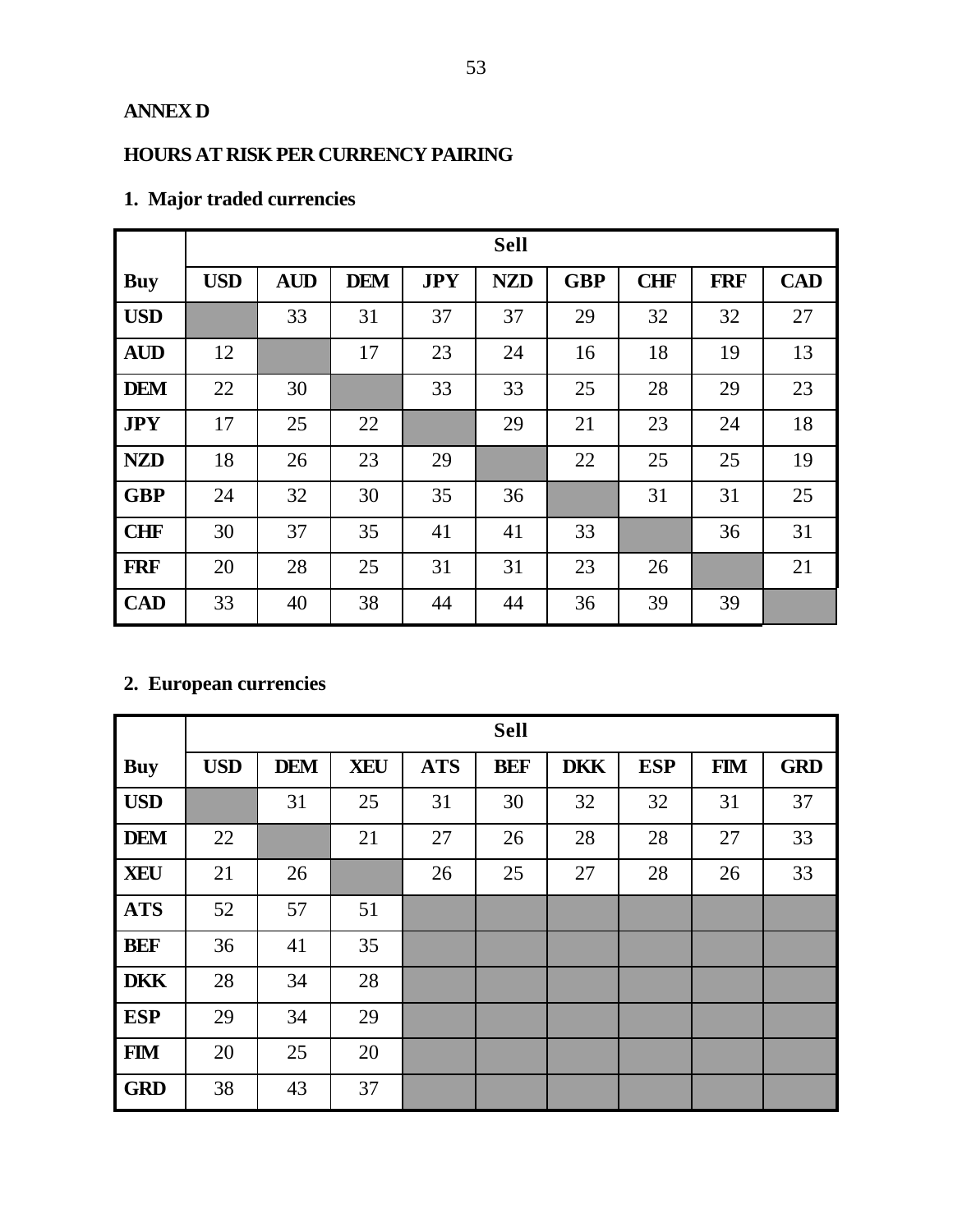|            |            |            |            |            | <b>Sell</b> |            |            |            |            |
|------------|------------|------------|------------|------------|-------------|------------|------------|------------|------------|
| <b>Buy</b> | <b>USD</b> | <b>DEM</b> | <b>XEU</b> | <b>IEP</b> | <b>ITL</b>  | <b>NLG</b> | <b>NOK</b> | <b>PTE</b> | <b>SEK</b> |
| <b>USD</b> |            | 31         | 25         | 32         | 31          | 30         | 33         | 32         | 32         |
| <b>DEM</b> | 22         |            | 21         | 28         | 27          | 26         | 29         | 28         | 28         |
| <b>XEU</b> | 21         | 26         |            | 27         | 26          | 26         | 29         | 27         | 27         |
| <b>IEP</b> | 42         | 47         | 41         |            |             |            |            |            |            |
| <b>ITL</b> | 24         | 29         | 23         |            |             |            |            |            |            |
| <b>NLG</b> | 44         | 49         | 44         |            |             |            |            |            |            |
| <b>NOK</b> | 33         | 38         | 32         |            |             |            |            |            |            |
| <b>PTE</b> | 21         | 26         | 20         |            |             |            |            |            |            |
| <b>SEK</b> | 26         | 31         | 25         |            |             |            |            |            |            |

### **2. European currencies (continued)**

#### **3. Asian currencies**

|            |            |            |            |            | <b>Sell</b> |            |            |            |            |
|------------|------------|------------|------------|------------|-------------|------------|------------|------------|------------|
| <b>Buy</b> | <b>USD</b> | <b>JPY</b> | <b>CNY</b> | <b>HKD</b> | <b>IDR</b>  | <b>MYR</b> | <b>PHP</b> | <b>SGD</b> | <b>THB</b> |
| <b>USD</b> |            | 37         | 36         | 35         | 57          | 35         | 37         | 36         | 40         |
| <b>JPY</b> | 17         |            | 27         | 27         | 48          | 26         | 29         | 27         | 32         |
| <b>CNY</b> | 60         | 71         |            |            |             |            |            |            |            |
| <b>HKD</b> | 18         | 29         |            |            |             |            |            |            |            |
| <b>IDR</b> | 20         | 31         |            |            |             |            |            |            |            |
| <b>MYR</b> | 27         | 38         |            |            |             |            |            |            |            |
| <b>PHP</b> | 348        | 359        |            |            |             |            |            |            |            |
| <b>SGD</b> | 24         | 35         |            |            |             |            |            |            |            |
| <b>THB</b> | 28         | 39         |            |            |             |            |            |            |            |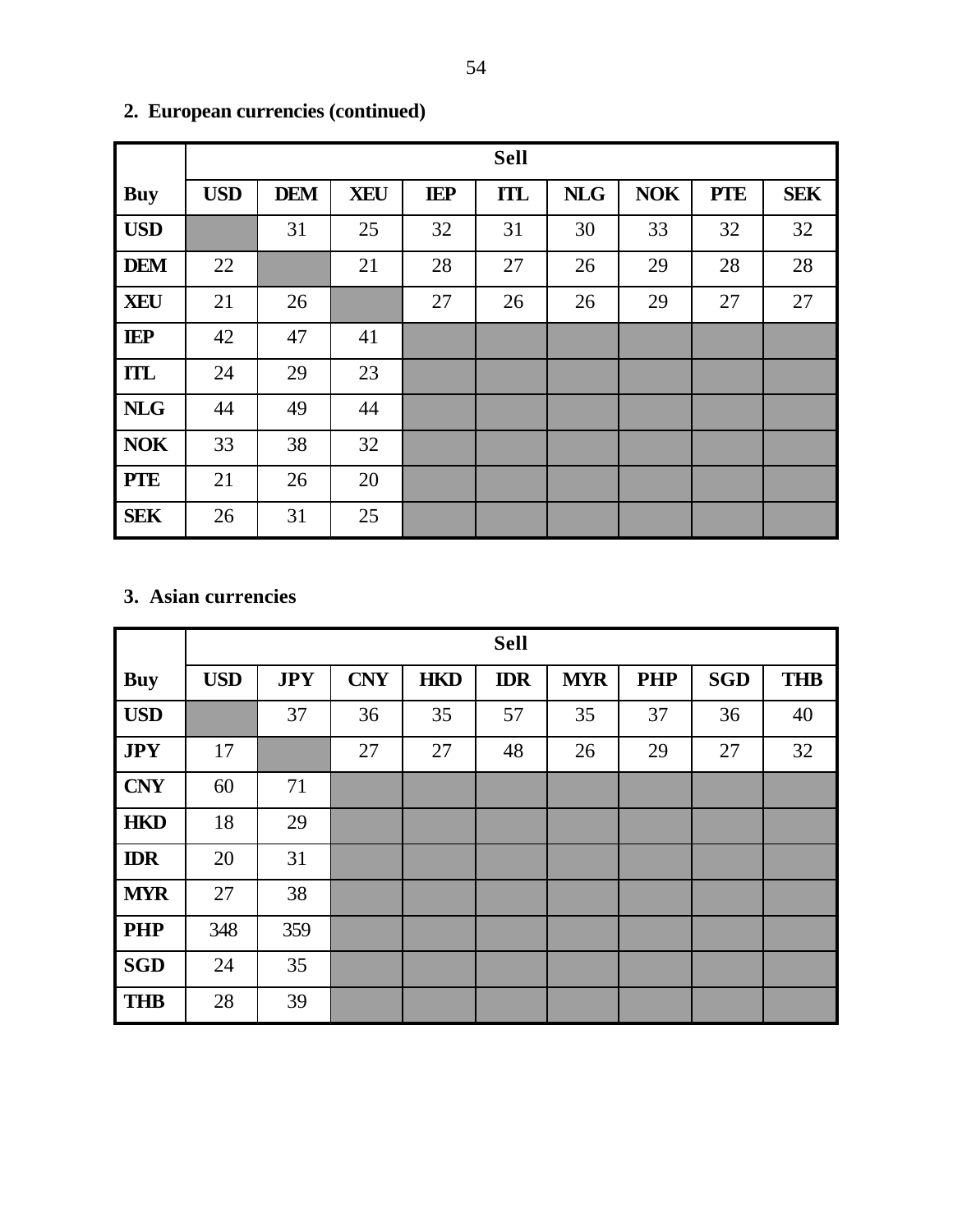|            |            |            |            |            | <b>Sell</b> |            |            |            |            |
|------------|------------|------------|------------|------------|-------------|------------|------------|------------|------------|
| <b>Buy</b> | <b>USD</b> | <b>BND</b> | <b>FJD</b> | <b>NZD</b> | <b>PGK</b>  | <b>SBD</b> | <b>VUV</b> | <b>WST</b> | <b>XPF</b> |
| <b>USD</b> |            | 33         | 44         | 37         | 36          | 41         | 34         | 43         | 41         |
| <b>BND</b> | 14         |            |            |            |             |            |            |            |            |
| <b>FJD</b> | 114        |            |            |            |             |            |            |            |            |
| <b>NZD</b> | 18         |            |            |            |             |            |            |            |            |
| <b>PGK</b> | 83         |            |            |            |             |            |            |            |            |
| <b>SBD</b> | 571        |            |            |            |             |            |            |            |            |
| <b>VUV</b> | 271        |            |            |            |             |            |            |            |            |
| <b>WST</b> | 713        |            |            |            |             |            |            |            |            |
| <b>XPF</b> | 125        |            |            |            |             |            |            |            |            |

#### **4. South Pacific currencies**

#### **5. Middle Eastern and African currencies**

|            |            |            |            |            | <b>Sell</b> |            |            |            |            |
|------------|------------|------------|------------|------------|-------------|------------|------------|------------|------------|
| <b>Buy</b> | <b>USD</b> | <b>AED</b> | <b>BHD</b> | <b>CYP</b> | <b>KES</b>  | <b>KWD</b> | <b>OMR</b> | <b>SAR</b> | <b>ZAR</b> |
| <b>USD</b> |            | 31         | 32         | 32         | 32          | 33         | 31         | 42         | 31         |
| <b>AED</b> | 715        |            |            |            |             |            |            |            |            |
| <b>BHD</b> | 712        |            |            |            |             |            |            |            |            |
| <b>CYP</b> | 39         |            |            |            |             |            |            |            |            |
| <b>KES</b> | 40         |            |            |            |             |            |            |            |            |
| <b>KWD</b> | 57         |            |            |            |             |            |            |            |            |
| <b>OMR</b> | 34         |            |            |            |             |            |            |            |            |
| <b>SAR</b> | 160        |            |            |            |             |            |            |            |            |
| <b>ZAR</b> | 52         |            |            |            |             |            |            |            |            |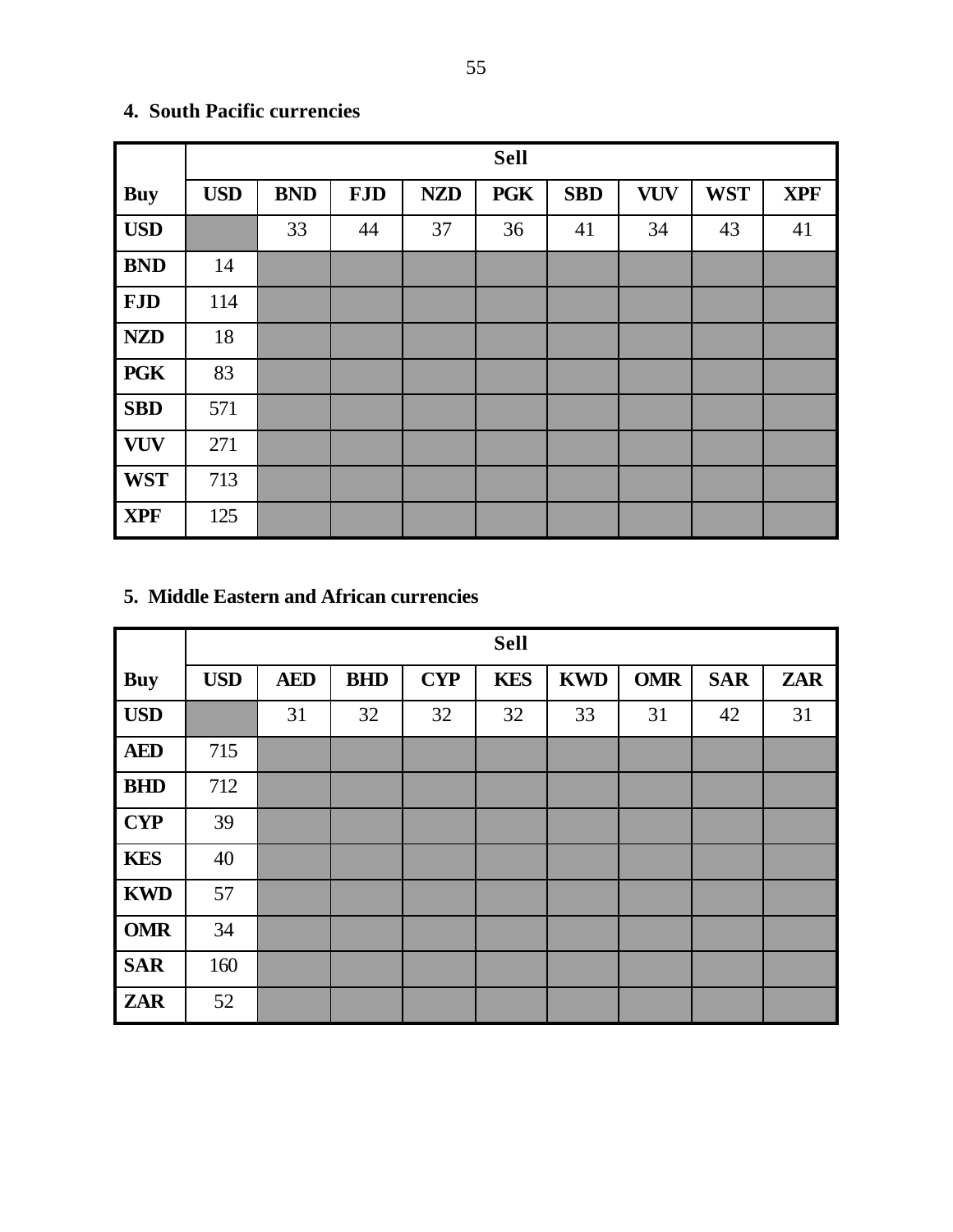#### **6. Other currencies**

|            | <b>Sell</b> |            |            |            |            |            |            |
|------------|-------------|------------|------------|------------|------------|------------|------------|
| Buy        | <b>USD</b>  | <b>BDT</b> | <b>INR</b> | <b>LKR</b> | <b>MTL</b> | <b>MUR</b> | <b>PKR</b> |
| <b>USD</b> |             | 33         | 35         | 35         | 32         | 32         | 33         |
| <b>BDT</b> | 499         |            |            |            |            |            |            |
| <b>INR</b> | 43          |            |            |            |            |            |            |
| <b>LKR</b> | 178         |            |            |            |            |            |            |
| <b>MTL</b> | 40          |            |            |            |            |            |            |
| <b>MUR</b> | 67          |            |            |            |            |            |            |
| <b>PKR</b> | 682         |            |            |            |            |            |            |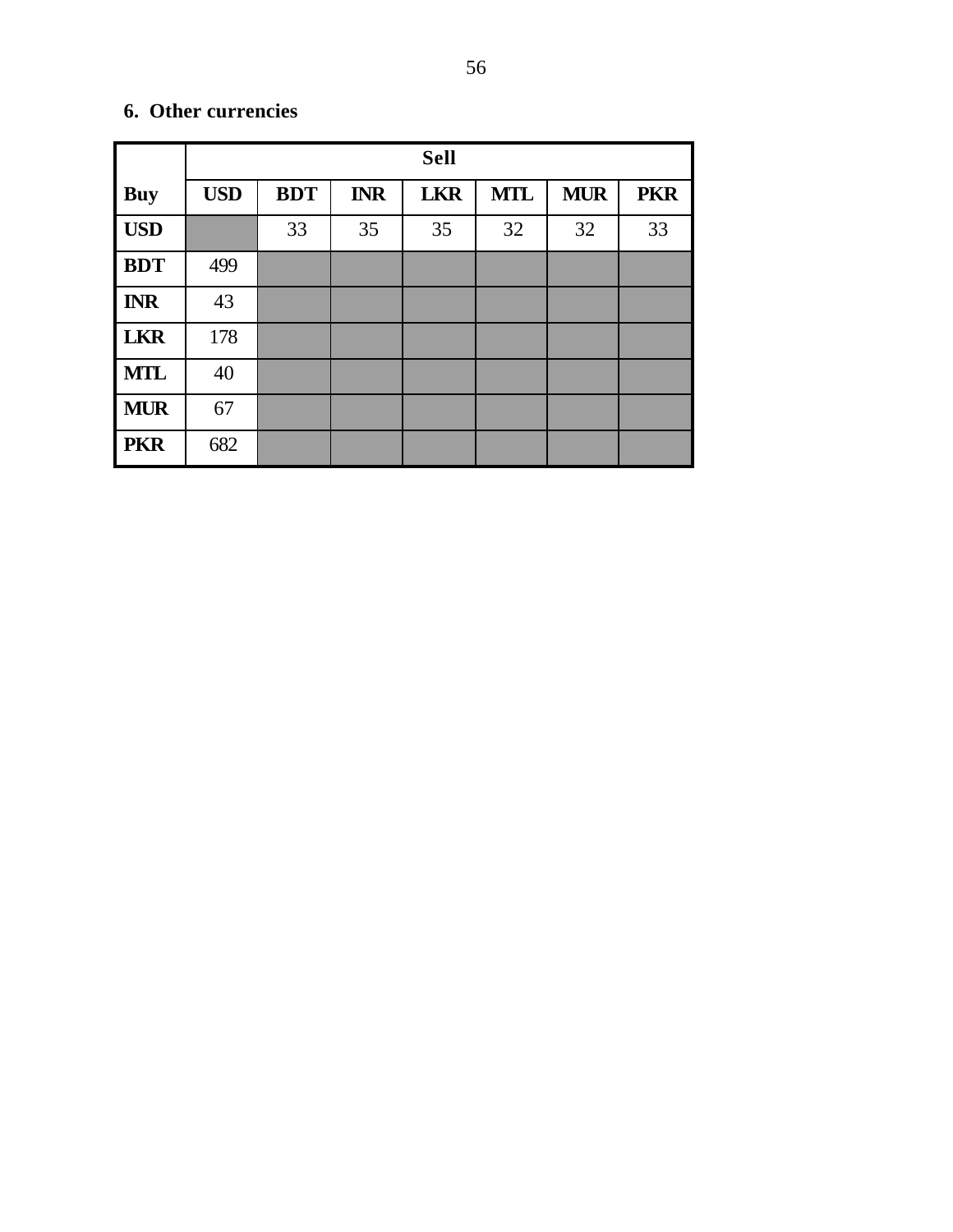#### **ANNEX E**

#### **GLOSSARY**

| <b>AED</b>                  | United Arab Emirates dirham                                                                                                                                                                                                                                                                                                 |
|-----------------------------|-----------------------------------------------------------------------------------------------------------------------------------------------------------------------------------------------------------------------------------------------------------------------------------------------------------------------------|
| <b>AEST</b>                 | <b>Australian Eastern Standard Time</b>                                                                                                                                                                                                                                                                                     |
| <b>ATS</b>                  | Austrian schilling                                                                                                                                                                                                                                                                                                          |
| <b>AUD</b>                  | Australian dollar                                                                                                                                                                                                                                                                                                           |
| <b>Austraclear</b>          | A private sector company that operates the main securities<br>depository in Australia. Members may use the transfer<br>system operated by Austraclear to make foreign exchange<br>confirmations and deliver the AUD leg.                                                                                                    |
| <b>BDT</b>                  | Bangladeshi taka                                                                                                                                                                                                                                                                                                            |
| <b>BEF</b>                  | Belgian franc                                                                                                                                                                                                                                                                                                               |
| <b>BHD</b>                  | Bahraini dinar                                                                                                                                                                                                                                                                                                              |
| <b>BIS</b>                  | <b>Bank for International Settlements</b>                                                                                                                                                                                                                                                                                   |
| <b>BITS</b>                 | Bank Interchange and Transfer System. A large-value<br>transfer system used frequently in Australia for settling<br>foreign exchange payments in Australian dollars.                                                                                                                                                        |
| <b>BND</b>                  | Brunei dollar                                                                                                                                                                                                                                                                                                               |
| <b>CAD</b>                  | Canadian dollar                                                                                                                                                                                                                                                                                                             |
| <b>CHF</b>                  | Swiss franc                                                                                                                                                                                                                                                                                                                 |
| <b>CHIPS</b>                | Clearing House Interbank Payment System. The large-value<br>transfer system used in the United States principally for<br>settlement of international USD payments, such as those<br>arising from foreign exchange transactions.                                                                                             |
| <b>Close-out</b><br>netting | An arrangement to settle all contracted but not yet due<br>liabilities to and claims on an institution by one single<br>payment, immediately upon the occurrence of one of a list of<br>defined events, such as the appointment of a liquidator to<br>that institution (see netting by novation and obligation<br>netting). |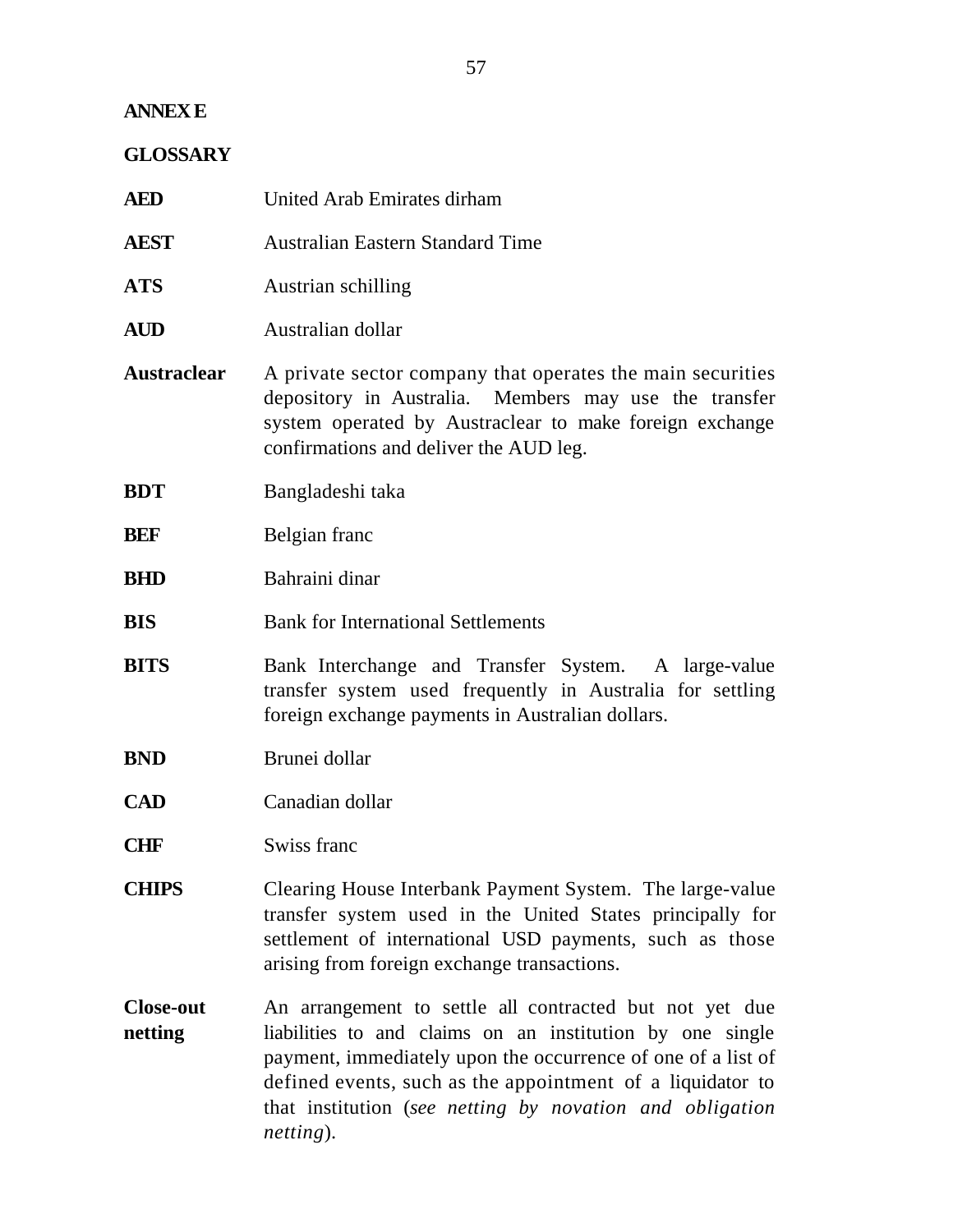| <b>CLS</b>               | Continuous linked settlement - a process for simultaneous<br>settlement of both legs of a foreign exchange transaction.                                                                                                                        |
|--------------------------|------------------------------------------------------------------------------------------------------------------------------------------------------------------------------------------------------------------------------------------------|
| <b>CLS Services</b>      | A UK company founded by the G20 banks to oversee the<br>implementation of continuous linked settlement (see CLS and<br>$G20$ ).                                                                                                                |
| <b>CNY</b>               | Chinese renminbi                                                                                                                                                                                                                               |
| <b>CPSS</b>              | Committee on Payment and Settlement Systems of the BIS.                                                                                                                                                                                        |
| Credit risk/<br>exposure | The risk that a counterparty will not settle an obligation for<br>full value, either when due or at any time thereafter.<br>In<br>exchange-for-value systems, the risk is generally defined to<br>include replacement risk and principal risk. |
| <b>CYP</b>               | Cypriot pound                                                                                                                                                                                                                                  |
| <b>DEM</b>               | Deutsche mark                                                                                                                                                                                                                                  |
| <b>DKK</b>               | Danish kroner                                                                                                                                                                                                                                  |
| <b>ECHO</b>              | Exchange Clearing House Limited, a UK-based company<br>offering multilateral netting services for foreign exchange<br>transactions in eligible currencies.                                                                                     |
| <b>ECU</b>               | European currency unit                                                                                                                                                                                                                         |
| <b>EMEAP</b>             | Executive Meeting of East Asian and Pacific central banks.<br>The member countries are Australia, China, Hong Kong,<br>Indonesia, Japan, Korea, Malaysia, New Zealand, the<br>Philippines, Singapore and Thailand.                             |
| <b>ESP</b>               | Spanish peseta                                                                                                                                                                                                                                 |
| <b>EUR</b>               | SWIFT code for the euro                                                                                                                                                                                                                        |
| risk                     | <b>Exchange rate</b> See market risk.                                                                                                                                                                                                          |
| <b>Fedwire</b>           | The real-time gross settlement system operating in the United<br>States.                                                                                                                                                                       |
| <b>FEYCS</b>             | Foreign Exchange Yen Clearing System. The large-value<br>transfer system used in Japan principally for settlement of<br>international JPY payments, particularly those arising from<br>foreign exchange transactions.                          |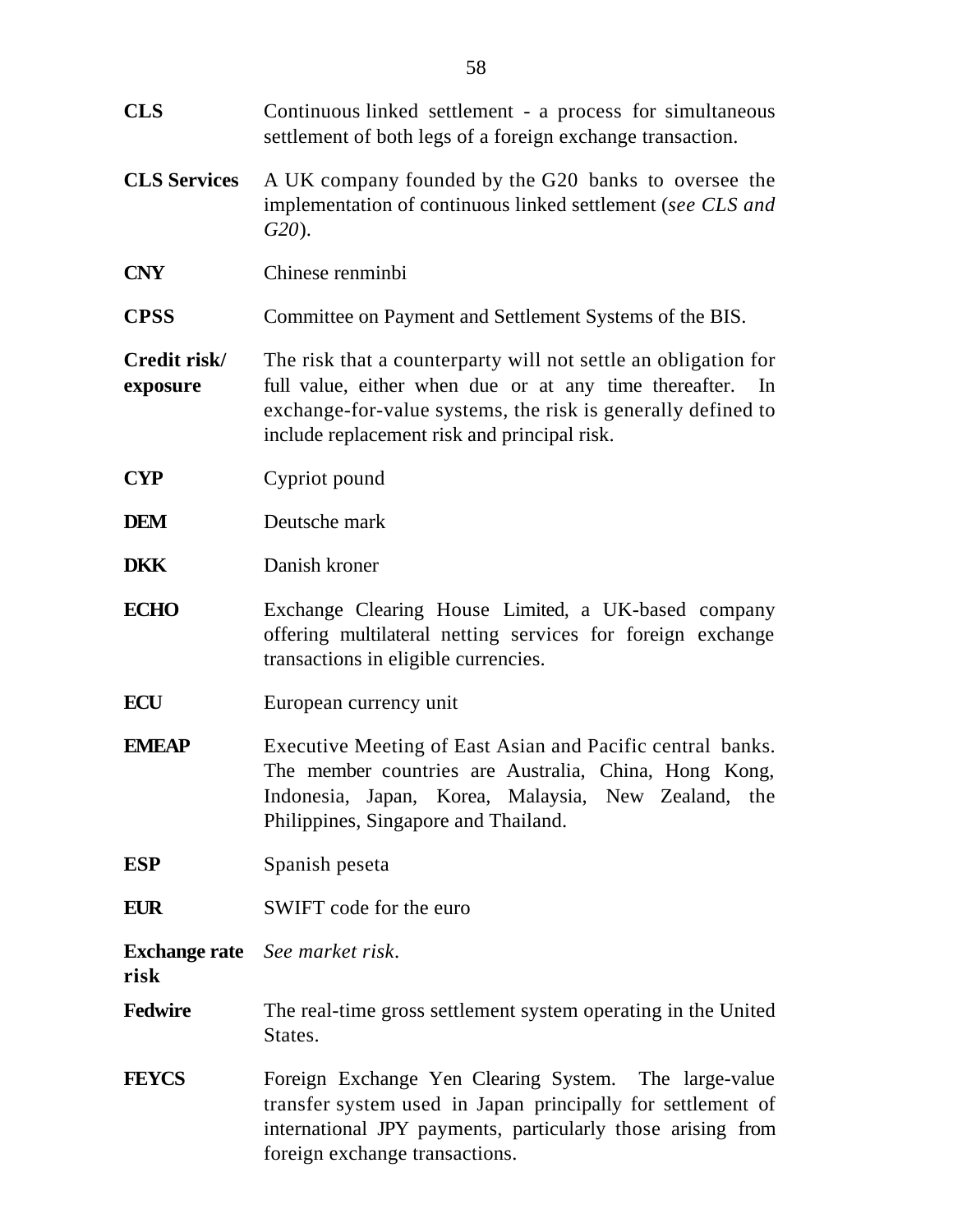| <b>FIM</b>                                    | Finnish markka                                                                                                                                                                                                                                                                                                                                                                                     |
|-----------------------------------------------|----------------------------------------------------------------------------------------------------------------------------------------------------------------------------------------------------------------------------------------------------------------------------------------------------------------------------------------------------------------------------------------------------|
| <b>Final (finality)</b>                       | Irrevocable and unconditional.                                                                                                                                                                                                                                                                                                                                                                     |
| <b>FJD</b>                                    | Fiji dollar                                                                                                                                                                                                                                                                                                                                                                                        |
| Foreign<br>exchange<br>settlement<br>exposure | The amount at risk when a foreign exchange transaction is<br>This equals the full amount of the currency<br>settled.<br>purchased and lasts from the time that a payment instruction<br>for the currency sold can no longer be cancelled unilaterally<br>until the time the currency purchased is received with finality<br>(see credit risk/exposure and foreign exchange settlement<br>$risk$ ). |
| Foreign<br>exchange<br>settlement<br>risk     | The risk that one party to a foreign exchange transaction will<br>pay the currency it sold but not receive the currency it<br>bought. This is also called cross-currency settlement risk or<br>principal risk; it is also referred to as Herstatt risk, although<br>this is an inappropriate term given the differing circumstances<br>in which this risk has materialised.                        |
| <b>FRF</b>                                    | French franc                                                                                                                                                                                                                                                                                                                                                                                       |
| G10                                           | The Group of Ten Countries: Belgium, Canada, France,<br>Germany, Italy, Japan, the Netherlands, Sweden, Switzerland,<br>the United Kingdom and the United States.                                                                                                                                                                                                                                  |
| G20                                           | The Group of Twenty; an association of twenty large<br>commercial banks from Europe, North America and Asia.                                                                                                                                                                                                                                                                                       |
| <b>GBP</b>                                    | Pound sterling                                                                                                                                                                                                                                                                                                                                                                                     |
| <b>GRD</b>                                    | Greek drachma                                                                                                                                                                                                                                                                                                                                                                                      |
| <b>HKD</b>                                    | Hong Kong dollar                                                                                                                                                                                                                                                                                                                                                                                   |
| <b>IDR</b>                                    | Indonesian rupiah                                                                                                                                                                                                                                                                                                                                                                                  |
| <b>IEP</b>                                    | Irish pound                                                                                                                                                                                                                                                                                                                                                                                        |
| <b>INR</b>                                    | Indian rupee                                                                                                                                                                                                                                                                                                                                                                                       |
| <b>ITL</b>                                    | Italian lira                                                                                                                                                                                                                                                                                                                                                                                       |
| <b>JPY</b>                                    | Japanese yen                                                                                                                                                                                                                                                                                                                                                                                       |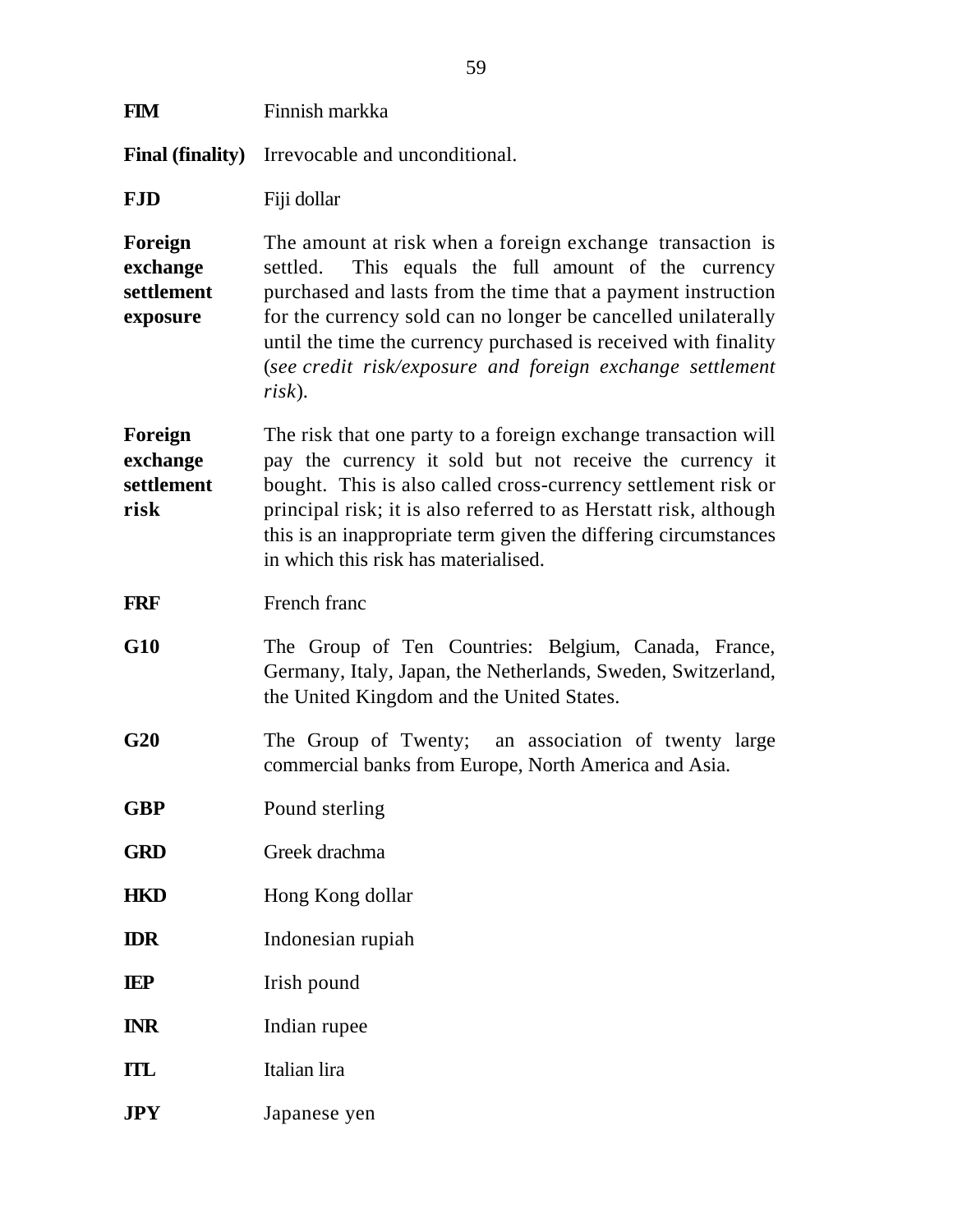#### **KES** Kenyan shilling

- **KWD** Kuwaiti dinar
- **Liquidity risk** The risk that a counterparty (or participant in a settlement system) will not settle an obligation for full value when due. Liquidity risk does not imply that a counterparty or participant is insolvent since it may be able to settle the required debit obligations at some time thereafter.

**LKR** Sri Lankan rupee

- **Market risk** The risk that an institution or other trader will experience a loss on a trade owing to an unfavourable exchange rate movement (*see replacement cost risk*).
- **MTL** Maltese lira
- **MUR** Mauritian rupee
- **MYR** Malaysian ringgit
- **Netting** An agreed offsetting of positions or obligations by trading partners or participants. The netting reduces a large number of individual positions or obligations to a smaller number of positions or obligations. Netting may take several forms which have varying degrees of legal enforceability in the event of default of one of the parties (*see also close-out netting, netting by novation and obligation netting*).
- **Netting by novation (novation)** Satisfaction and discharge of existing contractual obligations by means of their replacement by new obligations (whose effect, for example, is to replace gross with net payment obligations). The parties to the new obligations may be the same as to the existing obligations or, in the context of some clearing house arrangements, there may additionally be substitution of parties (*see close-out netting, netting and obligation netting*).
- **NLG** Netherlands guilder
- **NOK** Norwegian krone
- **Nostro account** An account held by one bank with another bank, generally for the purpose of making and receiving payments. The account may be denominated in the domestic currency or,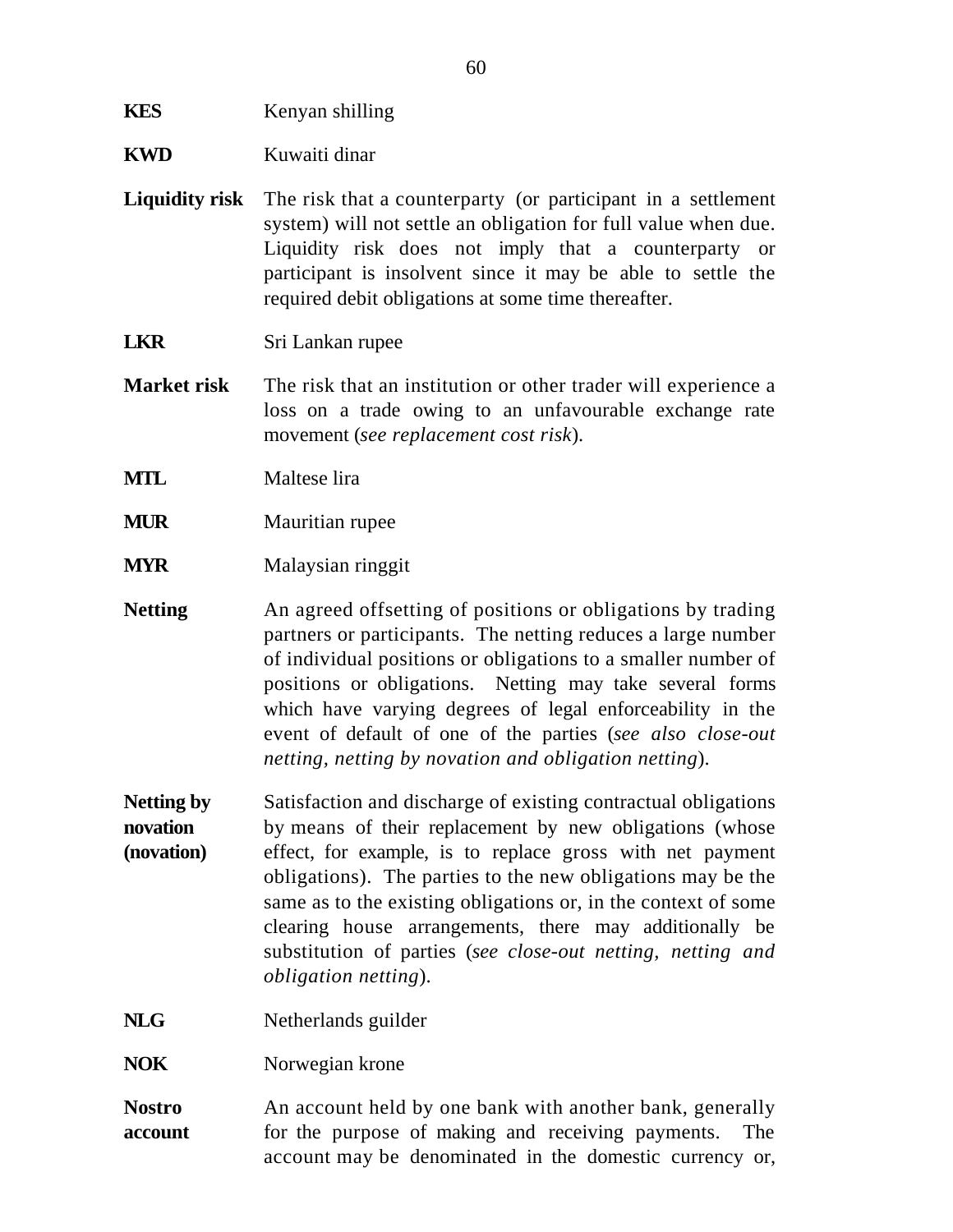more typically, in a foreign currency. Derived from the Latin for 'mine'.

- **NZD** New Zealand dollar
- **Obligation netting** The legally binding netting of amounts due in the same currency for settlement on the same day under two or more trades. Under an obligation netting agreement for foreign exchange transactions, counterparties are required to settle on the due date all of the trades included under the agreement by either making or receiving a single payment in each of the relevant currencies. Depending on the legal system, obligation netting can find a legal basis in constructions such as novation, set-off or the current account mechanism (*see close-out netting, netting and netting by novation*).
- **OMR** Omani rial
- **Operational risk** The risk of incurring interest charges or other penalties for misdirecting or otherwise failing to make settlement payments on time owing to an error or technical failure.
- **Payment versus payment (PVP)** A mechanism in a foreign exchange settlement system that ensures that a final transfer of one currency occurs if and only if a final transfer of the other currency or currencies takes place.
- **PGK** Papua New Guinea kina

**PHP** Philippines peso

**PKR** Pakistani rupee

**Principal risk** *See foreign exchange settlement risk*.

- **PTE** Portugese escudo
- **PVP** *See payment versus payment.*
- **RBA** Reserve Bank of Australia

**Replacement cost risk/ replacement risk** The risk that a counterparty to an outstanding transaction for completion at a future date will fail to perform on the settlement date. This failure may leave the solvent party with an unhedged or open market position or deny the solvent party unrealised gains on the position. The resulting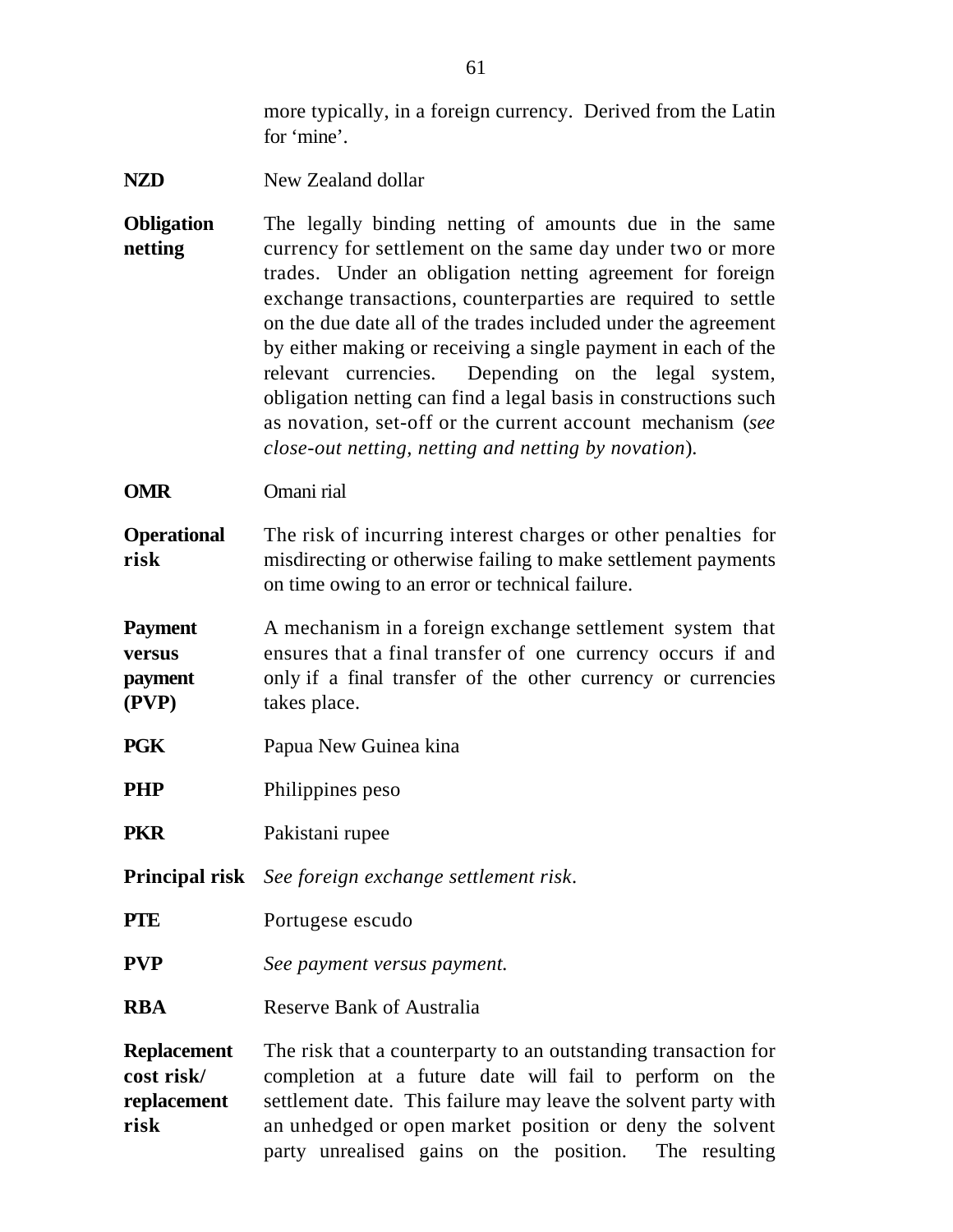exposure is the cost of replacing, at current market prices, the original transaction (*see credit risk/exposure and market risk*).

- **RITS** Reserve Bank Information and Transfer System. A system operated by the RBA primarily for the settlement of transactions in government securities. All foreign exchange transactions with the RBA are settled using RITS.
- **RTGS** Real time gross settlement; the final and irrevocable settlement of transactions on an individual basis.
- **SAR** Saudi Arabian riyal
- **SBD** Solomon Islands dollar
- **SEK** Swedish krona
- **Settlement** An act that discharges obligations in respect of funds or securities transfers between two or more parties.
- **SGD** Singapore dollar
- **Simultaneous settlement** The settlement of payment obligations in different currencies at the same time. A simultaneous settlement system would not pay out any currencies to any participant before all relevant participants pay in all of the currencies they owe (*see payment versus payment and settlement*).
- **SWIFT** Society for Worldwide Interbank Financial Telecommunication
- **Systemic risk** The risk that the failure of one participant in a payments system, or in financial markets generally, to meet its required obligations when due will cause other participants or financial institutions to be unable to meet their obligations (including settlement obligations in a transfer system) when due. Such a failure may cause significant liquidity or credit problems and, as a result, might threaten the stability of financial markets.
- **TARGET** Trans-European Automated Real Time Gross Express Transfer system. A payments mechanism being developed in the European Union to process cross-border transactions in euro on a real-time gross settlement basis. TARGET is comprised of an RTGS system in each country and the